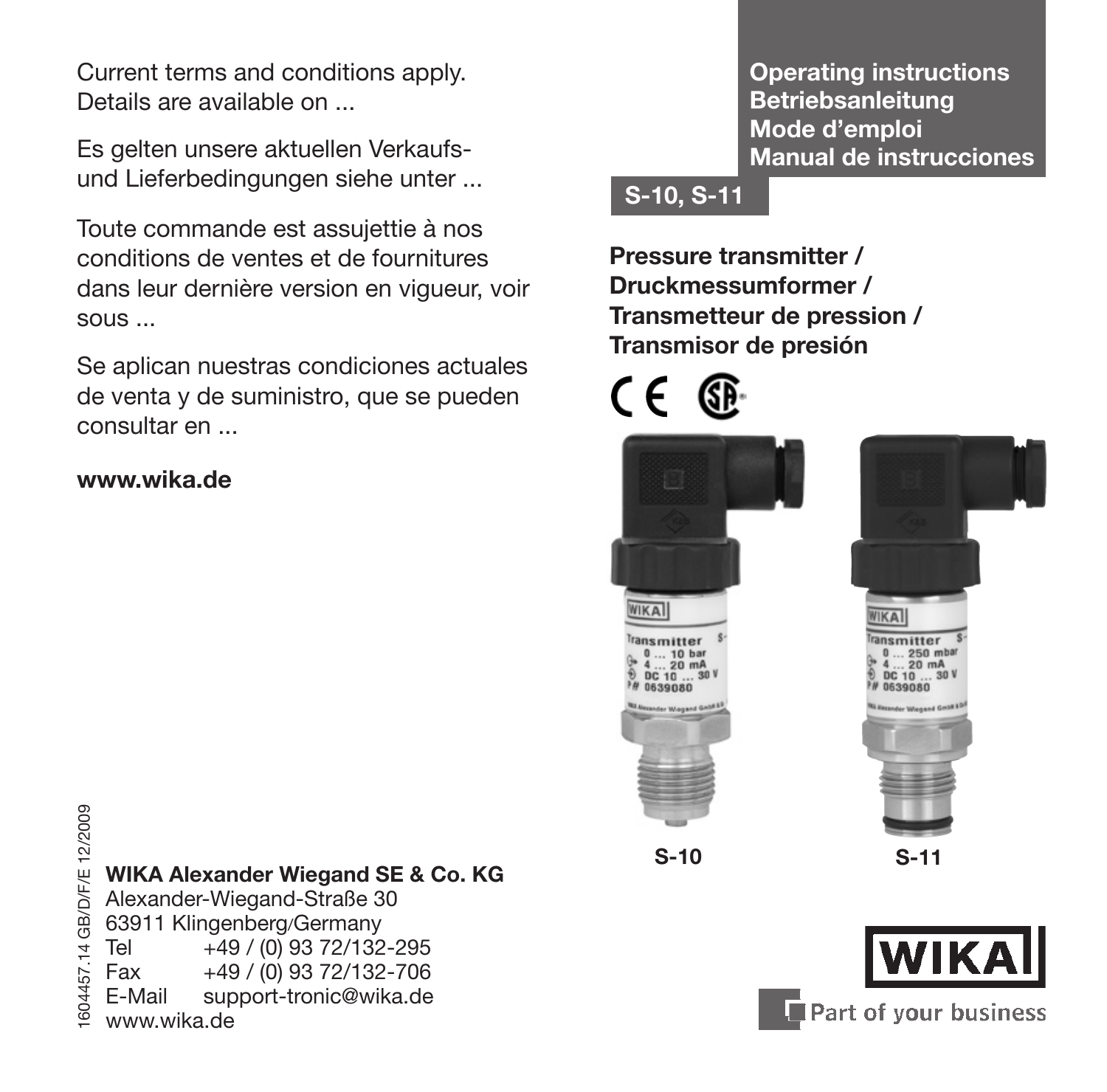|    | Contents / Inhalt / Contenu / Contenido |           |    |                          | GB        |  |
|----|-----------------------------------------|-----------|----|--------------------------|-----------|--|
|    | Page 3-18<br><b>Contents</b>            | <b>GB</b> |    | <b>Contenu</b>           | Page 35-5 |  |
|    | Important details for your information  |           |    | 1. Informations inporta  |           |  |
|    | 2. A quick overview for you             |           |    | 2. Aperçu rapide         |           |  |
| 3. | Signs, symbols and abbreviations        |           |    | 3. Explication des sym   |           |  |
| 4. | Function                                |           | 4. | Fonction                 |           |  |
|    | 5. For your safety                      |           | 5. | Pour votre sécurité      |           |  |
| 6. | Packaging                               |           |    | 6. Emballage             |           |  |
| 7. | Starting, operation                     |           | 7. | Mise en service, exp     |           |  |
| 8. | Adjustment of zero point / span         |           | 8. | Réglage du zéro / g      |           |  |
| 9. | Maintenance, accessories                |           |    | 9. Entretien, accessoir  |           |  |
|    | 10. Trouble shooting                    |           |    | 10. Elimination de pertu |           |  |
|    | 11. Storage, disposal                   |           |    | 11. Stockage, mise au r  |           |  |

- **Inhalt Seite 19-34 D** 1. Wichtiges zu Ihrer Information 2. Der schnelle Überblick für Sie 3. Zeichenerklärungen, Abkürzungen 4. Funktion 5. Zu Ihrer Sicherheit 6. Verpackung 7. Inbetriebnahme, Betrieb 8. Einstellung Nullpunkt / Spanne
- 9. Wartung, Zubehör
- 10. Störbeseitigung
- 11. Lagerung, Entsorgung

|                |                                           | $G$ B | D |  |
|----------------|-------------------------------------------|-------|---|--|
|                | Contenu Page 35-50                        |       |   |  |
|                | 1. Informations inportantes               |       |   |  |
|                | 2. Aperçu rapide                          |       |   |  |
|                | 3. Explication des symboles, abréviations |       |   |  |
|                | 4. Fonction                               |       |   |  |
| $\overline{a}$ | .                                         |       |   |  |

- ploitation
- 8. Réglage du zéro / gain
- 9. Entretien, accessoires
- *Irbations*
- 11. Stockage, mise au rebut

# **Contenido Paginás 51-66 E**

- Detalles importantes para su información
- Resumen rápido para usted
- 3. Signos, símbolos y abreviaciones
- 4. Función
- 5. Para su seguridad
- 6. Embalaje
- 7. Puesta en servicio, funcionamiento
- 8. Ajuste de cero / margen
- 9. Mantenimiento, accesorios
- 10. Eliminación de perturbaciones
- 11. Almacenaje, eliminación de desechos

## **E** 1. Important details for your information / 2. A quick overview for you

# **1. Important details for your information**

Read these operating instructions before installing and starting the pressure transmitter. Keep the operating instructions in a place that is accessible to all users at any time.

The following installation and operating instructions have been compiled by us with great care but it is not feasible to take all possible applications into consideration. These installation and operation instructions should meet the needs of most pressure measurement applications. If questions remain regarding a specific application, you can obtain further information:

- Via our Internet address www.wika.de / www.wika.com
- The product data sheet is designated as PE 81.01
- Contact WIKA for additional technical support (+49) 9372 / 132-295

With special model number, e.g. S-10000 or S-11000, please note specifications in the delivery note.

If the serial number and/or the 2D code on the hexagon gets illegible (e.g. by mechanical damage or repainting), the retraceability of the instrument is not possible any more.

WIKA pressure transmitters are carefully designed and manufactured using state-of-the-art technology. Every component undergoes strict quality and environmental inspection before assembly and each instrument is fully tested prior to shipment. Our environmental management system is certified to DIN EN ISO 14001.

### **Use of the products in accordance with the intended use:**

Use the pressure transmitter to transform the pressure into an electrical signal.

### **Knowledge required**

1604457.14 GB/D/F/E 12/2009

14 GB/D/F/E

57

12/2009

Install and start the pressure transmitter only if you are familiar with the relevant regulations and directives of your country and if you have the qualification required. You have to be acquainted with the rules and regulations on measurement and control technology and electric circuits, since this pressure transmitter is "electrical equipment" as defined by EN 50178. Depending on the operating conditions of your application you have to have the corresponding knowledge, e.g. of aggressive media.

# **2. A quick overview for you**

1604457.14 GB/D/F/E 12/2009 If you want to get a quick overview, read **Chapters 3, 5, 7 and 11**. There you will get some short safety instructions and important information on your product and its starting. **Read these chapters in any case.**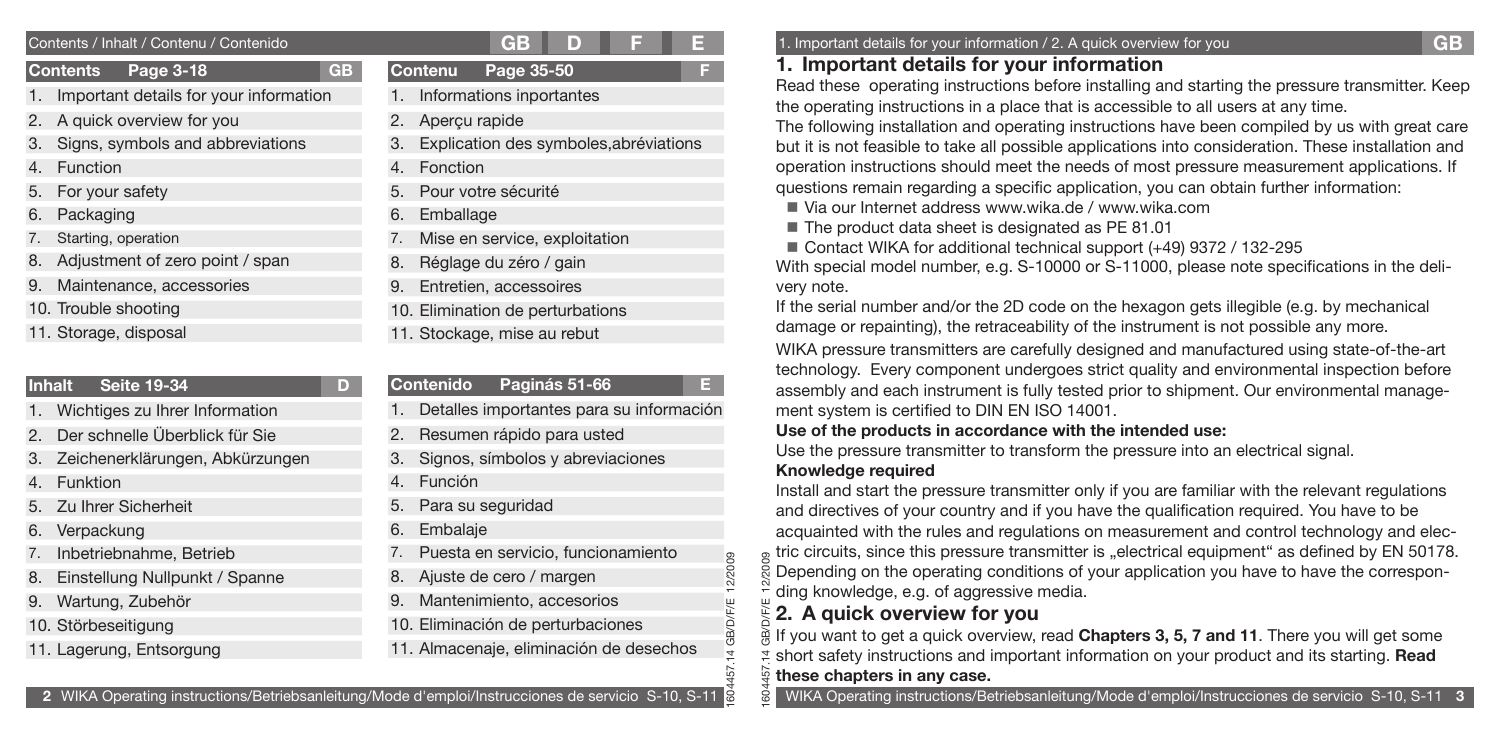# **3. Abbreviations, signs and symbols**



Potential danger of life or of severe injuries.



Potential danger of life or of severe injuries due to catapulting parts.



Potential danger of burns due to hot surfaces.

Notice, important information, malfunction.

2-wire Two connection lines are intended for the voltage supply. The supply current is the measurement signal.

- 3-wire Two connection lines are intended for the voltage supply. One connection line is intended for the measurement signal.
- U+ Positive supply connection
- U- Negative supply connection
- S+ Positive measurement connection

# **4. Function**

- **S-10:** Pressure connection with internal diaphragm(standard version). **S-11:** Pressure connection with flush diaphragm for highly viscous or
	- solids entrained media which might clog the pressure port.

## **Function**

The pressure prevailing within the application is transformed into a standardised electrical signal through the deflection of the diaphragm, which acts on the sensor element with the power supply fed to the transmitter. This electric signal changes in proportion to the pressure and can be evaluated correspondingly.



The product complies with the applicable European

Canadian Standard Asso-

The product was tested and certified by CSA International. It complies with the applicable Canadien stan-

directives. CSA

 $\epsilon$ 

ciation

dards on safety.

1604457.14 GB/D/F/E 12/2009

**LGB/D/F/E** 

1604457.14 GB/D/F/E 12/2009

 $504$ 

2/2009 12/2009

# 5. For your safety

# **5. For your safety**



■ Select the appropriate pressure transmitter with regard to scale range, performance and specific measurement conditions prior to installing and starting the instrument.

Observe the relevant national regulations (e.g.: EN 50178) and observe the applicable standards and directives for special applications (e.g. with dangerous media such as acetylene, flammable gases or liquids and toxic gases or liquids and with refrigeration plants or compressors). **If you do not observe the appropriate regulations, serious injuries and/or damage can occur!**

■ Open pressure connections only after the system is without pressure!

- Please make sure that the pressure transmitter is only used within the overload threshold limit all the time!
- Observe the ambient and working conditions outlined in section 7 "Technical data".
- Observe the technical data for the use of the pressure transmitter in connection with aggressive / corrosive media and for the avoidance of mechanical hazards.
- **Ensure that the pressure transmitter is only operated in accordance with the provisions i.e.** as described in the following instructions.
- Do not interfere with or change the pressure transmitter in any other way than described in these operating instructions.
- Remove the pressure transmitter from service and mark it to prevent it from being used again accidentally, if it becomes damaged or unsafe for operation
- **Take precautions with regard to remaining media in removed pressure transmitter. Remaining media in the pressure port may be hazardous or toxic!**
- Have repairs performed by the manufacturer only.
- Open circuit before removing connector / cover.

Information about material consistency against corrosion and diffusion can be found in our WIKA-Handbook, 'Pressure and Temperature Measurement'. é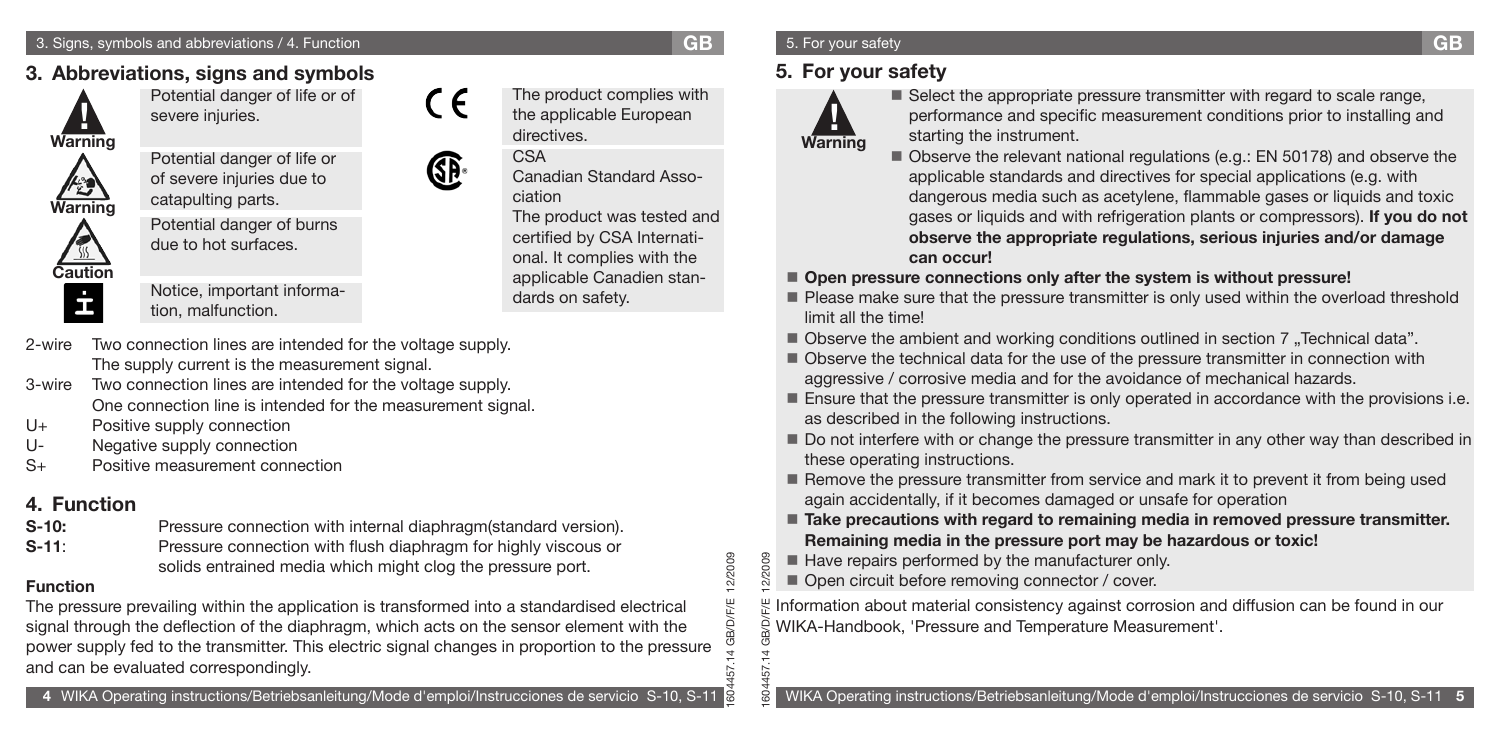### 6. Packaging / 7. Starting, operation **GB**

1604457.14 GB/D/F/E 12/2009

1604457.14 GB/D/F/E 12/2009

4 GB/D/F/E

57 5d

12/2009 2/2009

# **6. Packaging**

## **Has everything been supplied?**

- Check the scope of supply: İ
	- **Completely assembled pressure transmitters.**
	- With flush version (S-11) including pre-assembled sealings and protection cap.
	- **Inspect the pressure transmitter for possible damage during transportation. Should** there be any obvious damage, inform the transport company and WIKA without delay.
	- Keep the packaging, as it offers optimal protection during transportation (e.g. changing installation location, shipment for repair).
	- Ensure that the pressure connection thread and the connection contacts will not be damaged.

In order to protect the diaphragm, the pressure connection of the instrument S-11 is provided with a special protection cap.

- İ Remove this protection cap by hand only just before installing the pressure transmitter in order to prevent any damage to the diaphragm or the thread.
	- Keep the protection cap of the pressure connection thread and the diaphragm for later storage or transport.
	- Mount the protection cap when removing and transporting the instrument.

# **7. Starting, operation**

Required tools: wrench (flats 27), screw driver İ

# **Diaphragm test for your safety**

It is necessary that before starting the pressure transmitter you test the diaphragm visually, as this is a **safety-relevant component.**

# **! Warning**

- damage. ■ Check the diaphragm visually for any damage (S-11).
- Use the pressure transmitter only if the diaphragm is undamaged.

■ Pay attention to any liquid leaking out, for this points to a diaphragm

Use the pressure transmitter only if it is in a faultless condition as far as the safety-relevant features are concerned.

WIKA Operating instructions/Betriebsanleitung/Mode d'emploi/Instrucciones de servicio S-10, S-11

### 7. Starting, operation **GB**

### **Mechanical connection Product label (example)**



Generally the serial number on the product label applies. If there is no serial number on the product label, the number on the hexagon will apply.

- İ Remove the protection cap by hand only just before installation and absolutely avoid any damage to the diaphragm during installation as well (S-11).
	- For Model S-10 you have to provide for a sealing element; exceptions are instruments with self-sealing threads (e.g. NPT thread). For Model S-11 the sealing is included in delivery.
	- Please refer to our data sheet "Pressure gauge sealing washers AC 09.08" in WIKA's product catalog Pressure and Temperature Measurement or our website www.wika.de for details about sealing washers.
	- When mounting the instrument, ensure that the sealing faces of the instrument and the measuring point are clean and undamaged.
	- Screw in or unscrew the instrument only via the flats using a suitable tool and the prescribed torque. The appropriate torque depends on the dimension of the pressure connection and on the sealing element used (form/material). Do not use the case as working surface for screwing in or unscrewing the instrument.
	- When screwing the transmitter in, ensure that the threads are not jammed.
	- For tapped holes and welding sockets please see Technical Information IN 00.14 for download at www.wika.de - Download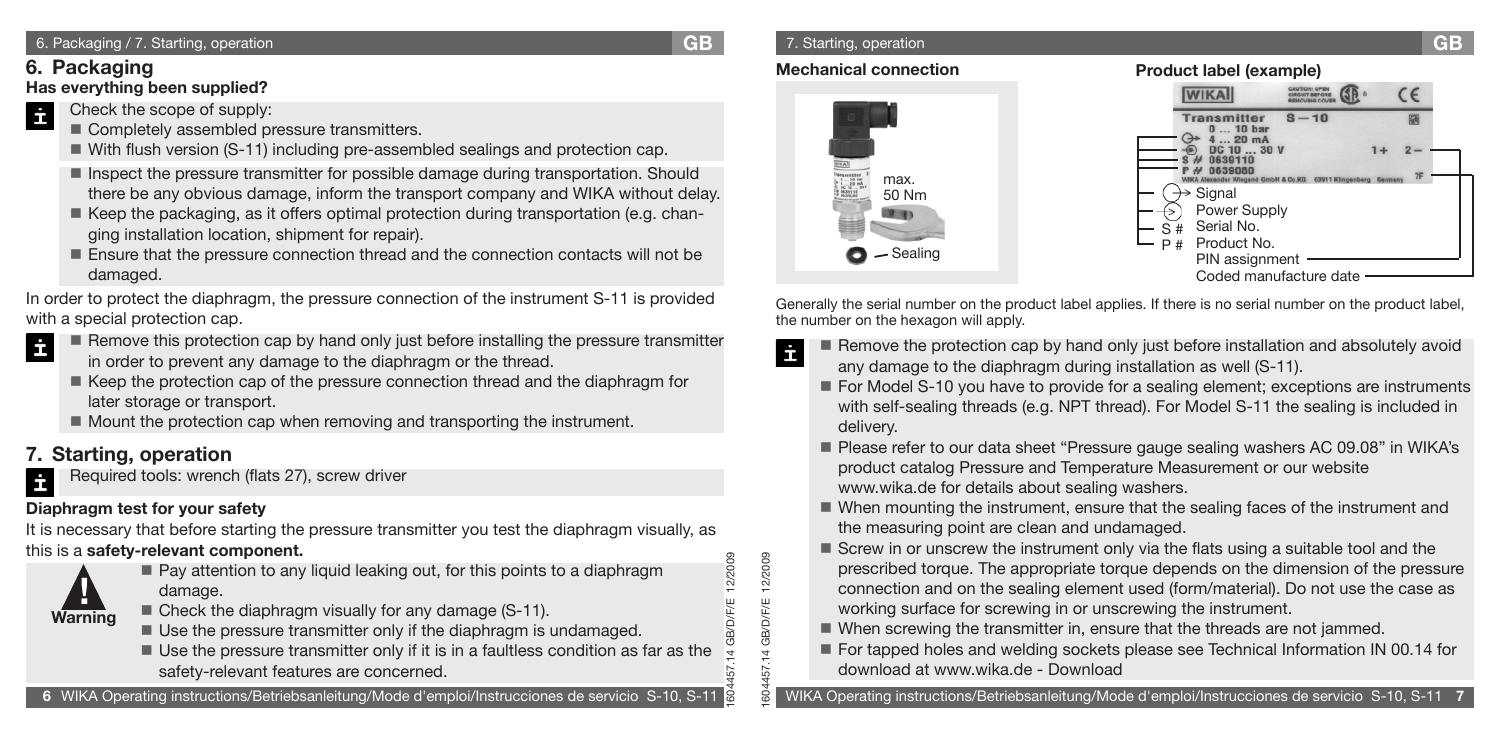### **Electrical connection**

- İ ■ Connect the instrument to earth via the pressure connection.
	- For transmitter with voltage output signal: Operate the pressure transmitter with a shielded cable and earth the shield at least on one side of the cable, if the cable is longer than 30 m or if it is run outside of the building.
	- For North America: The connection shall be made to "Class 2 Circuits" or "Class 2 Power Units" according to CEC (Canadian Electrical Code) or NEC (National Electrical Code).
	- Ingress protection per IEC 60529 (The ingress protection classes specified only apply while the pressure transmitter is connected with female connectors that provide the corresponding ingress protection).
	- Ensure that the cable diameter you select fits to the cable gland of the connector. Ensure that the cable gland of the mounted connector is positioned correctly and that the sealings are available and undamaged. Tighten the threaded connection and check the correct position of the sealings in order to ensure the ingress protection.
	- Please make sure that the ends of cables with flying leads do not allow any ingress of moisture.

1604457.14 GB/D/F/E 12/2009

 $14$  GB/D/F/E **GB/D/F/E** 

57

12/2009 12/2009

1604457.14 GB/D/F/E 12/2009

5d

#### **Electrical connections**

|                                                               | L-connector DIN<br>175301-803 A                                                                                                                                              | M12x1           | Circular connector  |  | Flying leads with 1.5 m of cable |                                                |               |               |  |  |
|---------------------------------------------------------------|------------------------------------------------------------------------------------------------------------------------------------------------------------------------------|-----------------|---------------------|--|----------------------------------|------------------------------------------------|---------------|---------------|--|--|
|                                                               | 3(6)                                                                                                                                                                         |                 |                     |  |                                  |                                                |               |               |  |  |
| 2-wire                                                        | $U - 2$<br>$U + = 1$                                                                                                                                                         |                 | $U_+ = 1$ $U_- = 3$ |  |                                  | $U_+$ = brown                                  | $U -$ = green |               |  |  |
| 3-wire                                                        | $U + = 1$                                                                                                                                                                    | $ U - 2 S + 3 $ |                     |  |                                  | $U_+ = 1$ $ U_- = 3$ $ S_+ = 4$ $ U_+ =$ brown | $U -$ = green | $S_+$ = white |  |  |
| Cable screen                                                  |                                                                                                                                                                              |                 |                     |  |                                  | grey                                           |               |               |  |  |
| Wire gauge                                                    | up to max. $1.5$ mm <sup>2</sup>                                                                                                                                             |                 |                     |  |                                  | 0.5 mm <sup>2</sup> (AWG 20)                   |               |               |  |  |
| 6-8 mm<br>Diameter of cable<br>(ship approval:<br>$10-14$ mm) |                                                                                                                                                                              |                 |                     |  |                                  | 6.8 mm                                         |               |               |  |  |
| Ingress protection per<br>IP 65<br>IEC 60 529                 |                                                                                                                                                                              |                 | IP 67               |  |                                  | IP 67 or IP 68                                 |               |               |  |  |
|                                                               | The ingress protection classes specified only apply while the pressure transmitter is<br>connected with female connectors that provide the corresponding ingress protection. |                 |                     |  |                                  |                                                |               |               |  |  |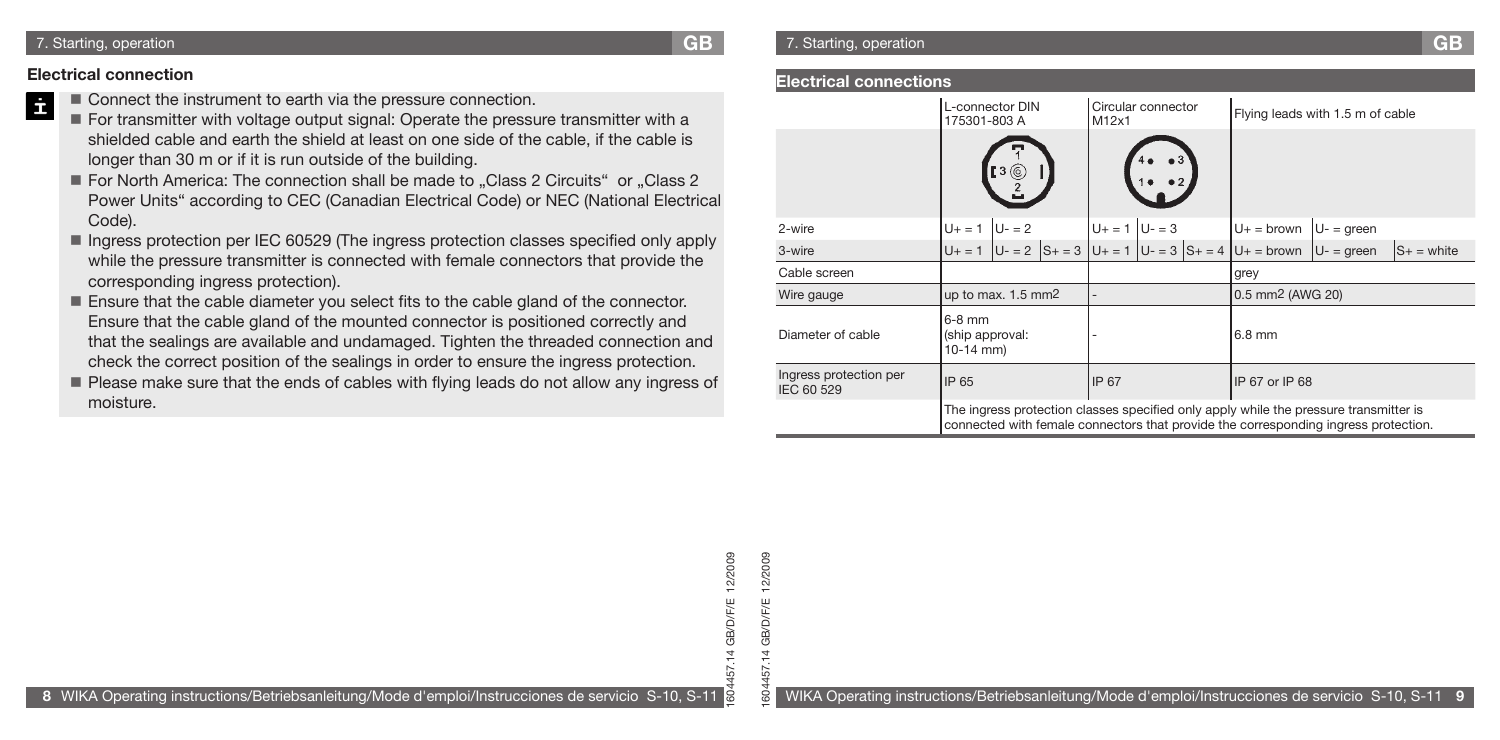### **Assembly of L-connector DIN EN 175301-803 Form A**



- 1. Loosen the screw (1).
- 2. Loosen the cable gland (2).
- 3. Pull the angle housing (5), with the terminal block (6) inside, away from the instrument.
- 4. Using the head of a small screwdriver in the mounting hole (D), lever the terminal block (6) out of the angle housing (5).

- 5. Ensure that the conductor outer diameter you select is matched to the angle housing's cable gland. Slide the cable through the cable gland nut (2), washer (3), gland seal (4) and angle housing (5).
- 6. Connect the flying leads to the screw terminals on the terminal block (6) in accordance with the pin-assignment drawing.
- 7. Press the terminal block (6) back into the angle housing (5).
- 8. Tighten the cable gland (2) around the cable. Make sure that the sealing isn't damaged and that the cable gland and seals are assembled correctly in order to ensure ingress protection.
- 9. Place the flat, square gasket over the connection pins on the top of the instrument housing.
- 10. Slide the terminal block (6) onto the connection pins.
- 11. Secure the angle housing (5) and terminal block (6) to the instrument with the screw (1).



| 7. Starting, operation                                                                                        | <b>GB</b>           | 7. Starting, operation                                                                              |                                                                                                                                                                              |         |                                                   |                      |            |                      |     |                |     |                    |      | <b>GB</b>         |
|---------------------------------------------------------------------------------------------------------------|---------------------|-----------------------------------------------------------------------------------------------------|------------------------------------------------------------------------------------------------------------------------------------------------------------------------------|---------|---------------------------------------------------|----------------------|------------|----------------------|-----|----------------|-----|--------------------|------|-------------------|
| ssembly of L-connector DIN EN 175301-803 Form A                                                               |                     | <b>Specifications</b>                                                                               | <b>Model S-10, S-11</b>                                                                                                                                                      |         |                                                   |                      |            |                      |     |                |     |                    |      |                   |
| (D) Mounting hole                                                                                             |                     | Pressure ranges                                                                                     | bar                                                                                                                                                                          | 0.1     | 0.16                                              | 0.25 0.4             |            | 0.6                  | 1   | 1.6            | 2.5 | 6                  | 10   | 16                |
|                                                                                                               |                     | Over pressure safety                                                                                | bar                                                                                                                                                                          |         | 1.5                                               |                      | 2          |                      | 5   | 10             | 10  | 17<br>35           | 35   | 80                |
| O                                                                                                             |                     | <b>Burst pressure</b>                                                                               | bar                                                                                                                                                                          | 2       | 12                                                | 2.4                  | 2.4        | 4.8                  | 6   | 12             | 12  | 20.5 42            | 42   | 96                |
| ⊕<br>$\Box$                                                                                                   | Female              | Pressure ranges                                                                                     | bar                                                                                                                                                                          | 25      | 40                                                | 60                   | 100        | $ 160\rangle$        | 250 | 400            |     | 600                |      | 1000 <sup>1</sup> |
|                                                                                                               | connector           | Over pressure safety                                                                                | bar                                                                                                                                                                          | 50      | 80                                                | 120                  | 200        | 320                  | 500 | 800            |     | 1200               | 1500 |                   |
|                                                                                                               |                     | <b>Burst pressure</b>                                                                               | bar                                                                                                                                                                          | 96      | 400                                               | 550                  | 800        |                      |     | 1000 1200 1700 |     | 2400 <sup>2)</sup> | 3000 |                   |
| Loosen the screw (1).<br>Loosen the cable gland (2).                                                          |                     | Pressure ranges                                                                                     | psi                                                                                                                                                                          | 50 INWC |                                                   |                      | 100 INWC 5 |                      | 10  | 15             | 25  | 30<br>60           | 100  |                   |
| Pull the angle housing (5), with the                                                                          | Sealing             | Over pressure safety                                                                                | psi                                                                                                                                                                          | 14.5    |                                                   | 29                   |            | 29                   | 58  | 72             | 145 | 145 240 500        |      |                   |
| terminal block (6) inside, away from the                                                                      | Clamping nut,       | Burst pressure                                                                                      | psi                                                                                                                                                                          | 29      |                                                   | 35                   |            | 35                   | 69  | 87             | 170 | 170 290            | 600  |                   |
| instrument.                                                                                                   | Male connector,     | Pressure ranges                                                                                     | psi                                                                                                                                                                          | 200     |                                                   | 300                  |            | 500                  | 600 | 1000           |     | 1500               | 2000 |                   |
| Using the head of a small screwdriver in                                                                      | Case with           | Over pressure safety                                                                                | psi                                                                                                                                                                          | 1160    |                                                   | 1160                 |            |                      |     | 1160 1160 1740 |     | 2900               | 4600 |                   |
| the mounting hole (D), lever the terminal                                                                     | pressure connection | <b>Burst pressure</b>                                                                               | psi                                                                                                                                                                          | 1390    |                                                   | 1390                 |            |                      |     | 5800 5800 7970 |     | 11,600             |      | 14,500            |
| block (6) out of the angle housing (5).                                                                       |                     | Pressure ranges                                                                                     | psi                                                                                                                                                                          | 3000    |                                                   | 5000                 |            | 8000                 |     | 10,000 1       |     | 15,000 1)          |      |                   |
| In order not to damage the sealing of the angle housing, do not try to push the terminal                      |                     | Over pressure safety                                                                                | psi                                                                                                                                                                          | 7200    |                                                   | 11,600               |            | 17,400               |     | 17,400         |     | 21,750             |      |                   |
| block (6) out using the screw hole (1) or the cable gland (2).                                                |                     | <b>Burst pressure</b>                                                                               | psi                                                                                                                                                                          | 17,400  |                                                   | 24,650 <sup>2)</sup> |            | $ 34,800^{2}\rangle$ |     | 34,800         |     | 43,500             |      |                   |
| Ensure that the conductor outer diameter you select is matched to the angle housing's                         |                     |                                                                                                     | {Vacuum, gauge pressure, compound range, absolute pressure are available}.                                                                                                   |         |                                                   |                      |            |                      |     |                |     |                    |      |                   |
| cable gland. Slide the cable through the cable gland nut (2), washer (3), gland seal (4) and                  |                     |                                                                                                     | <sup>1)</sup> Only model S-10.                                                                                                                                               |         |                                                   |                      |            |                      |     |                |     |                    |      |                   |
| angle housing (5).<br>Connect the flying leads to the screw terminals on the terminal block (6) in accordance |                     |                                                                                                     | <sup>2)</sup> For model S-11: The value specified in the table applies only when sealing is<br>realised with the sealing ring underneath the hex. Otherwise max. 1,500 bar / |         |                                                   |                      |            |                      |     |                |     |                    |      |                   |
| with the pin-assignment drawing.                                                                              |                     |                                                                                                     | 21,000 psi applies.                                                                                                                                                          |         |                                                   |                      |            |                      |     |                |     |                    |      |                   |
| Press the terminal block (6) back into the angle housing (5).                                                 |                     | Materials                                                                                           |                                                                                                                                                                              |         |                                                   |                      |            |                      |     |                |     |                    |      |                   |
| Tighten the cable gland (2) around the cable. Make sure that the sealing isn't damaged                        |                     | $\blacksquare$ Wetted parts                                                                         |                                                                                                                                                                              |         | (Other materials see WIKA diaphragm seal program) |                      |            |                      |     |                |     |                    |      |                   |
| and that the cable gland and seals are assembled correctly in order to ensure ingress                         | 12/2009             | 2/2009<br>» Pressure connection                                                                     |                                                                                                                                                                              |         | 316 Ti, S-11: O-ring: NBR 3) {FPM/FKM}            |                      |            |                      |     |                |     |                    |      |                   |
| protection.                                                                                                   |                     | » Pressure sensor                                                                                   |                                                                                                                                                                              |         | 316 Ti (as of 40 bar / 600 psi 13-8 PH)           |                      |            |                      |     |                |     |                    |      |                   |
| Place the flat, square gasket over the connection pins on the top of the instrument                           | <b>GB/D/F/E</b>     | D/F/E<br>Case<br>ш                                                                                  |                                                                                                                                                                              |         | Stainless steel                                   |                      |            |                      |     |                |     |                    |      |                   |
| housing.                                                                                                      |                     | Internal transmission fluid 4)                                                                      |                                                                                                                                                                              |         | Synthetic oil                                     |                      |            |                      |     |                |     |                    |      |                   |
| 0. Slide the terminal block (6) onto the connection pins.                                                     |                     |                                                                                                     | <sup>3)</sup> O-ring made of FPM/FKM for model S-11 with integrated cooling element.                                                                                         |         |                                                   |                      |            |                      |     |                |     |                    |      |                   |
| 1. Secure the angle housing (5) and terminal block (6) to the instrument with the screw (1).                  |                     |                                                                                                     | $4)$ Not for model S-10 with pressure ranges $>$ 25 bar / 300 psi                                                                                                            |         |                                                   |                      |            |                      |     |                |     |                    |      |                   |
| 10 WIKA Operating instructions/Betriebsanleitung/Mode d'emploi/Instrucciones de servicio S-10, S-11           | 8                   | WIKA Operating instructions/Betriebsanleitung/Mode d'emploi/Instrucciones de servicio S-10, S-11 11 |                                                                                                                                                                              |         |                                                   |                      |            |                      |     |                |     |                    |      |                   |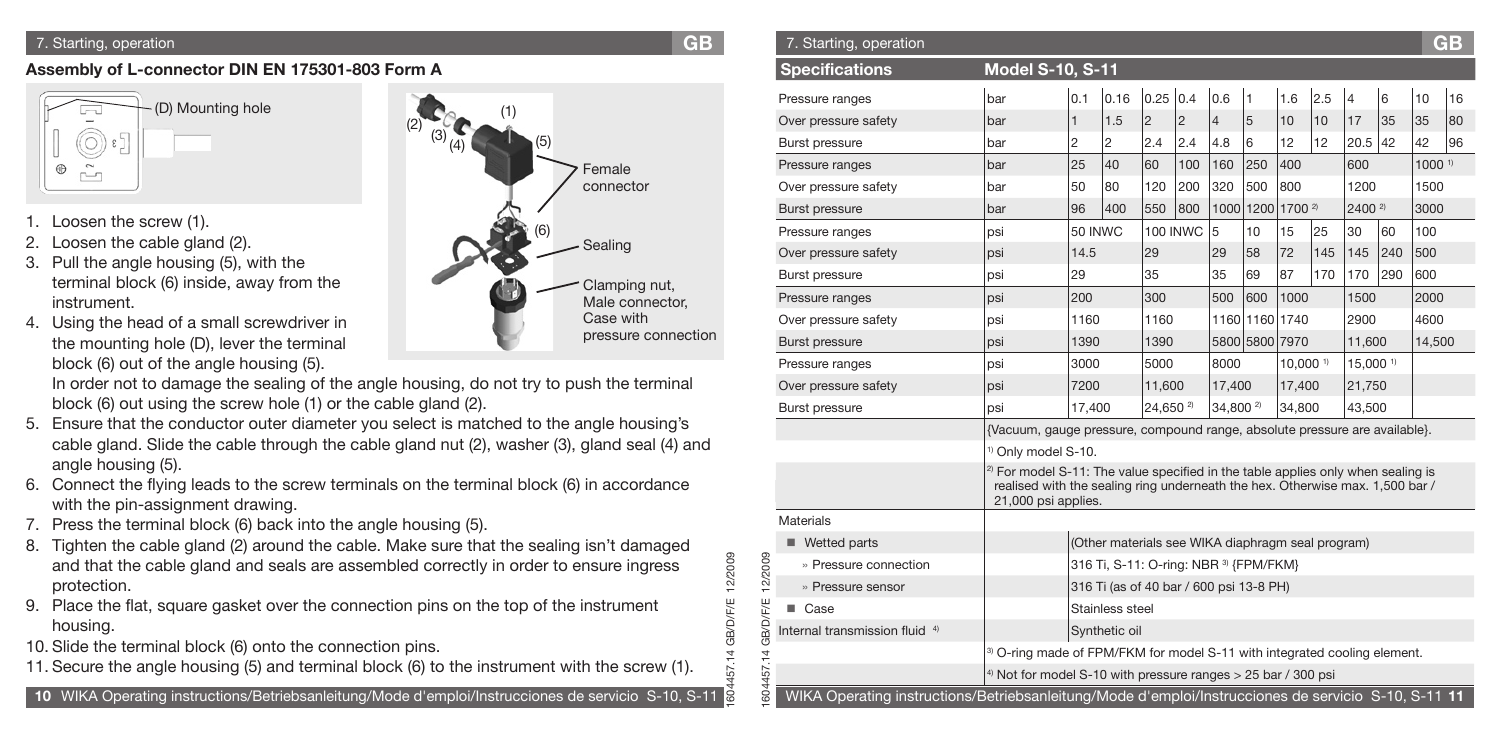| 7. Starting, operation         |                         |                                          |                                                                                                     | <b>GB</b> |                     | 7. Starting, operation                                                                              |                         |                                               |               |                                                                    | GB |
|--------------------------------|-------------------------|------------------------------------------|-----------------------------------------------------------------------------------------------------|-----------|---------------------|-----------------------------------------------------------------------------------------------------|-------------------------|-----------------------------------------------|---------------|--------------------------------------------------------------------|----|
| <b>Specifications</b>          | <b>Model S-10, S-11</b> |                                          |                                                                                                     |           |                     | <b>Specifications</b>                                                                               | <b>Model S-10, S-11</b> |                                               |               |                                                                    |    |
| $\blacksquare$ Power supply U+ | UB in VDC               |                                          | $10 < U + \le 30$ (14  30 with signal output 0  10 V)                                               |           |                     | ■ Storage                                                                                           |                         | $-40+100$ °C                                  | $-40+212$ °F  |                                                                    |    |
| Signal output and              | RA in Ohm               | 4  20 mA, 2-wire                         | $RA \leq (U + -10 V) / 0.02 A$                                                                      |           |                     | » S-11 with cooling element                                                                         |                         | $-20$ +100 °C                                 | $-4  +212$ °F |                                                                    |    |
| maximum ohmic load RA          |                         | 0  20 mA, 3-wire                         | $RA \leq (U + -3 V) / 0.02 A$                                                                       |           |                     | Rated temperature range                                                                             |                         | $ 0+80 °C$                                    | $32+176$ °F   |                                                                    |    |
|                                |                         | 0  5 V, 3-wire                           | RA > 5000                                                                                           |           |                     | Temperature coefficients within                                                                     |                         |                                               |               |                                                                    |    |
|                                |                         | 0  10 V. 3-wire                          | RA > 10000                                                                                          |           |                     | rated temperature range                                                                             |                         |                                               |               |                                                                    |    |
|                                |                         | {Other signal output on request}         |                                                                                                     |           |                     | ■ Mean TC of zero                                                                                   | % of span               |                                               |               | $\leq$ 0.2 / 10 K (< 0.4 for pressure range ≤ 0.25 bar (100 INWC)) |    |
| Adjustability zero/span        | $\%$                    |                                          | $±$ 5 using potentiometers inside the instrument                                                    |           |                     | ■ Mean TC of range                                                                                  | % of span               | $\leq$ 0.2 / 10 K                             |               |                                                                    |    |
| Response time (10  90 %)       | ms                      |                                          | $\leq$ 1 ( $\leq$ 10 ms at medium temperatures below <- 30 °C (-22°F) for pres-                     |           |                     | CE-conformitiv                                                                                      |                         |                                               |               |                                                                    |    |
|                                |                         |                                          | sure ranges up to 25 bar / 300 psi or with flush diaphragm (S-11).                                  |           |                     | Pressure equipment directive                                                                        |                         | 97/23/EC                                      |               |                                                                    |    |
| Insulation voltage             | <b>VDC</b>              | 500 5)                                   |                                                                                                     |           |                     | $\blacksquare$ EMC directive                                                                        |                         | (industrial locations)                        |               | 2004/108/EC, EN 61 326 Emission (Group 1, Class B) and Immunity    |    |
|                                | under fault conditions) |                                          | <sup>5)</sup> Use NEC Class 02 power supply (low voltage and low current max. 100 VA even           |           |                     | Shock resistance                                                                                    | ۱g                      |                                               |               | 1000 according to IEC 60068-2-27 (mechanical shock)                |    |
| Accuracy                       | % of span               | $\leq 0.25$ {0.125} <sup>6}</sup> (BFSL) |                                                                                                     |           |                     | Vibration resistance                                                                                | q                       | 20 according to IEC 60068-2-6                 |               | (vibration under resonance)                                        |    |
|                                |                         | $\leq 0.5^{7}$ {0.25} <sup>6) 7</sup>    |                                                                                                     |           |                     | Wiring protection                                                                                   |                         |                                               |               |                                                                    |    |
|                                |                         |                                          | $\beta$ Accuracy { } for pressure ranges $\geq 0.25$ bar (100 INWC).                                |           |                     | ■ Short-circuit proofness                                                                           |                         | S+ towards U-                                 |               |                                                                    |    |
|                                |                         | error of measurement per IEC 61298-2).   | <sup>1</sup> Including non-linearity, hysteresis, zero point and full scale error (corresponds to   |           |                     | Reverse polarity protection                                                                         |                         | U+ towards U-<br>Approx. 0.2 (approx. 0.4 lb) |               |                                                                    |    |
|                                |                         |                                          | Adjusted in vertical mounting position with lower pressure connection.                              |           |                     | Weight                                                                                              | kg                      |                                               |               | Approx. 0.3 with option accuracy 0.25% of span due to longer case  |    |
| Non-linearity                  | % of span               | $\leq 0.2$                               | (BFSL) according to IEC 61298-2                                                                     |           |                     | {} Items in curved brackets are optional extras for additional price.                               |                         |                                               |               |                                                                    |    |
| Non-repeatability              | % of span               | $\leq 0.1$                               | according to IEC 61298-2                                                                            |           |                     |                                                                                                     |                         |                                               |               |                                                                    |    |
| 1-year stability               | % of span               | $\leq 0.2$                               | (at reference conditions)                                                                           |           |                     |                                                                                                     |                         |                                               |               |                                                                    |    |
| Permissible temperature of     |                         |                                          |                                                                                                     |           |                     |                                                                                                     |                         |                                               |               |                                                                    |    |
| Medium                         |                         | $-30+100$ °C                             | -22  +212 °F                                                                                        |           |                     |                                                                                                     |                         |                                               |               |                                                                    |    |
|                                |                         | $\{-40+125 °C\}$                         | $\{-40+257$ °F}                                                                                     |           | 12/2009             | 12/2009                                                                                             |                         |                                               |               |                                                                    |    |
| » S-11 with cooling element    |                         | $\{-20+150 °C\}$                         | $\left  \{-4  +302 \degree F\} \right $                                                             |           |                     | Щ                                                                                                   |                         |                                               |               |                                                                    |    |
| ■ Ambience                     |                         | $-20$ $+80$ °C                           | $-4$ $+176$ °F                                                                                      |           | <b>B/D/F/E</b>      | GB/D/F,                                                                                             |                         |                                               |               |                                                                    |    |
| » S-11 with cooling element    |                         | $-20$ $+80$ °C                           | $-4+176$ °F                                                                                         |           | $\overline{c}$<br>4 | 4                                                                                                   |                         |                                               |               |                                                                    |    |
|                                |                         |                                          |                                                                                                     |           |                     |                                                                                                     |                         |                                               |               |                                                                    |    |
|                                |                         |                                          | 12 WIKA Operating instructions/Betriebsanleitung/Mode d'emploi/Instrucciones de servicio S-10, S-11 |           |                     | WIKA Operating instructions/Betriebsanleitung/Mode d'emploi/Instrucciones de servicio S-10, S-11 13 |                         |                                               |               |                                                                    |    |

| 7. Starting, operation                                     |                         |                               |                                                                   | GB |
|------------------------------------------------------------|-------------------------|-------------------------------|-------------------------------------------------------------------|----|
| <b>Specifications</b>                                      | <b>Model S-10, S-11</b> |                               |                                                                   |    |
| Storage                                                    |                         | $-40+100$ °C                  | $-40$ $+212$ °F                                                   |    |
| » S-11 with cooling element                                |                         | $-20$ $+100$ °C               | $-4$ $+212$ °F                                                    |    |
| Rated temperature range                                    |                         | $0+80 °C$                     | $32+176$ °F                                                       |    |
| Temperature coefficients within<br>rated temperature range |                         |                               |                                                                   |    |
| Mean TC of zero                                            | % of span               |                               | ≤ 0.2 / 10 K (< 0.4 for pressure range ≤ 0.25 bar (100 INWC))     |    |
| Mean TC of range                                           | % of span               | $\leq$ 0.2 / 10 K             |                                                                   |    |
| CE-conformitiy                                             |                         |                               |                                                                   |    |
| Pressure equipment directive                               |                         | 97/23/EC                      |                                                                   |    |
| <b>EMC</b> directive                                       |                         | (industrial locations)        | 2004/108/EC, EN 61 326 Emission (Group 1, Class B) and Immunity   |    |
| Shock resistance                                           | g                       |                               | 1000 according to IEC 60068-2-27 (mechanical shock)               |    |
| Vibration resistance                                       | g                       | 20 according to IEC 60068-2-6 | (vibration under resonance)                                       |    |
| Wiring protection                                          |                         |                               |                                                                   |    |
| Short-circuit proofness                                    |                         | S+ towards U-                 |                                                                   |    |
| Reverse polarity protection                                |                         | U+ towards U-                 |                                                                   |    |
| Weight                                                     | kg                      | Approx. 0.2 (approx. 0.4 lb)  | Approx. 0.3 with option accuracy 0.25% of span due to longer case |    |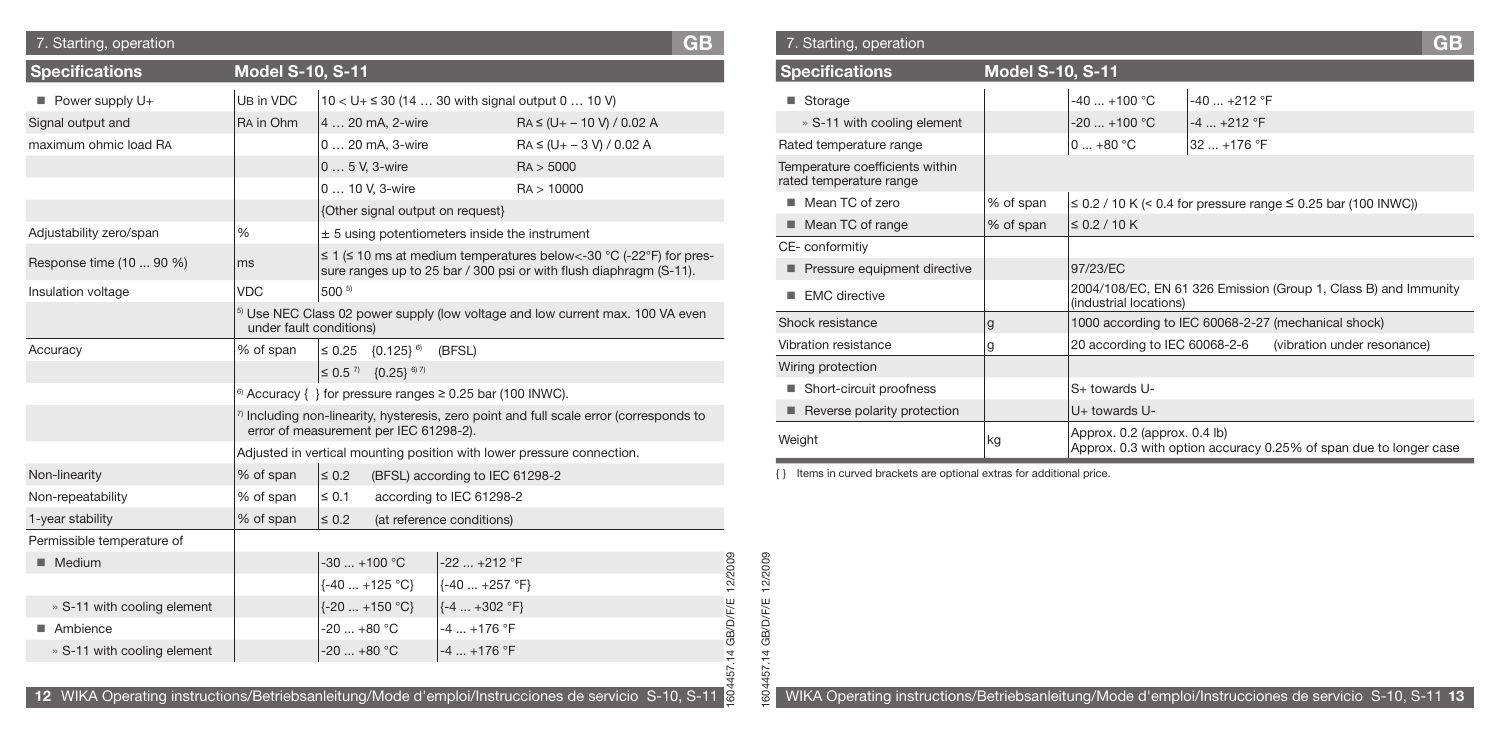### 7. Starting, operation **GB**

| <b>Specifications</b>                            | Oxygen version of model S-10 |                                                                       |                |  |  |  |  |  |
|--------------------------------------------------|------------------------------|-----------------------------------------------------------------------|----------------|--|--|--|--|--|
| As of 0  0.1 / 50 INWC<br>bar<br>Pressure ranges |                              |                                                                       |                |  |  |  |  |  |
| Type of pressure                                 |                              | Gauge pressure                                                        |                |  |  |  |  |  |
| Materials                                        |                              |                                                                       |                |  |  |  |  |  |
| $\blacksquare$ Wetted parts                      |                              | 316 Ti (up to 40 bar / 600 psi F 1058)                                |                |  |  |  |  |  |
| Internal transmission fluid <sup>1)</sup>        |                              | Halocarbon oil                                                        |                |  |  |  |  |  |
|                                                  |                              | <sup>1)</sup> Not for model with pressure ranges $>$ 25 bar / 300 psi |                |  |  |  |  |  |
| Permissible temperature of                       |                              |                                                                       |                |  |  |  |  |  |
| Medium                                           |                              | $-20$ $+60$ °C                                                        | $-4$ $+140$ °F |  |  |  |  |  |

When designing your plant, take into account that the stated values (e.g.burst pressure, İ over pressure safety) apply depending on the material, thread and sealing element used.

### **Functional test**

- İ
- The output signal must be proportional to the pressure. If not, this might point to a damage of the diaphragm. In that case refer to chapter 10 . Troubleshooting".



- Open pressure connections only after the system is without pressure!  $\blacksquare$  Observe the ambient and working conditions outlined in section 7 "Technical data".
	- 1604457.14 GB/D/F/E 12/2009 **Please make sure that the pressure transmitter is only used within the over-**2009 load threshold limit at all times! ৯



When touching the pressure transmitter, keep in mind that the surfaces of the instrument components might get hot during operation.

- **8. Adjustment of zero point / span** (only for pressure transmitter with clamping nut)
- We do not recommend to adjust the span potentiometer. It is used for adjustment ex İ factory and should not be adjusted by you unless you have adequate calibration equipment at your disposal (at least three times more accurate than the instrument being tested).
- Make sure wires are not cut or pinche during disassembly and reassembly of the connector.
- Remove the female connector. Open the pressure transmitter by detaching the clamping nut (see Fig.  $(A)$ ). Carefully remove the male connector from the case.
- Adjust the zero point (Z) (see Fig.  $(B)$ ) by generating the lower limit of the pressure range.
- Adjust the span (S) by generating the higher limit of the pressure range.
- Check the zero point.

1604457.14 GB/D/F/E 12/2009

 $\rightarrow$ 

**ID/F/E** 

12/2009

- $\blacksquare$  If the zero point is incorrect, repeat procedure as required.
- Reassemble the instrument carefully.
- Make sure all sealings and o-rings are not damaged and correctly installed to assure the rated moisture ingress protection.
- Recommended recalibration cycle: yearly For further information (+49) 9372/132-295



WIKA Operating instructions/Betriebsanleitung/Mode d'emploi/Instrucciones de servicio S-10, S-11 **15**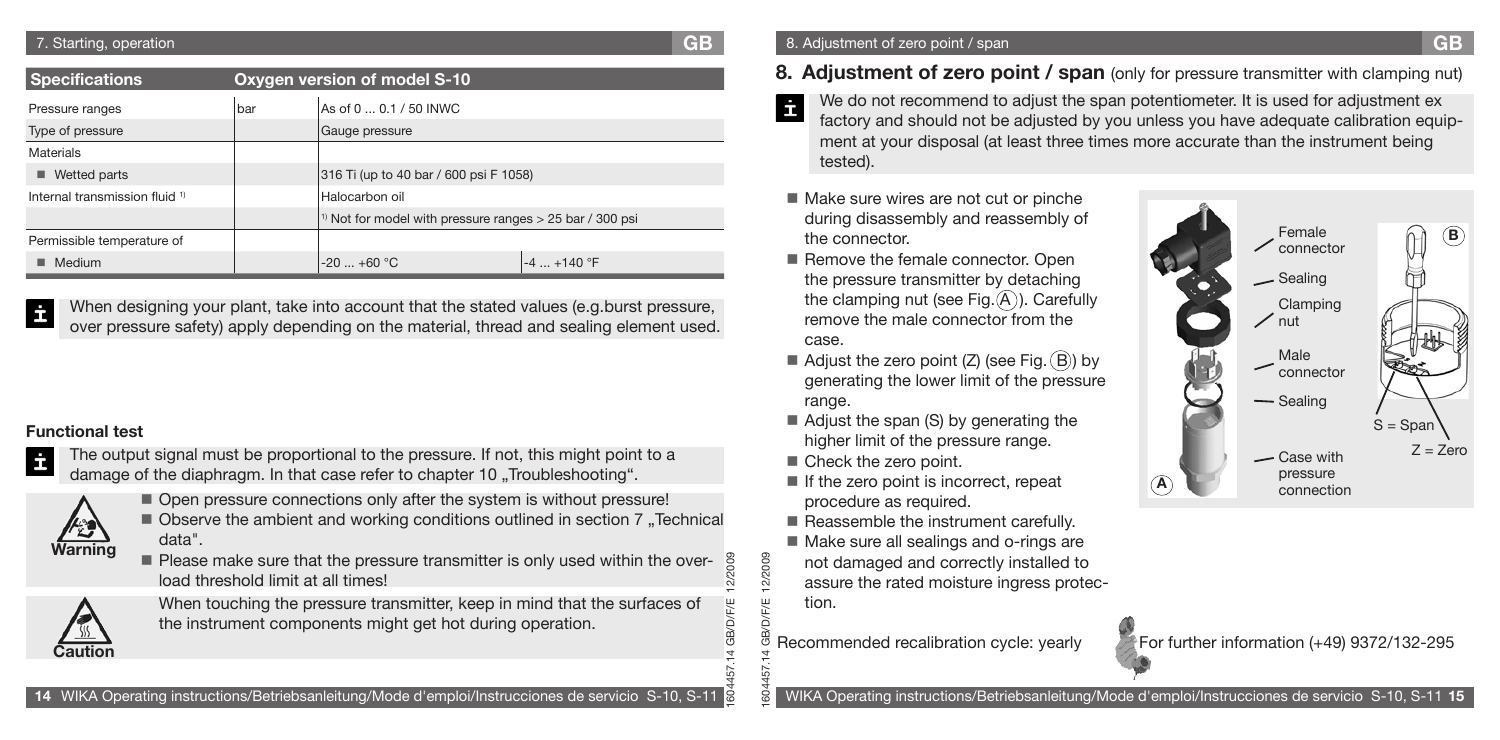### 9. Maintenance, accessories /10. Trouble shooting **GB**

1604457.14 GB/D/F/E 12/2009

57 <u>ES</u>

5d

**GB/D/F/E**  $\overline{a}$ 

12/2009

### **9. Maintenance, accessories**

İ WIKA pressure transmitters require no maintenance.

Have repairs performed by the manufacturer only.

### **Accessories**

For details about the accessories (e. g. connectors), please refer to WIKA's price list, WIKA's product catalog on CD or or contact our sales department.

# **10. Trouble shooting**



**! Warning**

Open pressure connections only after the system is without pressure!

Take precautions with regard to remaining media in removed pressure trans mitters. Remaining media in the pressure port may be hazardous or toxic!

Remove the pressure transmitter from service and mark it to prevent it from being used again accidentally, if it becomes damaged or unsafe for operation.

Have repairs performed by the manufacturer only.

İ

Do not insert any pointed or hard objects into the pressure port for cleaning to prevent damage to the diaphragm of the pressure connection.

Please verify in advance if pressure is being applied (valves/ ball valve etc. open) and if the right voltage supply and the right type of wiring (2-wire/ 3-wire) has been chosen?

## 10. Trouble shooting **GB**

| <b>Failure</b>                                                                                                                                                                                                                                                                                                                                                | <b>Possible cause</b>                                                                                                                                | <b>Procedure</b>                                                                   |  |  |  |  |  |  |
|---------------------------------------------------------------------------------------------------------------------------------------------------------------------------------------------------------------------------------------------------------------------------------------------------------------------------------------------------------------|------------------------------------------------------------------------------------------------------------------------------------------------------|------------------------------------------------------------------------------------|--|--|--|--|--|--|
| No output signal                                                                                                                                                                                                                                                                                                                                              | Cable break                                                                                                                                          | Check connections and cable                                                        |  |  |  |  |  |  |
|                                                                                                                                                                                                                                                                                                                                                               | No/incorrect voltage supply or current<br>spike                                                                                                      | Adjust the voltage supply to correspond<br>with the Operating Instructions *)      |  |  |  |  |  |  |
| No/False output signal                                                                                                                                                                                                                                                                                                                                        | Incorrectly wired (e.g. Connected as<br>2-wire instead of 3-wire system)                                                                             | Follow pin assignment (see Instrument<br>Label / Operating Instructions)           |  |  |  |  |  |  |
| Output signal unchanged after change<br>in pressure                                                                                                                                                                                                                                                                                                           | Mechanical overload through over-<br>pressure                                                                                                        | Replace instrument; if failure reoccurs,<br>consult the manufacturer *)            |  |  |  |  |  |  |
| Signal span dropping off/too small                                                                                                                                                                                                                                                                                                                            | Mechanical overload through over-<br>pressure                                                                                                        | Replace instrument; if failure reoccurs,<br>consult the manufacturer *)            |  |  |  |  |  |  |
|                                                                                                                                                                                                                                                                                                                                                               | Diaphragm is damaged, e.g. through<br>impact, abrasive/agressive media;<br>corrosion of diaphragm/pressure<br>connector; transmission fluid missing. | Contact the manufacturer and replace<br>the instrument                             |  |  |  |  |  |  |
|                                                                                                                                                                                                                                                                                                                                                               | Seal/Sealing face damaged/conta-<br>minated, seal mounted incorrectly,<br>threads crossed                                                            | Clean the seal/sealing face, possibly<br>replace the seal.                         |  |  |  |  |  |  |
| Signal span erratic / incorrect                                                                                                                                                                                                                                                                                                                               | Electromagnetic interference source in<br>the vicinity, e.g. inverter drive                                                                          | Shield the device; shield the cables;<br>remove the interference source            |  |  |  |  |  |  |
|                                                                                                                                                                                                                                                                                                                                                               | Working temperature too high/too low                                                                                                                 | Ensure permissible temperatures as per<br>the Operating Instructions               |  |  |  |  |  |  |
|                                                                                                                                                                                                                                                                                                                                                               | Instrument not grounded                                                                                                                              | Ground instrument                                                                  |  |  |  |  |  |  |
|                                                                                                                                                                                                                                                                                                                                                               | Violent fluctuations in the process<br>media pressure                                                                                                | Damping; consult with manufacturer                                                 |  |  |  |  |  |  |
| Abnormal zero point signal                                                                                                                                                                                                                                                                                                                                    | Working temperature too high/too low                                                                                                                 | Ensure permissible temperatures as per<br>the Operating Instructions               |  |  |  |  |  |  |
|                                                                                                                                                                                                                                                                                                                                                               | Abnormal mounting position                                                                                                                           | Correct the zero point through the<br>potentiometer, control panel or software     |  |  |  |  |  |  |
|                                                                                                                                                                                                                                                                                                                                                               | Overload limits exceeded                                                                                                                             | Ensure permissible overload limits are<br>observed (see Operating Instructions) *) |  |  |  |  |  |  |
| In case of unjustified reclamation we charge the reclamation handling expenses.<br>Make sure that after the setting the unit is working properly. In case the error continues to exist send in the instrument for reparation (or<br>replace the unit).<br>WIKA Operating instructions/Betriebsanleitung/Mode d'emploi/Instrucciones de servicio S-10, S-11 17 |                                                                                                                                                      |                                                                                    |  |  |  |  |  |  |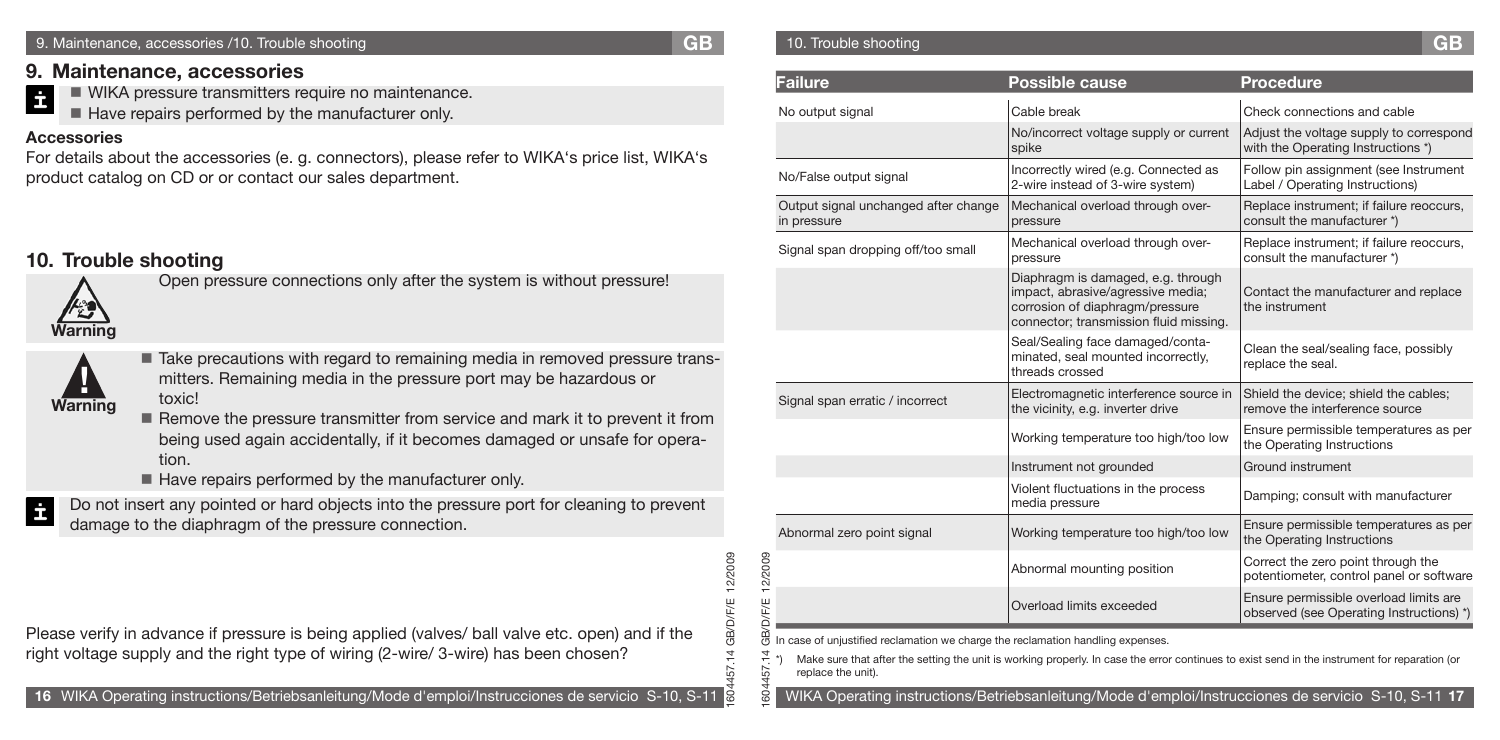1604457.14 GB/D/F/E 12/2009

2/2009

If the problem persists, contact our sales department.

### **USA, Canada**

If the problem continues, contact WIKA or an authorized agent for assistance. If the pressure transmitter must be returned obtain an RMA (return material authorization) number and shipping instructions from the place of purchase. Be sure to include detailed information about the problem. Pressure transmitters received by WIKA without a valid RMA number will not be accepted.

## **Process material certificate (Contamination declaration for returned goods)**

Purge / clean dismounted instruments before returning them in order to protect our employees and the environment from any hazard caused by adherent remaining media.

Service of instruments can only take place safely when a Product Return Form has been submitted and fully filled-in. This Return Form contains information on all materials with which the instrument has come into contact, either through installation, test purposes, or cleaning. You can find the Product Return Form on our internet site (www.wika.de / www.wika.com).

# **11. Storage, disposal**



When storing or disposing of the pressure transmitter, take precautions with regard to remaining media in removed pressure transmitters. We recommend cleaning the transmitter properly and carefully. Remaining media in the pressure port may be hazardous or toxic!

### **Storage**



Mount the protection cap when storing the pressure transmitter in order to prevent any damage to the diaphragm (S-11).

### **Disposal**



WIKA reserves the right to alter these technical specifications.

**18** WIKA Operating instructions/Betriebsanleitung/Mode d'emploi/Instrucciones de servicio S-10, S-11

### 1. Wichiges zu Ihrer Information / 2. Schneller Überblick **D**

# **1. Wichtiges zu Ihrer Information**

Lesen Sie diese Betriebsanleitung vor Montage und Inbetriebnahme des Druckmessgerätes. Bewahren Sie die Betriebsanleitung an einem für alle Benutzer jederzeit zugänglichen Ort auf. Die nachfolgenden Einbau- und Betriebshinweise haben wir mit Sorgfalt zusammengestellt. Es ist jedoch nicht möglich, alle erdenklichen Anwendungsfälle zu berücksichtigen. Sollten Sie Hinweise für Ihre spezielle Aufgabenstellung vermissen, können Sie hier weitere Informationen finden:

■ Über unsere Internet-Adresse www.wika.de / www.wika.com

Die Bezeichnung des zugehörigen Datenblattes ist PE 81.01

■ Anwendungsberater: (+49) 9372/132-295

Bei Sondertypennummer, z.B. S-10000 oder S-11000, beachten Sie die Spezifikationen gemäß Lieferschein.

Wird die Seriennummer und/oder der 2D-Code auf dem Sechskant unleserlich (z. B. durch mechanische Beschädigung oder Übermalen), ist eine Rückverfolgbarkeit nicht mehr möglich. Die in der Betriebsanleitung beschriebenen WIKA-Druckmessgeräte werden nach den neuesten Erkenntnissen konstruiert und gefertigt. Alle Komponenten unterliegen während der Fertigung strengen Qualitäts- und Umweltkriterien. Unser Umweltmanagementsystem ist nach DIN EN ISO 14001 zertifiziert.

## **Bestimmungsgemäße Produktverwendung**

Verwenden Sie den Druckmessumformer, um Druck in ein elektrisches Signal zu wandeln.

### **Ihre erforderlichen Kenntnisse**

Montieren und nehmen Sie das Druckmessgerät nur in Betrieb, wenn Sie mit den zutreffenden landesspezifischen Richtlinien vertraut sind und die entsprechende Qualifikation besitzen. Sie müssen mit den Kenntnissen von Mess- und Regeltechnik sowie elektrischen Stromkreisen vertraut sein, da das Druckmessgerät ein "elektrisches Betriebsmittel" nach EN 50178 ist. Je nach Einsatzbedingung müssen Sie über entsprechendes Wissen verfügen, z. B. über agressive Medien bzw. hohe Drücke.

# **2. Der schnelle Überblick für Sie**

1604457.14 GB/D/F/E 12/2009 Wollen Sie sich einen schnellen Überblick verschaffen, lesen Sie **Kapitel 3, 5, 7 und 11.** Dort erhalten Sie kurze Hinweise zu Ihrer Sicherheit und wichtige Informationen über Ihr Produkt und zur Inbetriebnahme. **Lesen Sie diese unbedingt.** 

WIKA Operating instructions/Betriebsanleitung/Mode d'emploi/Instrucciones de servicio S-10, S-11 **19**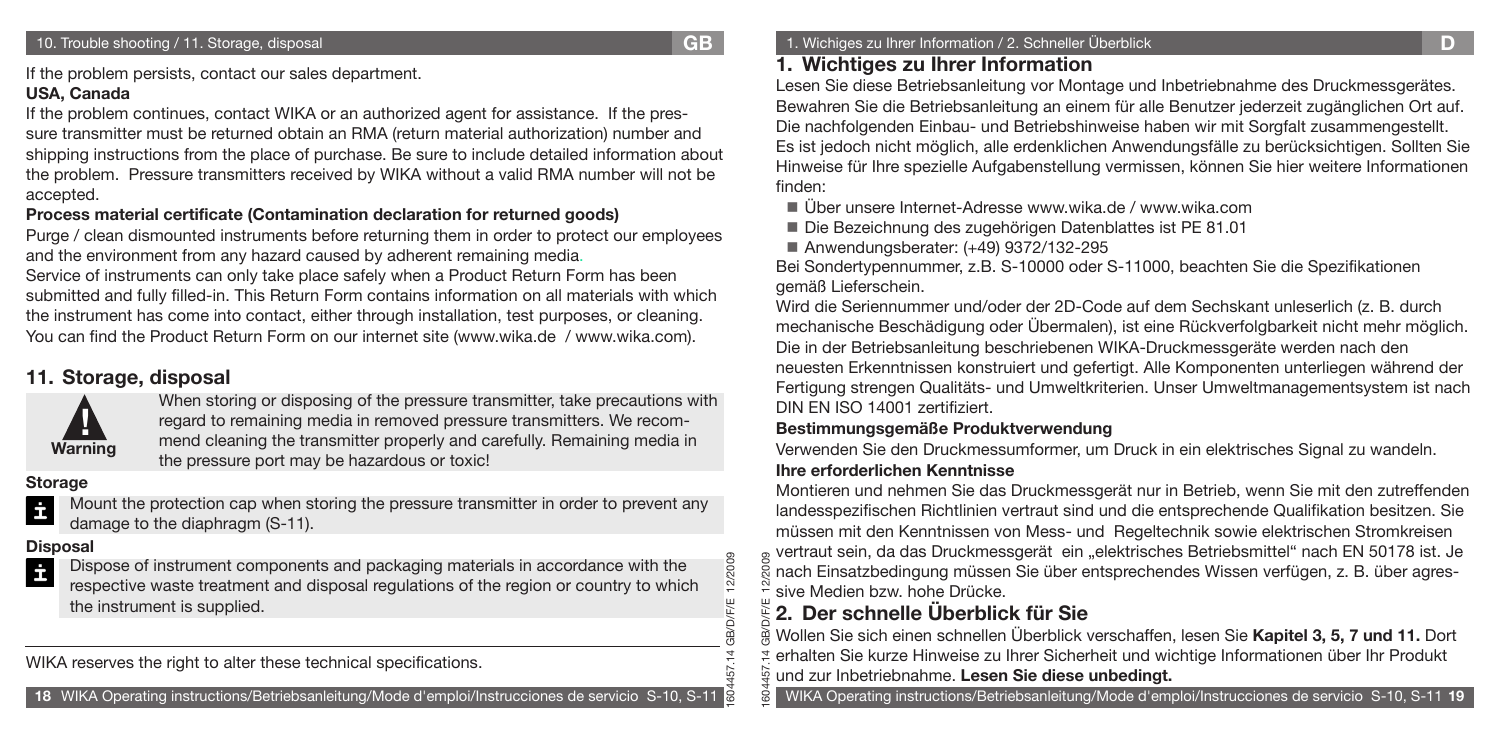# **3. Zeichenerklärungen, Abkürzungen**



Mögliche Gefahr für Ihr Leben oder schwerer



Verletzungen. Mögliche Gefahr für Ihr

Leben oder schwerer Verletzungen durch wegschleudernde Teile.



Mögliche Gefahr von Verbrennungen durch heisse Oberflächen.

Hinweis, wichtige Information, Funktionsstörung.

- 2-Leiter Zwei Anschlussleitungen dienen zur Spannungsversorgung. Der Speisestrom ist das Mess-Signal.
- 3-Leiter Zwei Anschlussleitungen dienen zur Spannungsversorgung. Eine Anschlussleitung dient für das Mess-Signal.
- U+ Positiver Versorgungsanschluss
- U- Negativer Versorgungsanschluss
- S+ Positiver Messanschluss

# **4. Funktion**

- **S-10:** Druckanschluss mit innenliegender Membran (Standardausführung).
- **S-11:** Druckanschluss mit frontbündiger Membrane für hochviskose oder kristallisie rende Medien, die die Bohrung des Druckanschlusses zusetzen können.

**Funktion** Mittels Sensorelement und unter Zuführung von Hilfsenergie wird über die Verformung einer Membran der anstehende Druck in Ihrer Anwendung in ein verstärktes standardisiertes elektrisches Signal umgewandelt. Dieses elektrische Signal verändert sich proportional  $\frac{\sigma}{5}$ zum Druck und kann entsprechend ausgewertet werden.



Das Produkt stimmt mit den zutreffenden europäischen Richtlinien überein.

Canadian Standard Asso-

Das Produkt wurde durch CSA International geprüft und zerti-fiziert. Es stimmt überein mit den anwendbaren kanadischen Normen

CSA

CE

GP.

ciation

zur Sicherheit.

1604457.14 GB/D/F/E 12/2009

VD/F/E

12/2009 12/2009

1604457.14 GB/D/F/E 12/2009

ŠЯ

# 5. Zu Ihrer Sicherheit **D**

# **5. Zu Ihrer Sicherheit**



Wählen Sie das richtige Druckmessgerät hinsichtlich Messbereich, Ausfüh rung und spezifischen Messbedingungen vor Montage oder Inbetriebnahme. ■ Halten Sie die entsprechenden landesspezifischen Vorschriften ein (z. B.:

EN 50178) und beachten Sie bei speziellen Anwendungen die geltenden Normen und Richtlinien (z. B. bei gefährlichen Messstoffen wie Acetylen, brennbaren oder giftigen Stoffen sowie bei Kälteanlagen und Kompressoren). **Wenn Sie die entsprechenden Vorschriften nicht beachten, können schwere Körperverletzungen und Sachschäden entstehen!**

## **Öffnen Sie Anschlüsse nur im drucklosen Zustand!**

- Betreiben Sie das Druckmessgerät immer innerhalb des Überlastgrenzbereiches!
- Beachten Sie die Betriebsparameter gemäß Punkt 7 "Technische Daten".
- Beachten Sie die Technischen Daten zur Verwendung des Druckmessgerätes in Verbin dung mit agressiven / korrosiven Medien und zur Vermeidung von mechanischen Gefährdungen.
- Stellen Sie sicher, dass das Druckmessgerät nur bestimmungsgemäß -also wie in der folgenden Anleitung beschrieben- betrieben wird.
- Unterlassen Sie unzulässige Eingriffe und Änderungen am Druckmessgerät, welche nicht in dieser Betriebsanleitung beschrieben sind.
- Setzen Sie das Druckmessgerät außer Betrieb und schützen Sie es gegen versehentliche Inbetriebnahme, wenn Sie Störungen nicht beseitigen können.
- **Ergreifen Sie Vorsichtsmaßnahmen für Messstoffreste in ausgebauten Druckmess geräten. Messstoffreste können zur Gefährdung von Menschen, Umwelt und Einrichtung führen!**
- Lassen Sie Reparaturen nur vom Hersteller durchführen
- Öffnen Sie den Stromkreis, bevor Sie den Stecker / Deckel abnehmen.

Angaben zu Korrosions- bzw. Diffusionsbeständigkeit der Gerätewerkstoffe entnehmen Sie bitte unserem WIKA-Handbuch zur Druck- und Temperaturmesstechnik.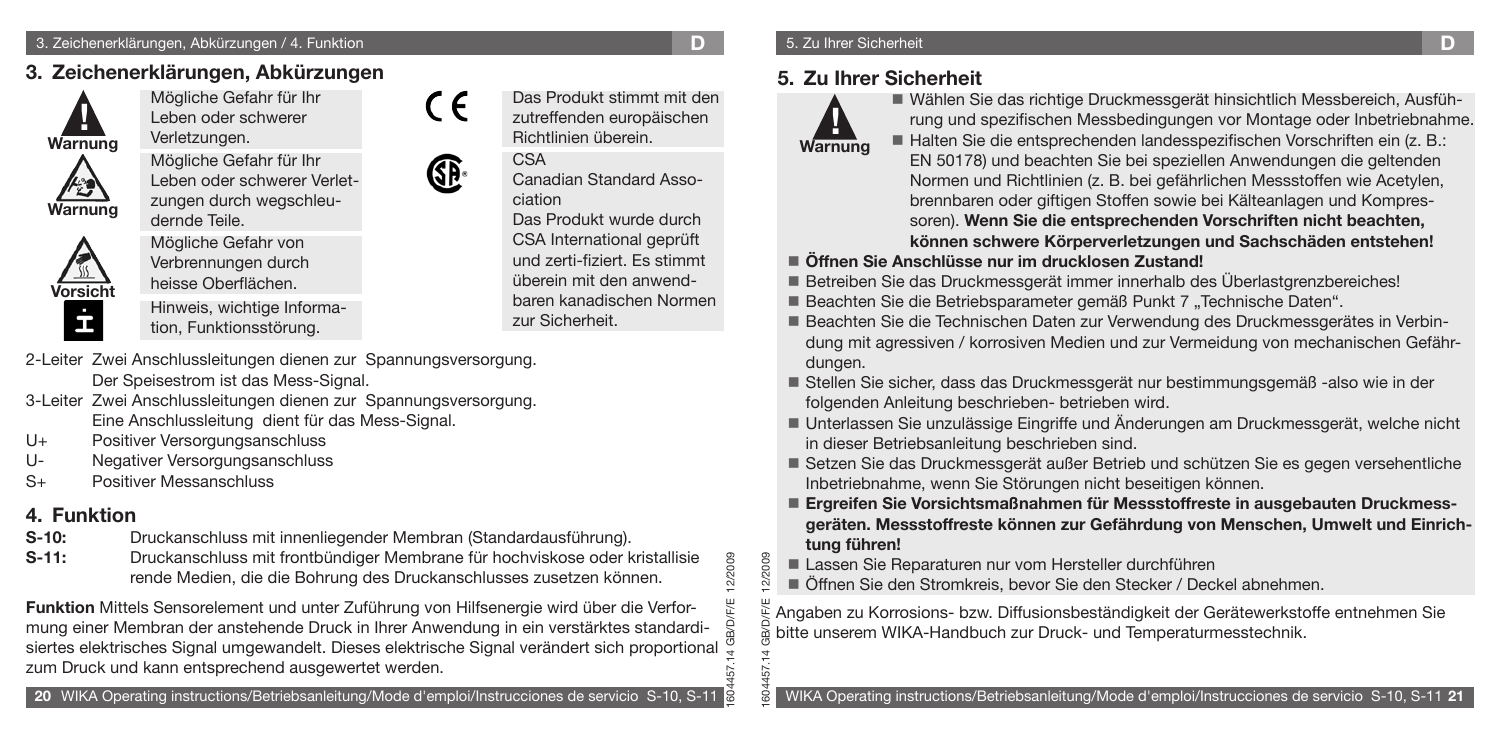# **6. Verpackung**

## **Wurde alles geliefert?**

- Überprüfen Sie den Lieferumfang: İ
	- Komplett montierte Druckmessgeräte.
	- Bei frontbündiger Ausführung (S-11) mit vormontierten Dichtungen und Schutzkappe.
	- Untersuchen Sie das Druckmessgerät auf eventuell entstandene Transportschäden. Sind offensichtlich Schäden vorhanden, teilen Sie dies dem Transportunternehmen und WIKA unverzüglich mit.
	- Bewahren Sie die Verpackung auf, denn diese bietet bei einem Transport einen opti malen Schutz (z. B. wechselnder Einbauort, Reparatursendung).
	- Achten sie darauf, dass das Druckanschluss-Gewinde und die Anschlusskontakte nicht beschädigt werden.

Zum Schutz der Membran ist der Druckanschluss des Gerätes S-11 mit einer speziellen Schutzkappe versehen.

- Entfernen Sie diese Schutzkappe von Hand erst kurz vor dem Einbau, damit die İ
	- Membran bzw.das Druckanschluss-Gewinde nicht beschädigt wird.
	- Bewahren Sie die Schutzkappe des Druckanschluss-Gewindes und der Membran zur späteren Lagerung oder Transport auf.
	- Montieren Sie die Schutzkappe bei Ausbau und Transport des Gerätes.

# **7. Inbetriebnahme, Betrieb**

# **Membran-Prüfung zu Ihrer Sicherheit**

Benötigtes Werkzeug: Maulschlüssel SW 27, Schraubendreher İ

Es ist erforderlich, dass Sie vor Inbetriebnahme des Druckmessgerätes die Membran optisch prüfen, denn sie ist ein **sicherheitsrelevantes Teil**.



Achten Sie auf auslaufende Flüssigkeit, denn sie ist ein Hinweis auf eine- Membranbeschädigung.

- Prüfen Sie die Membran optisch auf Beschädigung (S-11).
- Setzen Sie das Druckmessgerät nur ein, wenn die Membran unbeschädigt ist.
- Setzen Sie das Druckmessgerät nur in sicherheitstechnisch einwandfreiem- Zustand ein.

**22** WIKA Operating instructions/Betriebsanleitung/Mode d'emploi/Instrucciones de servicio S-10, S-11

1604457.14 GB/D/F/E 12/2009

1604457.14 GB/D/F/E 12/2009

.14 GB/D/F/E

57 Š\$

12/2009

7. Inbetriebnahme, Betrieb **D Montage mechanischer Anschluss** 



Es gilt grundsätzlich die Seriennummer auf dem Typenschild. Befindet sich keine Seriennummer auf dem Typenschild, so gilt die Nummer auf dem Sechskant.

- İ Entfernen Sie die Schutzkappe von Hand erst kurz vor dem Einbau und achten Sie unbedingt darauf, dass die Membran auch während des Einbaus nicht beschädigt wird (S-11).
	- Bei Typ S-10 müssen Sie eine Dichtung vorsehen; Ausnahme sind Geräte mit selbst dichtendem Gewinde (z. B. NPT-Gewinde). Bei Typ S-11 ist der Dichtring im Lieferumfang enthalten.
	- Hinweise zu Dichtungen entnehmen Sie bitte unserer Information "Zubehör Dich tungen AC 09.08" im Gesamtkatalog Druck- und Temperaturmesstechnik oder unserer Internet-Seite unter www.wika.de.
	- Achten Sie bei der Montage auf saubere und unbeschädigte Dichtflächen am Gerät und Messstelle.
	- Schrauben Sie das Gerät nur über die Schlüsselflächen mit einem geeigneten Werk zeug und dem vorgeschriebenen Drehmoment ein bzw. aus. Das richtige Drehmoment ist abhängig von der Dimension des Druckanschlusses sowie der verwendeten Dichtung (Form/Werkstoff). Verwenden Sie zum Ein- bzw. Ausschrauben nicht das Gehäuse als Angriffsfläche.
	- Beachten Sie beim Einschrauben, dass die Gewindegänge nicht verkantet werden.
	- Angaben zu Einschraublöchern und Einschweißstutzen entnehmen Sie bitte unserer Technischen Information IN 00.14 unter www.wika.de - Download

WIKA Operating instructions/Betriebsanleitung/Mode d'emploi/Instrucciones de servicio S-10, S-11 **23**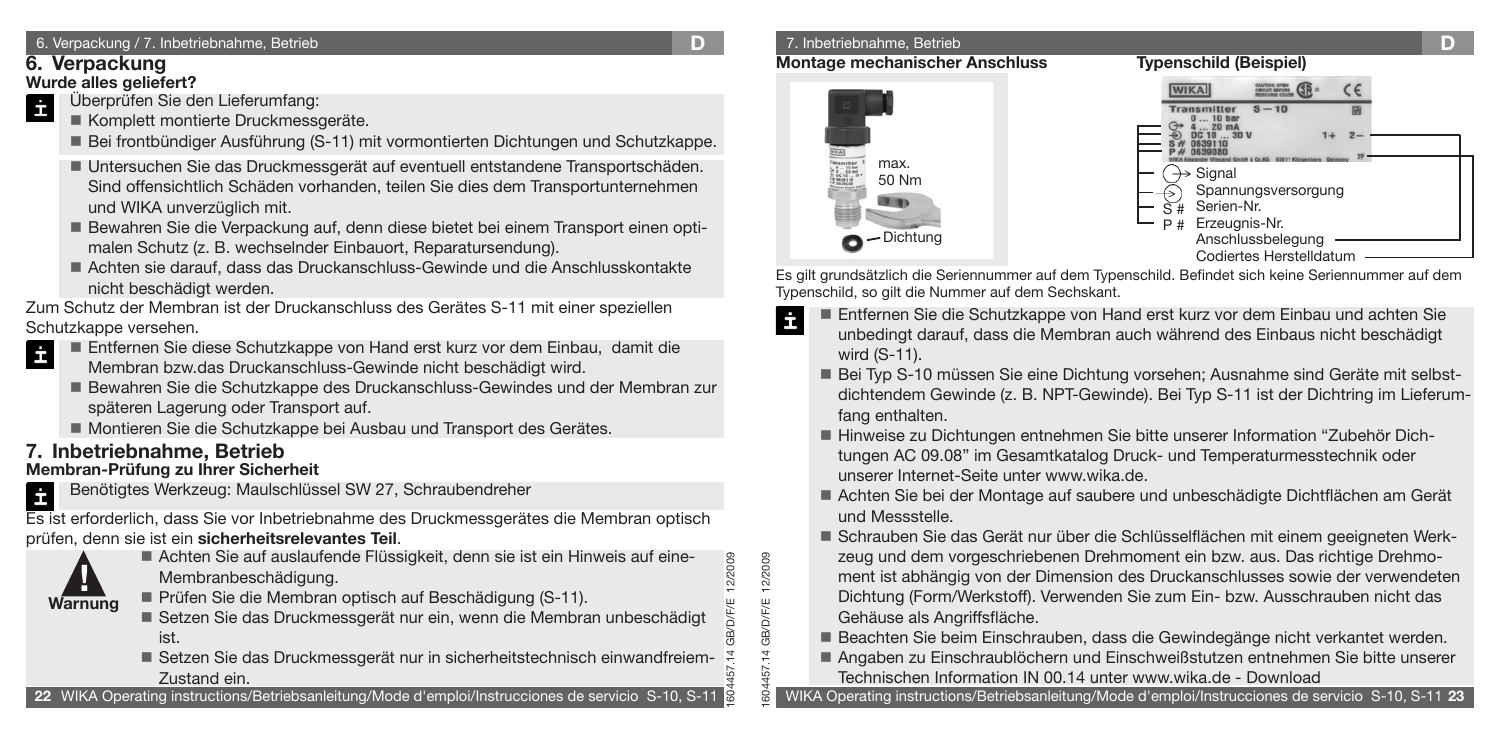#### 7. Inbetriebnahme, Betrieb **D**

### **Montage elektrischer Anschluss**

- Erden Sie das Gerät über den Druckanschluss. İ
	- Für Geräte mit Spannungsausgang: Betreiben Sie den Druckmessumformer mit geschirmter Leitung und erden Sie den Schirm auf mindestens einer Leitungsseite, wenn die Leitungen länger als 30 m sind oder das Gebäude verlassen.
	- Für Nordamerika: Der Anschluss erfolgt an "Class 2 Circuits" oder "Class 2 Power Units" gemäß CEC ( Canadian Electrical Code) oder NEC (National Electrical Code).
	- Schutzart IP nach IEC 60 529 (Die angegebenen Schutzarten gelten nur im gesteckten Zustand mit Leitungsteckern (Buchsen) entsprechender Schutzart).
	- Wählen Sie den Kabeldurchmesser passend zur Kabeldurchführung des Steckers. Achten Sie darauf, dass die Kabelverschraubung des montierten Steckers korrekt sitzt und dass die Dichtungen vorhanden und nicht beschädigt sind. Ziehen Sie die Verschraubung fest und überprüfen Sie den korrekten Sitz der Dichtungen, um die Schutzart zu gewährleisten.
	- Stellen Sie bei Kabelausgängen sicher, dass am Ende des Kabels keine Feuchtigkeit eintritt.

### **Elektrische Anschlüsse**

|                           | Winkeldose<br>DIN 175301-803 A                  | Rundsteckverbinder<br>M12x1                                                       | Kabelausgang mit 1,5 m Länge |             |              |  |
|---------------------------|-------------------------------------------------|-----------------------------------------------------------------------------------|------------------------------|-------------|--------------|--|
|                           | :3 ©                                            |                                                                                   |                              |             |              |  |
| 2-Leiter                  | $U + = 1$<br>$U - 2$                            | $U_+ = 1$ $ U_-= 3$                                                               | $U_+$ = braun                | $U - qr$ ün |              |  |
| 3-Leiter                  | $U_+ = 1$ $ U_- = 2$                            | $ S_+ = 3  U_+ = 1  U_- = 3  S_+ = 4  U_+ = \text{braun}$                         |                              | $U - qr$ ün | $S_+$ = weiß |  |
| Kabelschirm               |                                                 |                                                                                   | grau                         |             |              |  |
| Aderquerschnitt           | bis max. $1.5$ mm <sup>2</sup>                  |                                                                                   | 0,5 mm <sup>2</sup> (AWG 20) |             |              |  |
| Kabeldurchmesser          | $6-8$ mm<br>(Schiffszulassung:<br>10 bis 14 mm) |                                                                                   | $6,8$ mm                     |             |              |  |
| Schutzart nach IEC 60 529 | IP 65                                           | IP 67                                                                             | IP 67 oder IP 68             |             |              |  |
|                           | entsprechender Schutzart.                       | Die angegebenen Schutzarten gelten nur im gesteckten Zustand mit Leitungssteckern |                              |             |              |  |

**24** WIKA Operating instructions/Betriebsanleitung/Mode d'emploi/Instrucciones de servicio S-10, S-11

12/2009 1604457.14 GB/D/F/E 12/2009 .14 GB/D/F/E 57

1604457.14 GB/D/F/E 12/2009

604

GB/D/F/E

12/2009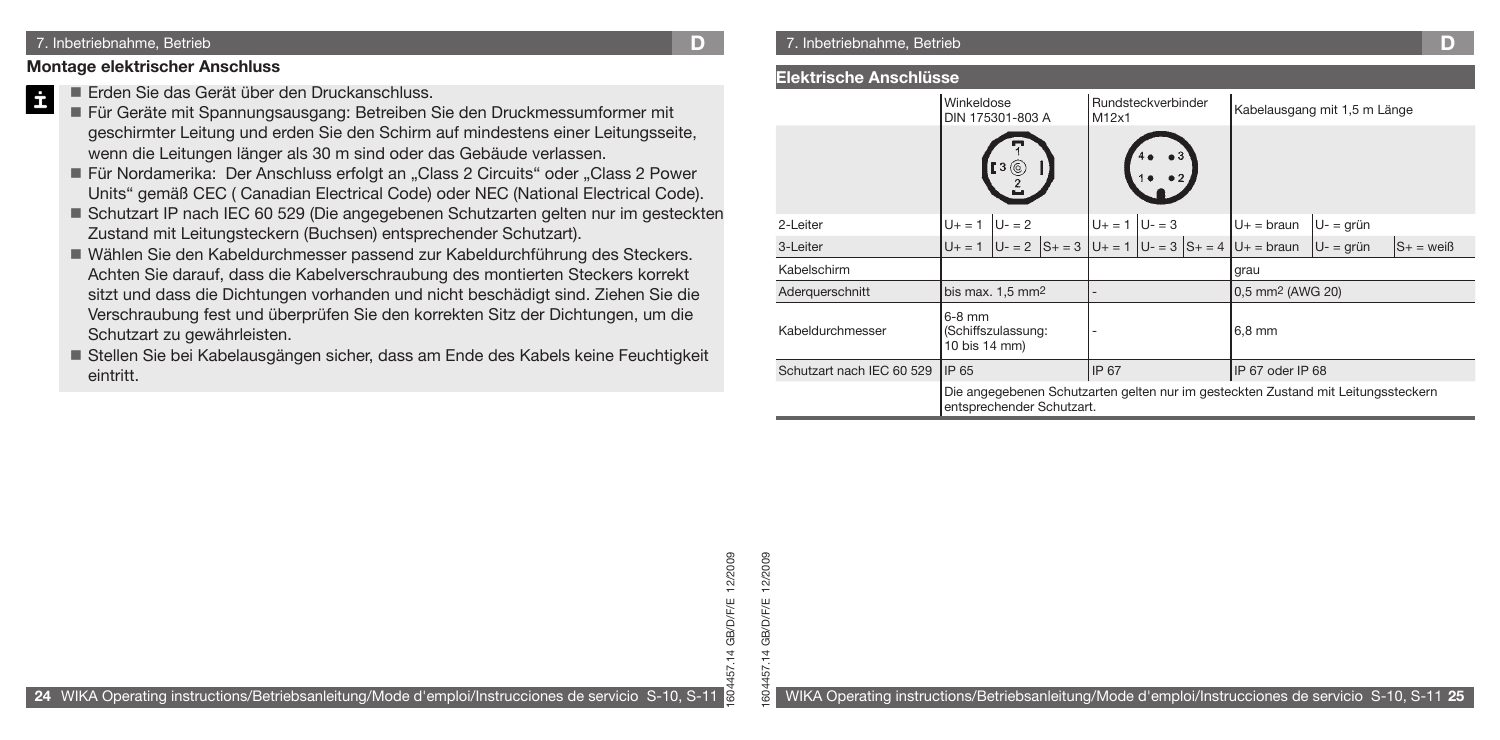**Montage des Winkelsteckverbinder nach DIN EN 175301-803 Form A** 



- Lösen Sie die Schraube (1).
- 2. Lösen Sie die Kabelverschraubung (2).
- 3. Ziehen Sie Winkelgehäuse (5)mit Klemmblock (6) vom Gerät ab.
- 4. Hebeln Sie mit dem Schraubendreher in die Montageöffnung (D), so dass Sie den Klemmblock (6) aus dem Winkelgehäuse (5) herausdrücken. Drücken Sie nicht den



1604457.14 GB/D/F/E 12/2009

1604457.14 GB/D/F/E 12/2009

 $\overline{5}$ ŠЯ

4 GB/D/F/E

12/2009 ä

Klemmblock (6) durch die Schraubenöffnung (1) bzw. Kabelverschraubung (2) heraus, sonst beschädigen Sie die Dichtungen des Winkelgehäuses.

- 5. Wählen Sie den Leitungsaußendurchmesser passend zur Kabeldurchführung des Winkel gehäuses. Schieben Sie das Kabel durch Kabelverschraubung (2), Ring (3), Dichtung (4) und Winkelgehäuse (5).
- 6. Schließen Sie die Kabelenden entsprechend der Belegungszeichnung in den Anschluß klemmen des Klemmblocks (6) an.
- 7. Drücken Sie das Winkelgehäuse (5) auf den Klemmblock (6).
- 8. Verschrauben Sie das Kabel mit der Kabelverschraubung (2). Achten Sie darauf, dass die Dichtungen unbeschädigt sind und Kabelverschraubung und Dichtungen korrekt sitzen, um die Schutzart zu gewährleisten.
- 9. Legen Sie die quadratische Flachdichtung über die Anschlußpins im Gehäuse.
- 10. Schieben Sie den Klemmblock (6) auf die Anschlußpins im Gehäuse.
- 11. Verschrauben Sie mit der Schraube (1) das Winkelgehäuse (5) mit dem Klemmblock (6) im Gerät.

### 7. Inbetriebnahme, Betrieb **D** 7. Inbetriebnahme, Betrieb **D**

| <b>Technische Daten</b>                                                                                                                                        | Typ S-10, S-11                                                                                                                                                |                                                              |                                                      |                 |     |                |                              |            |                                |                |    |                   |    |
|----------------------------------------------------------------------------------------------------------------------------------------------------------------|---------------------------------------------------------------------------------------------------------------------------------------------------------------|--------------------------------------------------------------|------------------------------------------------------|-----------------|-----|----------------|------------------------------|------------|--------------------------------|----------------|----|-------------------|----|
| Messbereich                                                                                                                                                    | bar                                                                                                                                                           | 0,1                                                          | 0,16                                                 | $0.25 \mid 0.4$ |     | 0,6            | 1                            | 1,6        | 2,5                            | $\overline{4}$ | 6  | 10                | 16 |
| Überlastgrenze                                                                                                                                                 | bar                                                                                                                                                           | 1                                                            | 1,5                                                  | $\overline{2}$  | 2   | $\overline{4}$ | 5                            | 10         | 10                             | 17             | 35 | 35                | 80 |
| Berstdruck                                                                                                                                                     | bar                                                                                                                                                           | 2                                                            | 2                                                    | 2,4             | 2,4 | 4,8            | 6                            | 12         | 12                             | $20,5$ 42      |    | 42                | 96 |
| Messbereich                                                                                                                                                    | bar                                                                                                                                                           | 25                                                           | 40                                                   | 60              | 100 | 160            | 250                          | 400        |                                | 600            |    | 1000 <sup>1</sup> |    |
| Überlastgrenze                                                                                                                                                 | bar                                                                                                                                                           | 50                                                           | 80                                                   | 120             | 200 | 320            | 500                          | 800        |                                | 1200           |    | 1500              |    |
| <b>Berstdruck</b>                                                                                                                                              | bar                                                                                                                                                           | 96                                                           | 400                                                  | 550             | 800 |                | 1000 1200 1700 <sup>2)</sup> |            |                                | $2400^{2}$     |    | 3000              |    |
|                                                                                                                                                                |                                                                                                                                                               | {Unterdruck, Überdruck, +/-, sowie Absolutdruck erhältlich}. |                                                      |                 |     |                |                              |            |                                |                |    |                   |    |
|                                                                                                                                                                |                                                                                                                                                               | <sup>1)</sup> Nur für Typ S-10 gültig.                       |                                                      |                 |     |                |                              |            |                                |                |    |                   |    |
|                                                                                                                                                                | <sup>2)</sup> Bei Typ S-11: Der Tabellenwert gilt ausschließlich bei Abdichtung mittels<br>Dichtring unterhalb vom Sechskant. Andernfalls gilt max. 1500 bar. |                                                              |                                                      |                 |     |                |                              |            |                                |                |    |                   |    |
| Werkstoff                                                                                                                                                      |                                                                                                                                                               |                                                              |                                                      |                 |     |                |                              |            |                                |                |    |                   |    |
| Messstoffberührte Teile                                                                                                                                        |                                                                                                                                                               |                                                              | (Andere Werkstoffe siehe WIKA Druckmittler-Programm) |                 |     |                |                              |            |                                |                |    |                   |    |
| » Druckanschluss                                                                                                                                               |                                                                                                                                                               |                                                              | 316 Ti, S-11: O-Ring NBR 3) {FPM/FKM}                |                 |     |                |                              |            |                                |                |    |                   |    |
| » Drucksensor                                                                                                                                                  |                                                                                                                                                               |                                                              | 316 Ti (ab 40 bar 13-8 PH)                           |                 |     |                |                              |            |                                |                |    |                   |    |
| Gehäuse                                                                                                                                                        |                                                                                                                                                               |                                                              | CrNi-Stahl                                           |                 |     |                |                              |            |                                |                |    |                   |    |
| Interne Übertragungsflüssigkeit <sup>4)</sup>                                                                                                                  |                                                                                                                                                               |                                                              | Synthetisches Öl                                     |                 |     |                |                              |            |                                |                |    |                   |    |
|                                                                                                                                                                | <sup>3)</sup> O-Ring aus FPM/FKM bei Typ S-11 mit integrierter Kühlstrecke.                                                                                   |                                                              |                                                      |                 |     |                |                              |            |                                |                |    |                   |    |
|                                                                                                                                                                | <sup>4)</sup> Nicht vorhanden bei Typ S-10 für Messbereiche $>$ 25 bar                                                                                        |                                                              |                                                      |                 |     |                |                              |            |                                |                |    |                   |    |
| Hilfsenergie U+                                                                                                                                                | $U+$ in $VDC$                                                                                                                                                 |                                                              | 10 < U+ ≤ 30 (14  30 bei Ausgang 0  10 V)            |                 |     |                |                              |            |                                |                |    |                   |    |
| Ausgangssignal und zulässige                                                                                                                                   | RA in Ohm                                                                                                                                                     |                                                              | 4  20 mA. 2-Leiter                                   |                 |     |                |                              |            | $RA \leq (U + -10 V) / 0.02 A$ |                |    |                   |    |
| max, ohmsche Bürde RA                                                                                                                                          |                                                                                                                                                               |                                                              | 0  20 mA, 3-Leiter                                   |                 |     |                |                              |            | $RA \leq (U + -3 V) / 0.02 A$  |                |    |                   |    |
|                                                                                                                                                                |                                                                                                                                                               |                                                              | 0  5 V, 3-Leiter                                     |                 |     |                |                              | RA > 5000  |                                |                |    |                   |    |
|                                                                                                                                                                |                                                                                                                                                               |                                                              | 0  10 V, 3-Leiter                                    |                 |     |                |                              | RA > 10000 |                                |                |    |                   |    |
|                                                                                                                                                                |                                                                                                                                                               |                                                              | {Andere Ausgangssignale auf Anfrage}                 |                 |     |                |                              |            |                                |                |    |                   |    |
| Einstellbarkeit Nullpunkt/Spanne                                                                                                                               | %                                                                                                                                                             |                                                              | ± 5 durch Potentiometer im Gerät                     |                 |     |                |                              |            |                                |                |    |                   |    |
| ≤ 1 (≤ 10 ms bei Messstofftemperatur <-30 °C (-22°F) für Messbe-<br>Einstellzeit (10  90 %)<br>ms<br>reiche bis 25 bar oder bei frontbündiger Membrane (S-11). |                                                                                                                                                               |                                                              |                                                      |                 |     |                |                              |            |                                |                |    |                   |    |
| WIKA Operating instructions/Betriebsanleitung/Mode d'emploi/Instrucciones de servicio S-10, S-11 27                                                            |                                                                                                                                                               |                                                              |                                                      |                 |     |                |                              |            |                                |                |    |                   |    |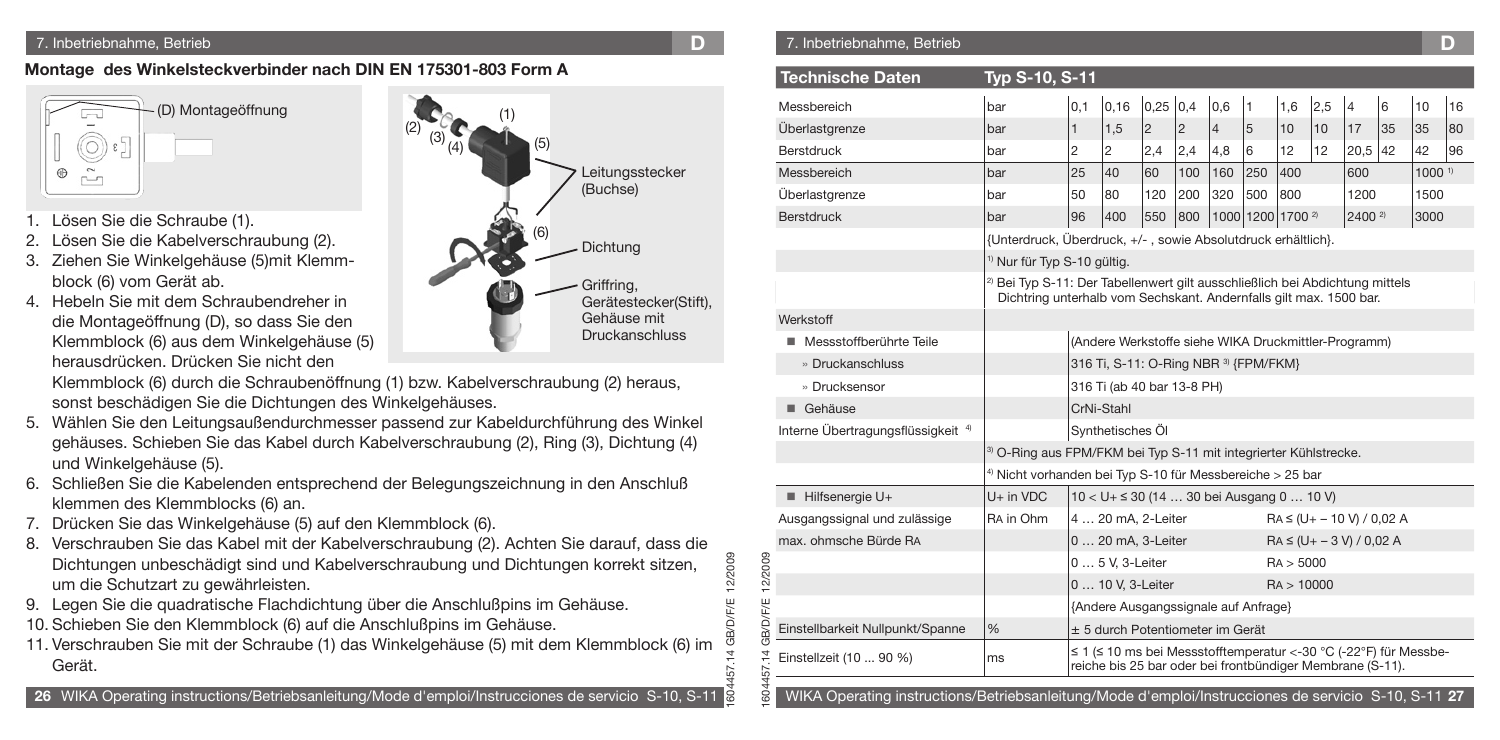| 7. Inbetriebnahme, Betrieb                          |                                                      |                         |                                                                                                                              | D        |          | 7. Inbetriebnahme, Betrieb                    |                       |                                                                                                    | D |
|-----------------------------------------------------|------------------------------------------------------|-------------------------|------------------------------------------------------------------------------------------------------------------------------|----------|----------|-----------------------------------------------|-----------------------|----------------------------------------------------------------------------------------------------|---|
| <b>Technische Daten</b>                             | <b>Typ S-10, S-11</b>                                |                         |                                                                                                                              |          |          | <b>Technische Daten</b>                       | <b>Typ S-10, S-11</b> |                                                                                                    |   |
| Isolationsspannung                                  | VDC                                                  | 500 5)                  |                                                                                                                              |          |          | CE-Kennzeichen                                |                       |                                                                                                    |   |
|                                                     |                                                      |                         | NEC Class 02 Spannungsversorgung (Leistungsbegrenzung max. 100 VA                                                            |          |          | ■ Druckgeräterichtlinie                       |                       | 97/23/EG                                                                                           |   |
|                                                     | auch im Fehlerzustand)<br>$\%$ d. Spanne $\leq 0.25$ |                         |                                                                                                                              |          |          | EMV-Richtlinie                                |                       | 2004/108/EG, EN 61326 Emission (Gruppe 1, Klasse B) und                                            |   |
| Genauigkeit                                         |                                                      | $\leq 0.5$ <sup>7</sup> | ${0,125}$ <sup>6)</sup> (BFSL)<br>${0,25}$ 6) 7)                                                                             |          |          | Schockbelastbarkeit                           |                       | Störfestigkeit (industrieller Bereich)                                                             |   |
|                                                     |                                                      |                         |                                                                                                                              |          |          |                                               |                       | 1000 nach IEC 60068-2-27 (Schock mechanisch)<br>20 nach IEC 60068-2-6                              |   |
|                                                     |                                                      |                         | Genauigkeit { } für Messbereiche ≥ 0,25 bar (100 INWC).                                                                      |          |          | Vibrationsbelastbarkeit                       | a                     | (Vibration bei Resonanz)                                                                           |   |
|                                                     |                                                      |                         | Einschließlich Nichtlinearität, Hysterese, Nullpunkt- und Endwertabweichung<br>(entspricht Messabweichung nach IEC 61298-2). |          |          | Elektrische Schutzarten                       |                       |                                                                                                    |   |
|                                                     |                                                      |                         | Kalibriert bei senkrechter Einbaulage Druckanschluss nach unten.                                                             |          |          | ■ Kurzschlussfestigkeit                       |                       | $S+gegen U-$                                                                                       |   |
| Nichtlinearität                                     | % d. Spanne $\leq 0.2$                               |                         | (BFSL) nach IEC 61298-2                                                                                                      |          |          | ■ Verpolschutz                                |                       | U+ gegen U-                                                                                        |   |
| Nichtwiederholbarkeit                               | $\%$ d. Spanne $\leq 0.1$                            |                         | nach IEC 61298-2                                                                                                             |          | Gewicht  |                                               | kg                    | Ca. 0,2<br>Ca. 0,3 bei Option Kennlinienabweichung 0,25% der Spanne, höhe                          |   |
| Stabilität pro Jahr                                 | $\%$ d. Spanne $\leq 0.2$                            |                         | (bei Referenzbedingungen)                                                                                                    |          |          |                                               |                       | Gehäuse                                                                                            |   |
| Zulässige Temperaturbereiche                        |                                                      |                         |                                                                                                                              |          |          |                                               |                       | Angaben in geschweiften Klammern beschreiben gegen Mehrpreis lieferbare Sonderheiten.              |   |
| ■ Messstoff                                         | °C                                                   | $-30+100$               |                                                                                                                              |          |          |                                               |                       |                                                                                                    |   |
|                                                     |                                                      | $\{-40+125\}$           |                                                                                                                              |          |          | <b>Technische Daten</b>                       |                       | Sauerstoffausführung Typ S-10                                                                      |   |
| » S-11 mit integrierter Kühl<br>strecke             |                                                      | $\{-20+150\}$           |                                                                                                                              |          | Druckart | Messbereich                                   | bar                   | Ab 0  0,1<br><b>Überdruck</b>                                                                      |   |
| $\blacksquare$ Umgebung                             | $^{\circ}$ C                                         | $-20+80$                |                                                                                                                              |          |          | Werkstoff                                     |                       |                                                                                                    |   |
| » S-11 mit integrierter Kühl-<br>strecke            |                                                      | $-20+80$                |                                                                                                                              |          |          | ■ Messstoffberührte Teile                     |                       | 316 Ti (ab 40 bar F 1058)                                                                          |   |
| $\blacksquare$ Lagerung                             | $^{\circ}$ C                                         | $-40+100$               |                                                                                                                              |          |          | Interne Übertragungsflüssigkeit <sup>1)</sup> |                       | Halocarbonöl                                                                                       |   |
| » S-11 mit integrierter Kühl-<br>strecke            |                                                      | $-20+100$               |                                                                                                                              |          |          | Zulässige Temperaturbereiche                  |                       | Nicht vorhanden für Messbereiche > 25 bar                                                          |   |
| Nenntemperaturbereich                               | $^{\circ}$ C                                         | $ 0+80 $                |                                                                                                                              | 2/2009   | 2009     | $M$ Messstoff                                 | $^{\circ}$ C          | $-20+60$                                                                                           |   |
| Temperaturkoeffizienten im<br>Nenntemperaturbereich |                                                      |                         |                                                                                                                              |          | İ        |                                               |                       | Beachten Sie bei der Auslegung Ihrer Anlage, dass die angegebenen Werte (z. B.                     |   |
| Mittlerer TK des Nullpunktes                        |                                                      |                         | $\frac{1}{6}$ d. Spanne $\leq$ 0,2 / 10 K (< 0,4 für Messbereiche ≤ 0,25 bar)                                                | DÆ,      | ð        |                                               |                       | Berstdruck, Überlastgrenze) in Abhängigkeit vom verwendeten Material, Gewinde und                  |   |
| Mittlerer TK der Spanne                             | $\frac{9}{6}$ d. Spanne $\leq 0.2$ / 10 K            |                         |                                                                                                                              | g,<br>লে | GB)      | Dichtung gelten.                              |                       |                                                                                                    |   |
|                                                     |                                                      |                         |                                                                                                                              |          |          |                                               |                       |                                                                                                    |   |
|                                                     |                                                      |                         | 28 WIKA Operating instructions/Betriebsanleitung/Mode d'emploi/Instrucciones de servicio S-10, S-11                          |          |          |                                               |                       | WIKA Operating instructions/Betriebsanleitung/Mode d'emploi/Instrucciones de servicio S-10, S-11 2 |   |

| 7. Inbetriebnahme, Betrieb |                |                                                                                                   | D |
|----------------------------|----------------|---------------------------------------------------------------------------------------------------|---|
| Technische Daten           | Typ S-10, S-11 |                                                                                                   |   |
| CE-Kennzeichen             |                |                                                                                                   |   |
| Druckgeräterichtlinie      |                | 97/23/EG                                                                                          |   |
| <b>EMV-Richtlinie</b><br>٠ |                | 2004/108/EG, EN 61326 Emission (Gruppe 1, Klasse B) und<br>Störfestigkeit (industrieller Bereich) |   |
| Schockbelastbarkeit        | g              | 1000 nach IEC 60068-2-27 (Schock mechanisch)                                                      |   |
| Vibrationsbelastbarkeit    | g              | 20 nach IEC 60068-2-6<br>(Vibration bei Resonanz)                                                 |   |
| Elektrische Schutzarten    |                |                                                                                                   |   |
| ■ Kurzschlussfestigkeit    |                | S+ gegen U-                                                                                       |   |
| Verpolschutz               |                | U+ gegen U-                                                                                       |   |
| Gewicht                    | kg             | Ca. 0,2<br>Ca. 0,3 bei Option Kennlinienabweichung 0,25% der Spanne, höheres<br>Gehäuse           |   |

| <b>Technische Daten</b>                       |             | Sauerstoffausführung Typ S-10                             |
|-----------------------------------------------|-------------|-----------------------------------------------------------|
| Messbereich                                   | bar         | Ab 0  0,1                                                 |
| <b>Druckart</b>                               |             | Überdruck                                                 |
| Werkstoff                                     |             |                                                           |
| $\blacksquare$ Messstoffberührte Teile        |             | 316 Ti (ab 40 bar F 1058)                                 |
| Interne Übertragungsflüssigkeit <sup>1)</sup> |             | Halocarbonöl                                              |
|                                               |             | <sup>1)</sup> Nicht vorhanden für Messbereiche $>$ 25 bar |
| Zulässige Temperaturbereiche                  |             |                                                           |
| Messstoff                                     | $^{\circ}C$ | $-20+60$                                                  |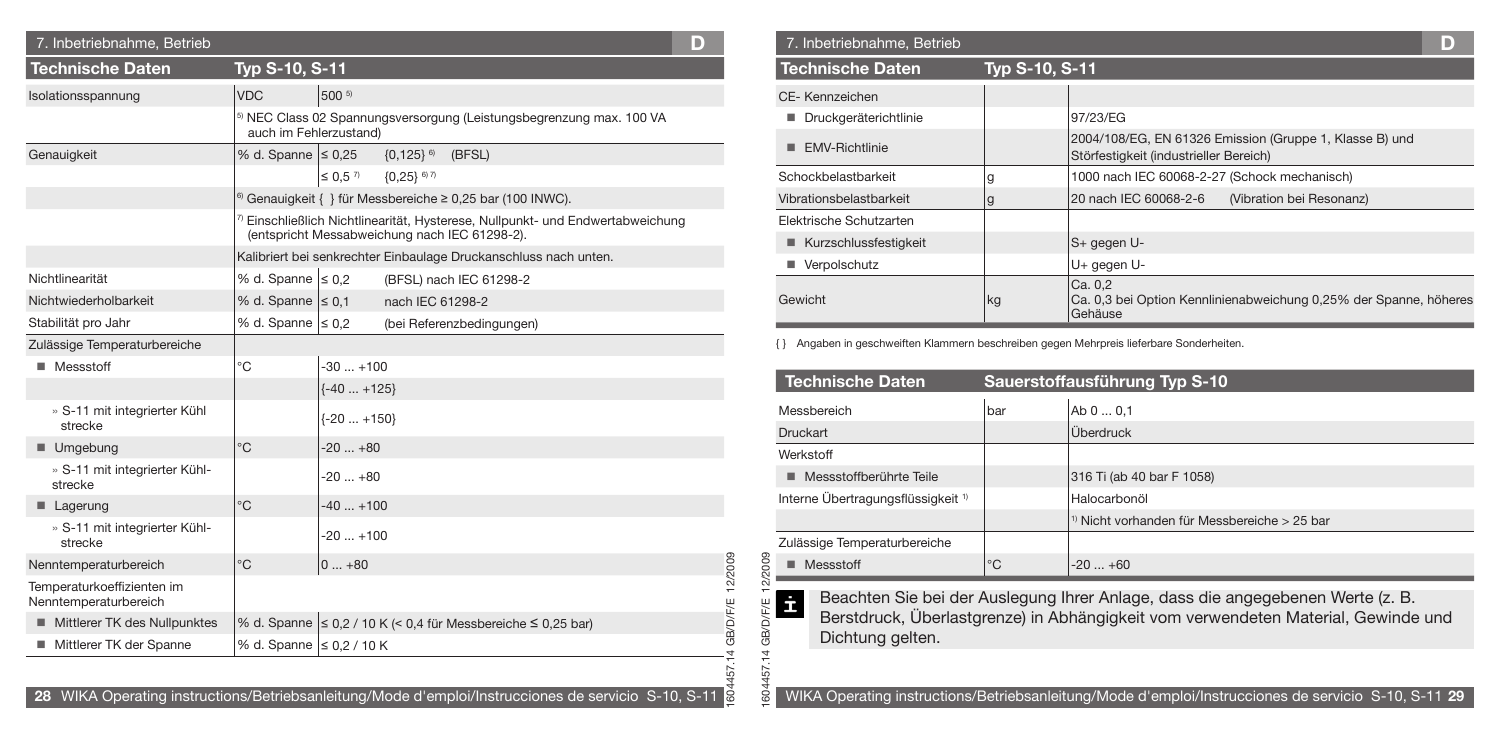### 7. Inbetriebnahme, Betrieb **D**

### **Funktionsprüfung**

İ

Das Ausgangssignal muss sich dem anstehenden Druck proportional verhalten. Wenn dies nicht so ist, kann das ein Hinweis auf eine Beschädigung der Membran sein. Lesen Sie in diesem Fall in Kapitel 10 "Störbeseitigung" nach.

Öffnen Sie Anschlüsse nur im drucklosen Zustand!



**orsich** 

Beachten Sie die Betriebsparameter gemäß Punkt 7"Technische Daten". Betreiben Sie das Druckmessgerät immer innerhalb des Überlastgrenzbe-

reichs!

Beachten Sie beim Berühren des Druckmessgerätes, dass die Oberflächen der Gerätekomponenten während des Betriebes heiß werden können.

# **8. Einstellung Nullpunkt / Spanne** (nur bei Geräten mit Griffring)

- Wir empfehlen Ihnen, das Spannepotentiometer nicht zu verstellen. Es dient zur werk-E seitigen Justage und sollte nur von Ihnen verstellt werden, wenn Sie über die ausreichende Kalibrierausstattung (mindestens 3x genauer als die angegebene Genauigkeit) verfügen.
- Achten Sie bei der Steckerdemontage / montage darauf, dass keine Litzen abgerissen bzw. eingequetscht werden.
- Ziehen Sie den Leitungstecker(Buchse) ab. Öffnen Sie das Druckmessgerät, indem Sie den Griffring lösen (siehe Abbildung  $\widehat{A}$ ). Ziehen Sie vorsichtig den Gerätestecker(Stift) aus dem Gehäuse.
- Stellen Sie den Nullpunkt (Z) ein (siehe Abbildung  $(B)$ , indem Sie den Druckanfangswert anfahren.
- Stellen Sie die Spanne (S) ein, indem Sie den Druckendwert anfahren.
- Überprüfen Sie den Nullpunkt.

1604457.14 GB/D/F/E 12/2009

14 GB/D/F/E

57

12/2009

- Wenn der Nullpunkt nicht stimmt ggf. Prozedur wiederholen.
- Schließen Sie das Druckmessgerät wieder sorgfältig. Achten Sie darauf, dass die
- 1604457.14 GB/D/F/E 12/2009 Dichtungen unbeschädigt und sauber sind und auf die korrekte Lage der Dich
	- tungen, um die Schutzart zu gewährleisten.
- Empfohlener Nachkalibrier-Zyklus: 1 Jahr Bei Rückfragen (+49) 9372/132-295





WIKA Operating instructions/Betriebsanleitung/Mode d'emploi/Instrucciones de servicio S-10, S-11 **31**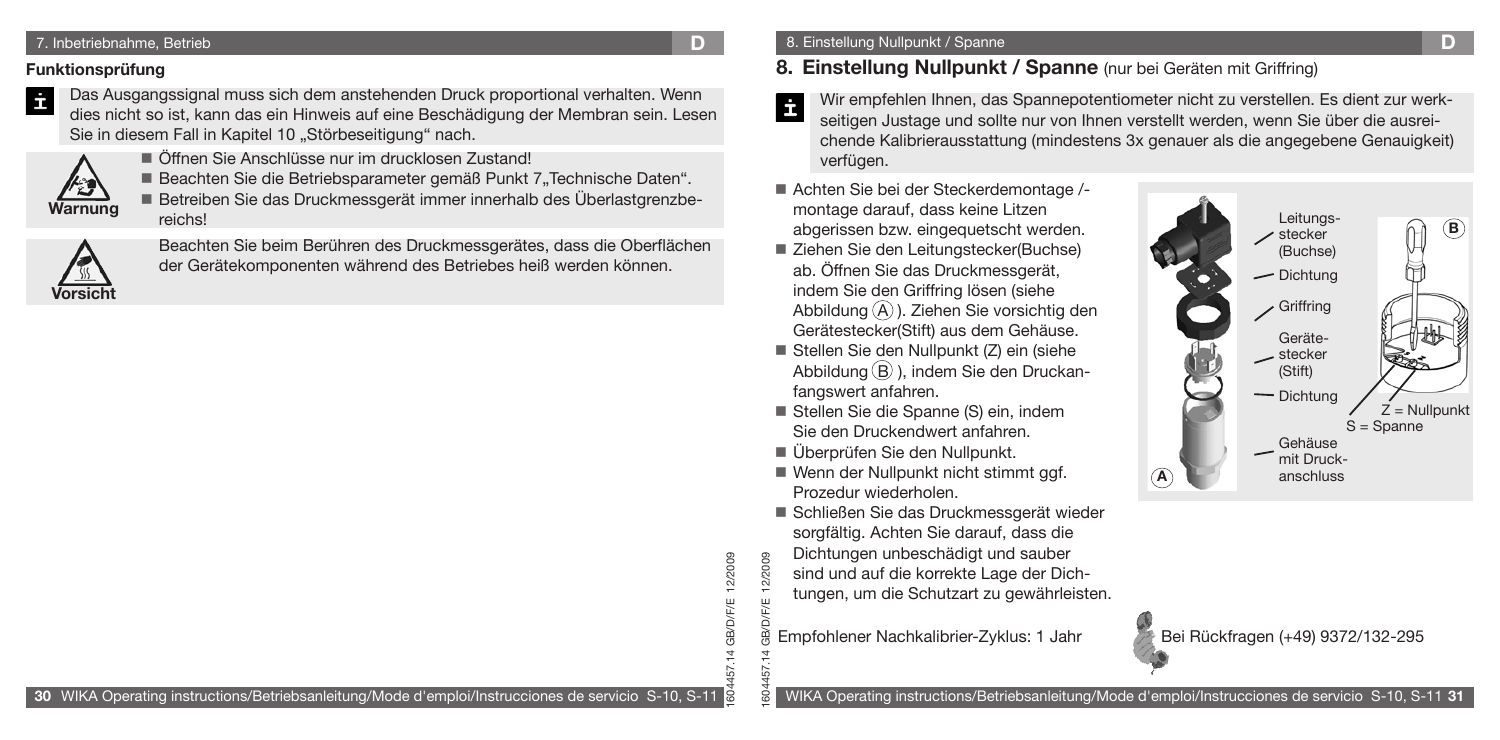#### 9. Wartung, Zubehör / 10. Störbeseitigung

**D**

10. Störbeseitigung

1604457.14 GB/D/F/E 12/2009

**O/F/E** 

12/2009

# **9. Wartung, Zubehör**

- İ WIKA Druckmessgeräte sind wartungsfrei.
	- Lassen Sie Reparaturen nur vom Hersteller durchführen.

# **Zubehör**

Entnehmen Sie bitte Zubehörangaben (z. B. Stecker) unserer aktuellen Standardpreisliste, dem CD-Katalog oder setzen Sie sich mit unserem Vertriebsmitarbeiter in Verbindung.

# **10. Störbeseitigung**



**! Warnung** Ergreifen Sie Vorsichtsmaßnahmen für Messstoffreste in ausgebauten

- Druckmessgeräten. Messstoffreste können zur Gefährdung von Menschen, Umwelt und Einrichtung führen!
- Setzen Sie das Druckmessgerät außer Betrieb und schützen Sie es gegen versehentliche Inbetriebnahme, wenn Sie Störungen nicht beseitigen können.
- Lassen Sie Reparaturen nur vom Hersteller durchführen.
- Verwenden Sie keine spitzen bzw. harten Gegenstände zur Reinigung, denn die İ Membran des Druckanschlusses darf nicht beschädigt werden.

Öffnen Sie Anschlüsse nur im drucklosen Zustand!

| Störung                                                                                                                                   | <b>Mögliche Ursache</b>                                                                                                                         | <b>Maßnahme</b>                                                                                     |
|-------------------------------------------------------------------------------------------------------------------------------------------|-------------------------------------------------------------------------------------------------------------------------------------------------|-----------------------------------------------------------------------------------------------------|
| Kein Ausgangssignal                                                                                                                       | Leitungsbruch                                                                                                                                   | Durchgang überprüfen                                                                                |
|                                                                                                                                           | Keine/Falsche Versorgungsspannung<br>oder Stromstoß                                                                                             | Versorgungsspannung gemäß Betriebs-<br>anleitung korrigieren *)                                     |
| Kein/Falsches Ausgangssignal                                                                                                              | Verdrahtungsfehler (z. B. 2-Leiter als<br>3-Leiter verdrahtet)                                                                                  | Follow pin assignment (see Instrument<br>Label / Operating Instructions)                            |
| Gleichbleibendes Ausgangssignal bei<br>Druckänderung                                                                                      | Mechanische Überlastung durch<br>Überdruck                                                                                                      | Gerät austauschen: bei wiederholtem<br>Ausfall Rücksprache mit Hersteller *)                        |
| Signalspanne zu klein / fällt ab                                                                                                          | Mechanische Überlastung durch<br>Überdruck                                                                                                      | Gerät austauschen; bei wiederholtem<br>Ausfall Rücksprache mit Hersteller *)                        |
|                                                                                                                                           | Membranbeschädigung, z. B. durch<br>Schläge, abrasives/agressives Medium;<br>Korrosion an Membran/Druckan-<br>schluss; Übertragungsmedium fehlt | Hersteller kontaktieren und Gerät<br>austauschen                                                    |
|                                                                                                                                           | Dichtung/Dichtfläche beschädigt/<br>verschmutzt, Dichtung sitzt unkorrekt,<br>Gewindegänge verkantet                                            | Dichtung/-Fläche säubern, evtl. Dich-<br>tung austauschen                                           |
| Signalspanne schwankend / ungenau                                                                                                         | EMV-Störquellen in Umgebung, z. B.<br>Frequenzumrichter                                                                                         | Gerät abschirmen; Leitungsabschir-<br>mung; Störguelle entfernen                                    |
|                                                                                                                                           | Zu hohe/niedrige Einsatztemperaturen                                                                                                            | Zulässige Temperaturen gemäß<br>Betriebsanleitung einhalten                                         |
|                                                                                                                                           | Gerät nicht geerdet                                                                                                                             | Gerät erden                                                                                         |
|                                                                                                                                           | Stark schwankender Druck des<br>Prozessmediums                                                                                                  | Dämpfung; Beratung durch Hersteller                                                                 |
| Abweichendes Nullpunkt-Signal                                                                                                             | Zu hohe/niedrige Einsatztemperaturen                                                                                                            | Zulässige Temperaturen gemäß<br>Betriebsanleitung einhalten                                         |
|                                                                                                                                           | Abweichende Einbaulage                                                                                                                          | Nullpunkt mittels Potentiometer oder<br>Bedienfeld oder Software korrigieren                        |
|                                                                                                                                           | Überlastgrenze überschritten                                                                                                                    | Zulässige Überlastgrenze einhalten<br>(siehe Betriebsanleitung))                                    |
| Im unberechtigtem Reklamationsfall berechnen wir die Reklamationsbearbeitungs-Kosten.<br>Reparatur ein (oder tauschen Sie das Gerät aus). | Überprüfen Sie nach dem Justieren die korrekte Arbeitsweise des Systems. Besteht der Fehler weiterhin, senden Sie das Gerät zur                 | WIKA Operating instructions/Betriebsanleitung/Mode d'emploi/Instrucciones de servicio S-10, S-11 33 |

Prüfen Sie bitte vorab, ob Druck ansteht (Ventile/Kugelhahn usw. offen) und ob Sie die richtige Spannungsversorgung und die richtige Verdrahtungsart (2-Leiter/3-Leiter) gewählt haben.

**32** WIKA Operating instructions/Betriebsanleitung/Mode d'emploi/Instrucciones de servicio S-10, S-11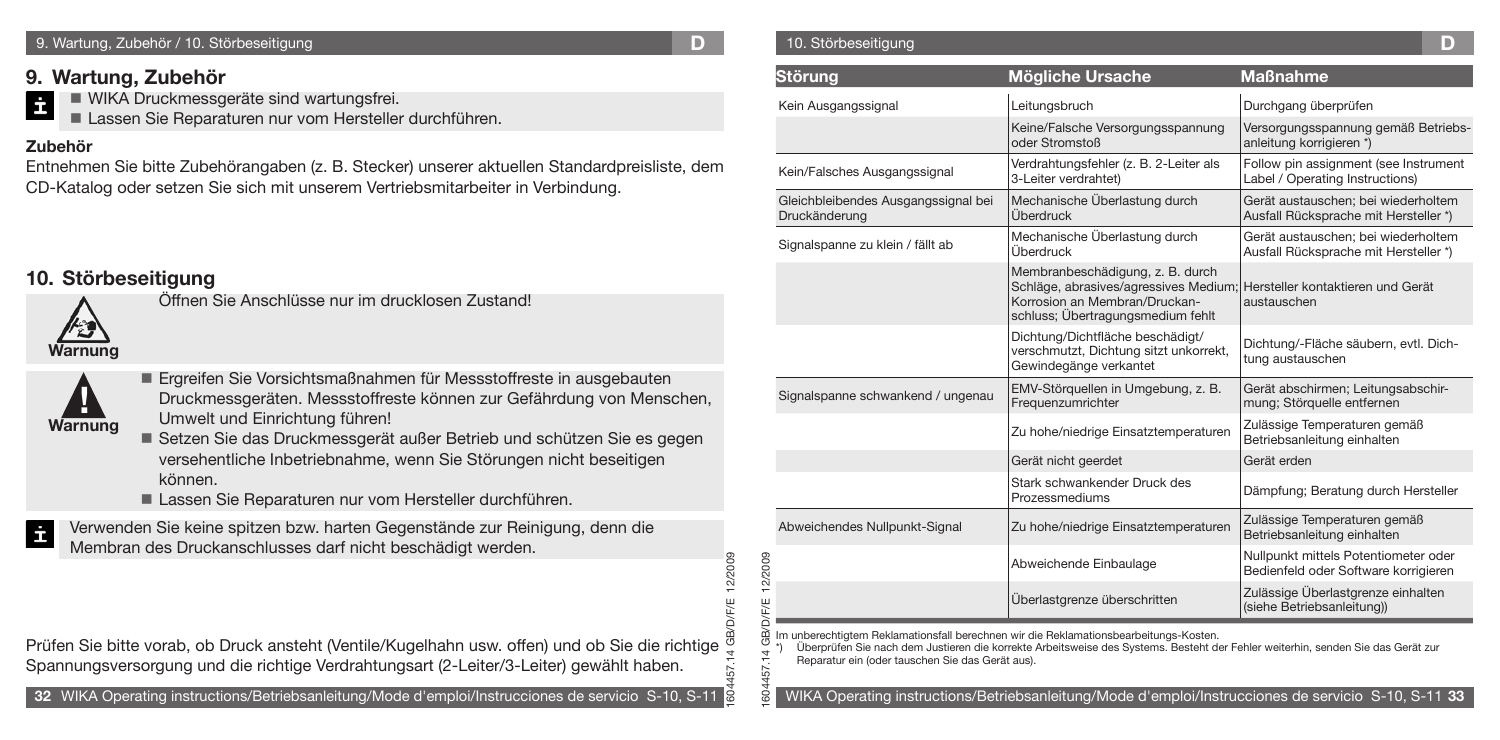Wenn das Problem bestehen bleibt, setzen Sie sich mit unserem Vertriebsmitarbeiter in Verbindung.

Prozess Material Zertifikat (Kontaminationserklärung im Servicefall)

Spülen bzw. säubern Sie ausgebaute Geräte vor der Rücksendung, um unsere Mitarbeiter und die Umwelt vor Gefährdung durch anhaftende Messstoffreste zu schützen.

Eine Überprüfung ausgefallener Geräte kann nur sicher erfolgen, wenn das vollständig ausgefüllte Rücksendeformular vorliegt. Eine solche Erklärung beinhaltet alle Materialien, welche mit dem Gerät in Berührung kamen, auch solche, die zu Testzwecken, zum Betrieb oder zur Reinigung eingesetzt wurden. Das Rücksendeformular ist über unsere Internet-Adresse (www. wika.de / www.wika.com) verfügbar.

# **11. Lagerung, Entsorgung**



Ergreifen Sie bei Lagerung und Entsorgung Vorsichtsmaßnahmen für Messstoffreste in ausgebauten Druckmessgeräten. Wir empfehlen eine geeignete und sorgfältige Reinigung. Messstoffreste können zur Gefährdung von Menschen, Umwelt und Einrichtung führen!

### **Lagerung**

İ Montieren Sie die Schutzkappe bei Lagerung des Druckmessgerätes, damit die Membran nicht beschädigt wird (S-11).

### **Entsorgung**

Entsorgen Sie Gerätekomponenten und Verpackungsmaterialien entsprechend den İ einschlägigen landesspezifischen Abfallbehandlungs- und Entsorgungsvorschriften des 12/2009 Anliefergebietes.

Technische Änderungen vorbehalten.

**34** WIKA Operating instructions/Betriebsanleitung/Mode d'emploi/Instrucciones de servicio S-10, S-11

# **1. Informations importantes**

Veuillez lire ce mode d'emploi avant le montage et la mise en service de transmetteur de pression. Conservez ce mode d'emploi dans un endroit accessible en tout temps pour tous les utilisateurs. Les instructions de montage et de service présentées ci-après ont été établi avec grand soin. Il reste toutefois impossible d'envisager tous les cas d'applications possibles. Dans le cas où vous constateriez des lacunes dans ces instructions pour les tâches spéciales qu'il vous faut exécuter, vous avez la possibilité de recevoir des compléments d'informations:

■ Sous notre adresse internet www.wika.de / www.wika.com

- La fiche technique de ce produit a la désignation PE 81.01
- Par contact direct avec notre conseiller applications (+49) 9372/132-295

Pour les modèles avec numéros spéciaux comme par exemple S-10000 ou S-11000, veuillez prendre en considération les spécifications selon le bordereau de livraison.

Si le numéro de série et/ou la codification 2D sur l'hexagone du raccord n'est (ne sont) plus lisible (s) (par exemple par endommagement mécanique ou si le numéro est recouvert de peinture), la traçabilité n'est plus assurée.

La conception et la fabrication des transmetteurs de mesure WIKA, tels que décrits dans les instructions de service, satisfont aux toutes dernières règles de l'art. Tous les composants sont soumis à un contrôle strict des critères de qualité et d'environnement en cours de fabrication. Notre système de gestion de l'environnement est certifié selon DIN EN ISO 14001.

### **Définition conforme d'utilisation du produit**

Utilisez le transmetteur de pression afin de transformer la presssion en signal électrique.

### **Vos connaissances nécessaires**

1604457.14 GB/D/F/E 12/2009

N'installez et ne mettez en service le transmetteur de pression que si vous avez les connais-1604457.14 GB/D/F/E 12/2009 sances exactes des directives spécifiques nationales et si vous êtes en possession de la qualification en rapport. Vous devez posséder des connaissances des prescriptions pour la ৯ technique de mesure et régulation et des circuits électriques étant donné que le transmetteur de pression est un équipement électrique selon EN 50178. Suivant les conditions d'utilisation vous devez disposer de connaissances parti-culières, par exemple sur les fluides agressifs ou les hautes pression.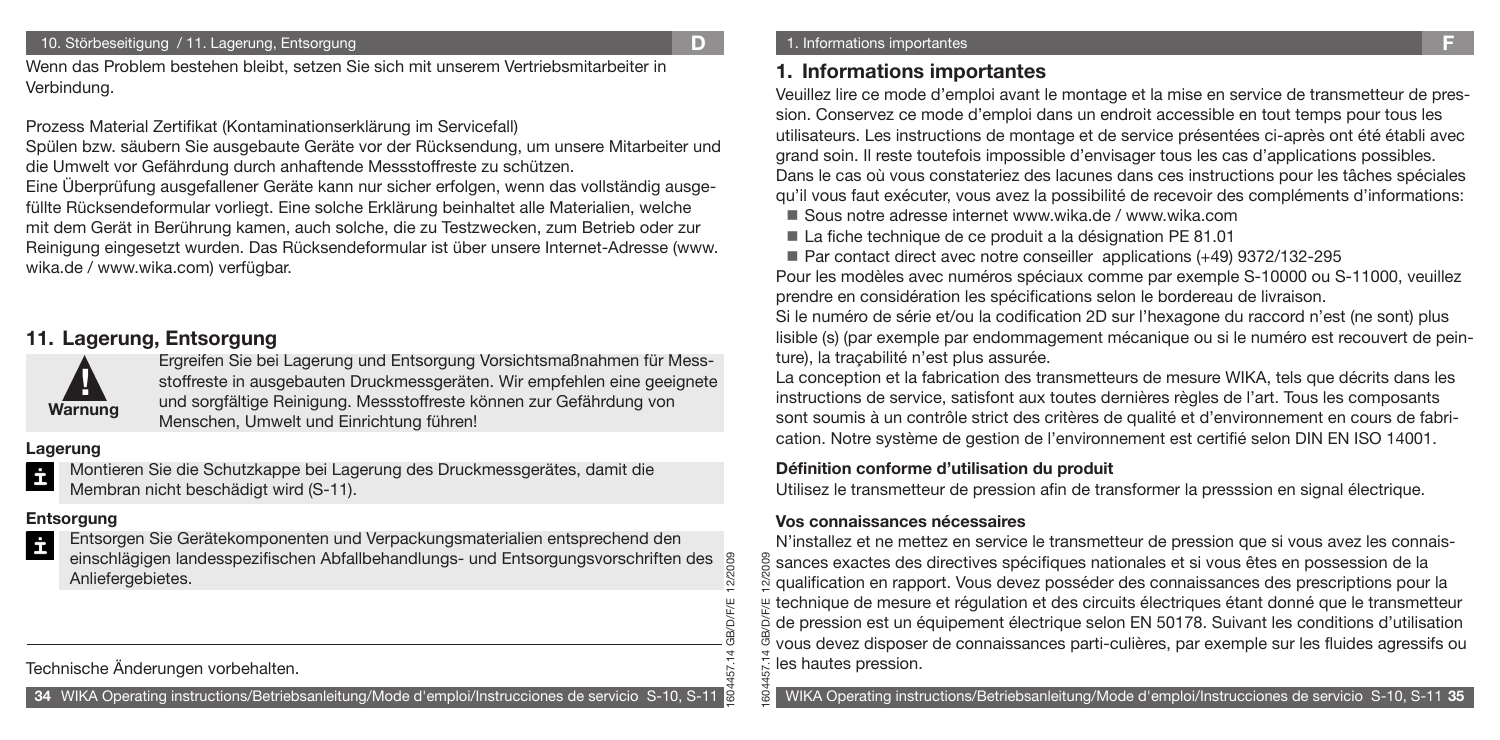# **2. Aperçu rapide**

Si vous voulez vous procurer un résumé rapide, veuillez lire les **chapitres 3, 5, 7 et 11**. Là vous trouverez des indications concernant votre sécurité et des informations importantes sur votre produit et sa mise en service. **Veuillez absolument en prendre connaissance.**

# **3. Explication des symboles,abréviations**

Risque de danger de mort ou de blessures graves.



**!**

Risque de danger de mort ou de blessures graves par des pièces éjectées.

**Avertissement**



Possibilité de danger de brûlures par surfaces brûlantes.



Remarques, informations importantes, dérangement de fonction.

- 2-fils Deux conducteurs servent à l'alimentation. Le courant de l'alimentation est le signal de mesure.
- 3-fils Deux conducteurs servent à l'alimentation. Un conducteur servent au signal de mesure.

# **4. Fonction**

- **S-10:** Raccord pression avec membrane intérieure (exécution standard)
- **S-11:** Raccord de pression avec membrane affleurante pour fluides hautement visqueux ou cristallisants pouvant obstruer le trou du raccord de pression standard.

**Fonction:** A l'aide d'un capteur et sous alimentation électrique, on obtient la transformation en un signal amplifié, normalisé et électrique de la pression appliquée, par la déformation d'une membrane. Ce signal électrique varie proportionnellement par rapport à la pression et peut être exploité en rapport.



# **5. Pour votre sécurité**



Choisissez le transmetteur de pression adéquat, avant le montage et la mise en service, en rapport à l'étendue de mesure, l'exécution et les conditions de mesure spécifiques

- Respectez les prescriptions de sécurité nationales (comme par exemple: EN 50178) et observez lors d'applications spéciales les normes et règlements en rigueur (par exemple pour fluides dangereux tels que : acétylène, fluides combustibles ou toxiques ainsi que les installations frigorifiques et compresseurs). **Si vous ne respectez pas les prescriptions correspodantes, de graves lésions corporelles et dégâts matériels peuvent en résulter!**
- **N'ouvrez les raccords que hors pression!**
- N'utilisez le transmetteur de pression qu'à l'intérieur de la zone limite!
- Prenez en considération les paramètres de service selon le chapitre 7 "Caractéristiques techniques".
- Prenez en considération les données techniques pour l'utilisation de transmetteur de pression liaison avec des fluides agressifs / corrosifs et pour éviter des mises en danger mécaniques.
- Assurez-vous que le transmetteur de pression ne soit utilisé qu'en accord avec le règle ment, c'est-à-dire comme décrit dans la directive suivante.
- Abstenez-vous d'effectuer des empiétements et changements inadmissibles sur le tran metteur de pression n'étant pas décrits dans le mode d'emploi.
- Si vous ne pouvez pas éliminer des dérangements sur le transmetteur de pression, mettez celui-ci hors service et protégez le contre une remise en service par inadvertance.
- **Prenez des mesures de sécurité pour les restes de fluides se trouvant dans les trans metteurs de pression démontés. Ces restes de fluides peuvent mettrent en danger les personnes, l'environnement ainsi que l'installation !**
- Ne faites effectuer les réparations que par le fabricant.
- Ouvrez le circuit avant d'enlever le connecteur / le couvercle.

1604457.14 GB/D/F/E 12/2009 Les données relatives à la résistance à la corrosion et diffusion des instruments se trouvent dans le manuel WIKA sur la mesure des pressions et des températures.

WIKA Operating instructions/Betriebsanleitung/Mode d'emploi/Instrucciones de servicio S-10, S-11 **37**



correspondantes. CSA Canadian Standard Asso-

ciation

Ce produit a été contrôlé et certifié par "CSA International". Il est en accord avec les normes utilisables au Canada sur la sécurité.

Ce produit est conforme aux directives européennes

- Alimentation positive raccord
- Alimentation négative raccord
- S+ Positive raccord mesure

1604457.14 GB/D/F/E 12/2009 12/2009 **D/F/E** 

57

**AB/D/F/E** 

12/2009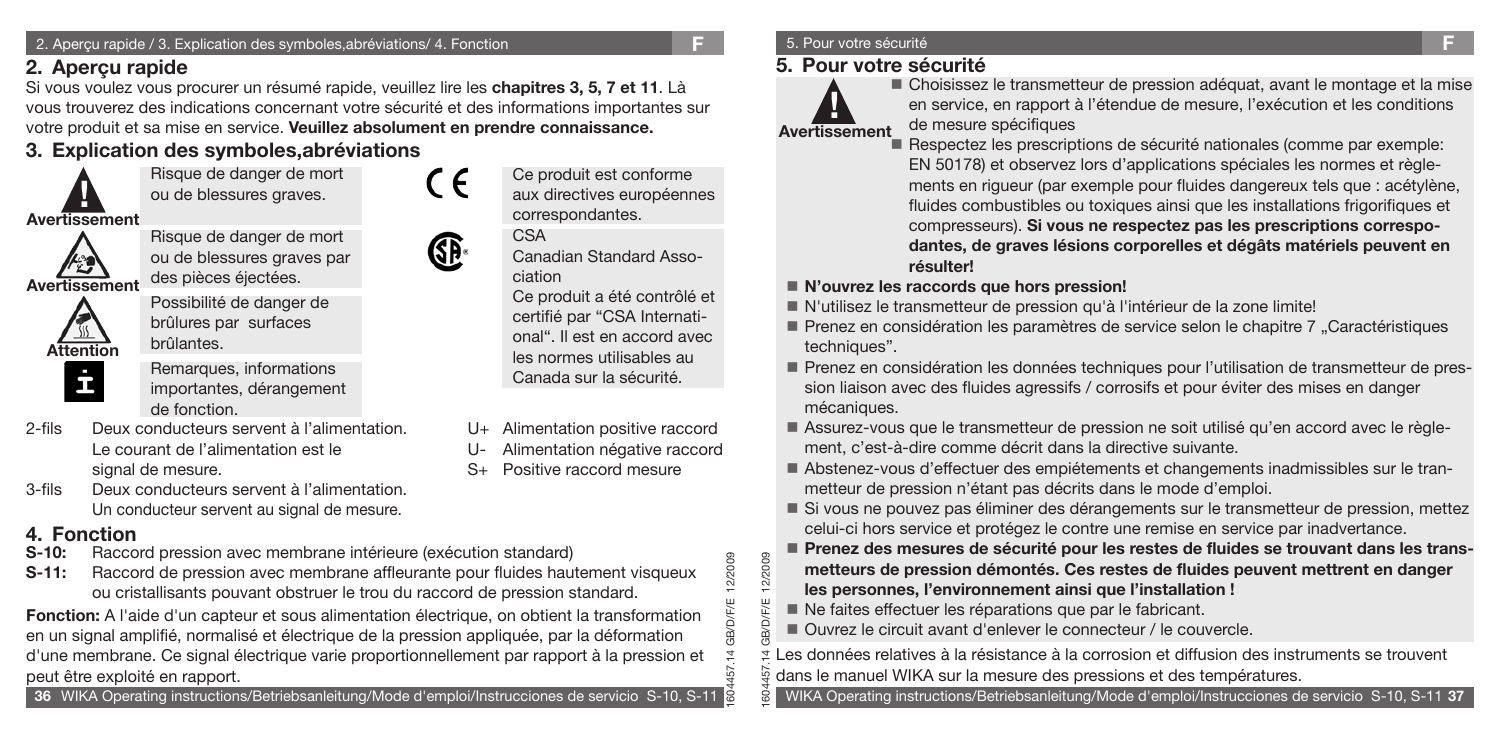# **6. Emballage**

# **Est-ce que la livraison est complète ?**<br> **Contrôlez le volume de la livraison**

- Contrôlez le volume de la livraison:
	- Transmetteurs de pression complets.
	- Pour l'exécution à membrane affleurante (S-11) avec le joint prémonté et le capuchon de protection.
	- Examinez le transmetteur de pression en vue de dommages éventuels résultant du transport. Si des dommages sont évidents, veuillez en informer immédiatement i'entreprise de transport et WIKA.
	- Conservez l'emballage, celui-ci offre lors d'un transport une protection optimale (par exemple changement du lieu d'utilisation, renvoi pour réparation).
	- Veillez à ce que le filetage du raccord pression ainsi que les contacts de branchement ne soient pas détériorés.

Afin de protéger la membrane, le raccord pression de l'appareil S-11 est muni d'un capuchon

- de protection.<br> **D** N'enk N'enlevez ce capuchon à la main que juste avant le montage afin que la membrane ne soit pas endommagée.
	- Conservez le capuchon de protection du filetage du raccord pression et la membrane pour un stockage ou pour un transport futur.
	- Remontez le capuchon de protection lors du démontage ou transport de transmetteur de pression.

# **7. Mise en service, exploitation**

Outillage nécessaire: clé à fourche de 27, tournevis

# **Pour votre sécurité contrôler la membrane**

Il est nécessaire que, avant la mise en service de transmetteur de pression, vous contrôlez visuellement la membrane, car celle-ci est une **pièce élémentaire de sécurité**.



İ

Surveillez les fuites de liquide, celles-ci pouvant indiquer une membrane endommagée. endommagée.<br> **Exercissement**<br> **Exercissement**<br> **Exercissement**<br> **Exercise visuellement si la membrane est endommagée (S-11).** 

N'utilisez le transmetteur de pression que si la membrane est intacte.

### 7. Mise en service, exploitation **F**

Utilisez le transmetteur de pression uniquement s'il est dans un état parfait quant à la sécurité technique.

1604457.14 GB/D/F/E 12/2009

1604457.14 GB/D/F/E 12/2009

ŠЯ

**GB/D/F/E** 

12/2009 12/2009

### **Montage du raccord Plaque de fabrication (exemple)**



Fondamentalement est valable le numéro de série sur la plaque signalétique. S'il n'y a pas de numéro de série sur la plaque d'identification, le numéro sur l'hexagone est valable.

- N'enlevez le capuchon de protection à la main que juste avant le montage et faites İ absolument attention à ne pas endommager la membrane lors du montage (S-11).
	- Pour le type S-10 veuillez prévoir un joint; à l'exception des appareils avec filetage autoétanchéifiant (par exemple filetage NPT). Pour le type S-11 le joint fait partie de la livraison.
	- Les renseignements concernant les joints figurent dans notre information "acces soires joints AC 09.08" dans le Catalogue Général Mesure de Pression et Température ou sur notre site internet www.wika.de
	- Veuillez faire attention lors du montage à ce que les surfaces d'étanchéité de l'appareil et du point de mesure ne soient pas détériorées ou malpropres.
	- Serrez ou desserrez l'appareil uniquement par l'intermédiaire des surfaces pour clés à l'aide d'un outil approprié en respectant le couple de serrage. Le couple de serrage correct dépend de la dimension du raccord de pression ainsi que du joint utilisé (forme / matière). Pour visser ou dévisser l'appareil, n'utilisez pas le boîtier en tant que surface d'attaque.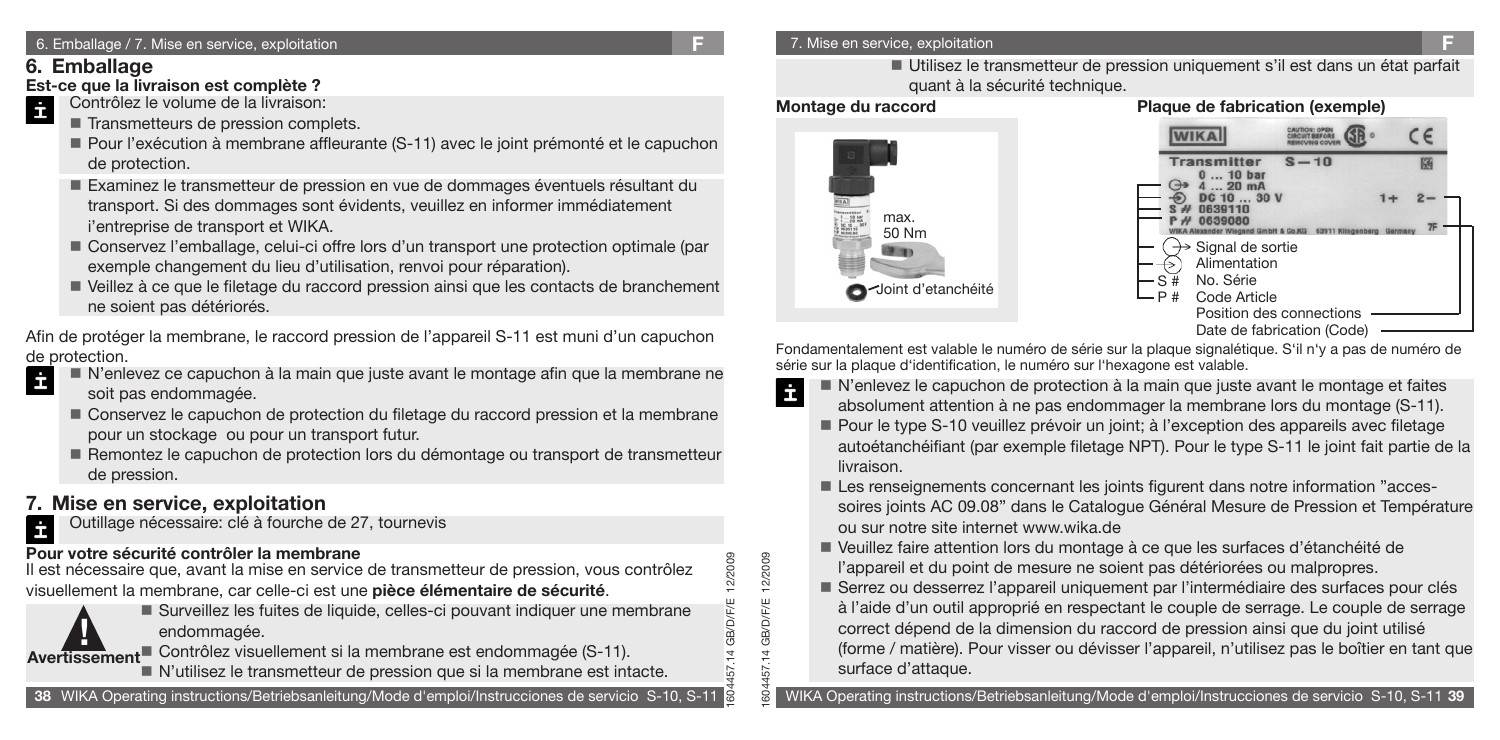- Prenez garde lors du vissage de l'appareil, que le pas de vis ne se coince pas.
- **Pour les taraudages et les embases à souder voir Information Technique IN 00.14** sous www.wika.de - Download

### **Montage branchement électrique**

- İ Veuillez mettre l'appareil à la terre par l'intermédiaire du raccord pression.
	- Pour transmetteur avec sortie de tension: Utilisez le transducteur de pression avec un câble blindé et mettez-le à la terre au moins d'un côté si la longueur du câble dépasse 30 m ou si vous sortez le câble d'un bâtiment.
	- Pour l'Amérique du Nord: Le raccordement s'effectuer sur «Class 2 Circuits» ou «Class 2 Power Units» selon CEC (Canadian Electrical Code) ou NEC (National Electrical Code).
	- Protection IP selon IEC 60 529 (les degrés de protection indiqués ne sont valables que pour les connecteurs enfichés avec connecteurs femelles possédant l'indice de protection correspondant).
	- Choisissez le diamètre du câble en rapport au presse étoupe du connecteur. Faites attention à ce que le serre-câble du connecteur assemblé soit bien positionné et que les joints soient tous présents et non endommagés. Serrez les raccords à fond et contrôlez la position correcte des joints afin d'assurer l'indice de protection.
	- En cas d'utilisation de sorties par câble, veuillez vous assurer qu'aucune humidité ne puisse entrer à la sortie du câble.

#### **Branchement electrique**

|                                     | Connecteur coudé<br>DIN EN 175301-803 A     |         |                                                                  | Connecteur M12x1     |  |                                                                      | Sortie câble avec 1,5 m longleur |                                                                                           |
|-------------------------------------|---------------------------------------------|---------|------------------------------------------------------------------|----------------------|--|----------------------------------------------------------------------|----------------------------------|-------------------------------------------------------------------------------------------|
|                                     |                                             | [3 (O)  |                                                                  |                      |  |                                                                      |                                  |                                                                                           |
| $2$ -fils                           | $U_{+} = 1$                                 | $U - 2$ |                                                                  | $ U_+ = 1   U_- = 3$ |  | $U+$ = brun                                                          | $U -$ = vert                     |                                                                                           |
| 3-fils                              |                                             |         | $U_+ = 1$ $ U_- = 2$ $ S_+ = 3$ $ U_+ = 1$ $ U_- = 3$ $ S_+ = 4$ |                      |  | $U_+$ = brun                                                         | $U -$ = vert                     | $S_+$ = blanc                                                                             |
| Gaine de câble                      |                                             |         |                                                                  |                      |  | gris                                                                 |                                  |                                                                                           |
| Section de conducteur               | jusqu'à un maximum de<br>$1.5 \text{ mm}^2$ |         |                                                                  |                      |  | 0,5 mm2 (AWG 20)                                                     |                                  |                                                                                           |
| Diamètre extérieur du<br>conducteur | $6$ à $8$ mm                                |         | (homologation construc-1-<br>tion navale: 10 à 14 mm)            |                      |  | $6.8$ mm                                                             |                                  |                                                                                           |
| Protection selon IEC 60 529 IP 65   |                                             |         |                                                                  | <b>IIP 67</b>        |  | IP 67 ou IP 68                                                       |                                  |                                                                                           |
|                                     |                                             |         |                                                                  |                      |  | connecteurs femelles possédant l'indice de protection correspondant. |                                  | Les degrés de protection indiqués ne sont valables que pour les connecteurs enfichés avec |

12/2009 1604457.14 GB/D/F/E 12/2009 **GB/D/F/E** SO<sub>4</sub>

1604457.14 GB/D/F/E 12/2009

.14 GB/D/F/E

57

12/2009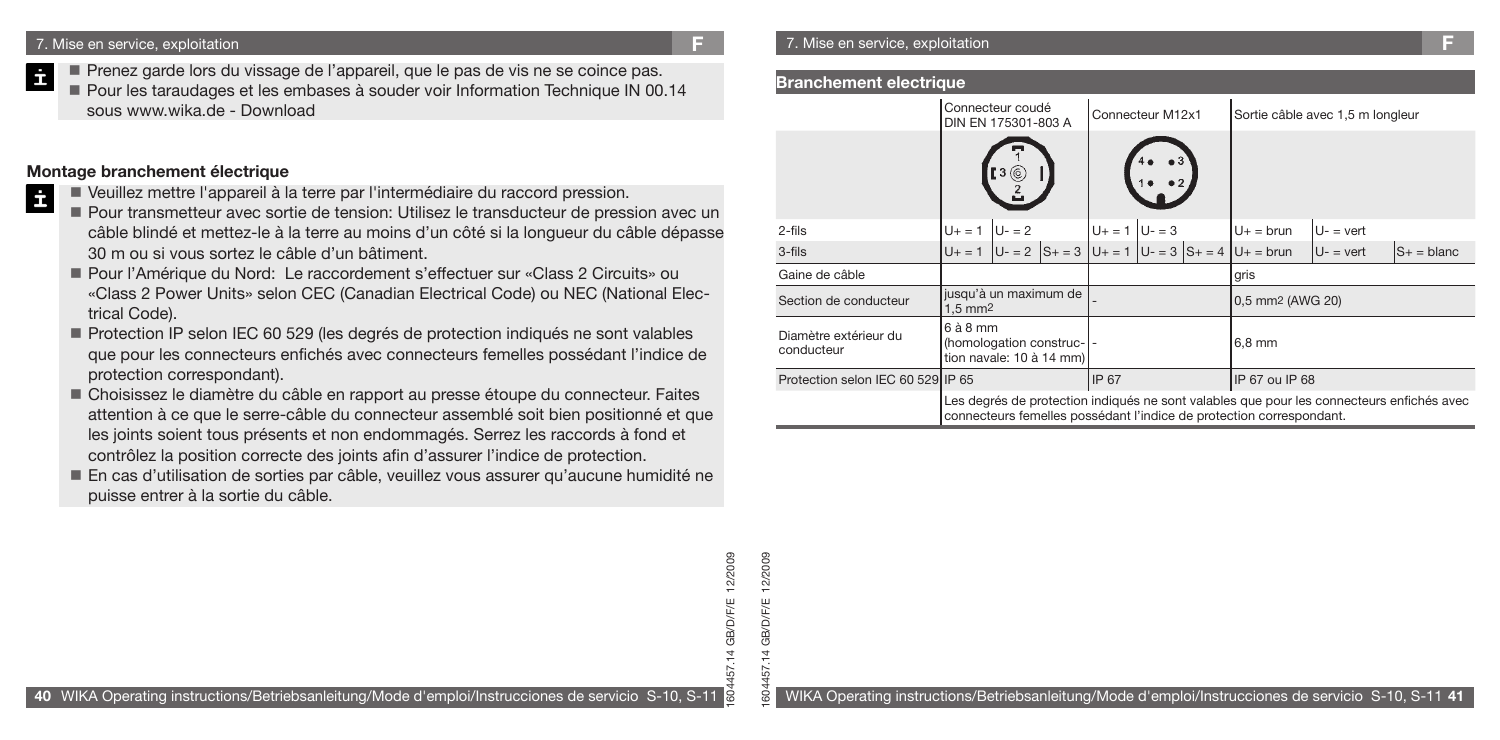#### 7. Mise en service, exploitation **F**

### **Montage de Connecteur coudé DIN EN 175301-803 A**



- 1. Desserrez la vis (1).
- 2. Desserrez le presse-étoupe (2).
- 3. Retirez le connecteur femelle (5) de l'appareil y compris le porte-contact (6).
- 4. A l'aide d'un tournevis introduit dans la fente (D), dégagez le porte-contact du boîtier du connecteur. N'essayez pas de dégager le

porte-contact (6) en introduisant le tournevis dans le trou de la vis (1) ou dans le presseétoupe (2), vous endommageriez les joints du boîtier.

- 5. Choisissez le diamètre du câble par rapport au presse-étoupe du boîtier. Introduisez le câble dans le presse-étoupe (2), l'anneau (3), le joint (4) et le boîtier (5).
- 6. Branchez les conducteurs conformément au plan de câblage sur les bornes de branche ment du porte-contact (6).
- 7. Pressez le porte-contact (6) dans le boîtier (5).
- 8. Vissez le presse-étoupe (2) avec le câble. Afin de garantir le degré de protection, veillez à ce que les joints ne soient pas endommagés et que ceux-ci et le presse-étoupe soient correctement positionnés.
- 9. Enfilez le joint carré plat sur les contacts du boîtier.
- 10. Connectez le porte-contact (6) sur l'embase mâle du boîtier.
- 11. A l'aide de la vis (1), vissez le boîtier (5) avec le porte-contact (6) sur l'appareil.



1604457.14 GB/D/F/E 12/2009

57

1604457.14 GB/D/F/E 12/2009

 $504$ 

**GB/D/F/E** 14 GB/D/F/E

12/2009 12/2009

7. Mise en service, exploitation **F**

| Données techniques                                           | <b>Type S-10, S-11</b>                                                                                 |                                                                                                                                                                                         |                                                       |                 |                |                |                   |            |     |                                |    |                   |    |
|--------------------------------------------------------------|--------------------------------------------------------------------------------------------------------|-----------------------------------------------------------------------------------------------------------------------------------------------------------------------------------------|-------------------------------------------------------|-----------------|----------------|----------------|-------------------|------------|-----|--------------------------------|----|-------------------|----|
| Etendue de mesure                                            | bar                                                                                                    | 0,1                                                                                                                                                                                     | 0,16                                                  | $0.25 \mid 0.4$ |                | 0,6            | 1                 | 1,6        | 2,5 | $\overline{4}$                 | 6  | 10                | 16 |
| Limites de surcharge                                         | bar                                                                                                    | $\mathbf{1}$                                                                                                                                                                            | 1,5                                                   | $\overline{2}$  | $\overline{c}$ | $\overline{4}$ | 5                 | 10         | 10  | 17                             | 35 | 35                | 80 |
| Pression de destruction                                      | bar                                                                                                    | 2                                                                                                                                                                                       | 2                                                     | 2,4             | 2,4            | 4,8            | 6                 | 12         | 12  | 20.5                           | 42 | 42                | 96 |
| Etendue de mesure                                            | bar                                                                                                    | 25                                                                                                                                                                                      | 40                                                    | 60              | 100            | 160            | 250               | 400        |     | 600                            |    | 1000 <sup>1</sup> |    |
| Limites de surcharge                                         | bar                                                                                                    | 50                                                                                                                                                                                      | 80                                                    | 120             | 200            | 320            | 500               | 800        |     | 1200                           |    | 1500              |    |
| Pression de destruction                                      | bar                                                                                                    | 96                                                                                                                                                                                      | 400                                                   | 550             | 800            |                | 1000 1200 1700 2) |            |     | $2400^{2}$                     |    | 3000              |    |
|                                                              |                                                                                                        | {Livrable pour le vide, la pression, pression positive/négative, la pression absolue}.                                                                                                  |                                                       |                 |                |                |                   |            |     |                                |    |                   |    |
|                                                              |                                                                                                        | <sup>1)</sup> Seulement type S-10.                                                                                                                                                      |                                                       |                 |                |                |                   |            |     |                                |    |                   |    |
|                                                              | est de 1500 bar.                                                                                       | <sup>2)</sup> Pour le type S-11: La valeur du tableau est uniquement valable en utilisant le joint<br>plat en-dessous de l'hexagone pour étancher l'appareil. Autrement, la valeur maxi |                                                       |                 |                |                |                   |            |     |                                |    |                   |    |
| Matériaux                                                    |                                                                                                        |                                                                                                                                                                                         |                                                       |                 |                |                |                   |            |     |                                |    |                   |    |
| ■ Parties en contact avec le<br>fluide                       |                                                                                                        |                                                                                                                                                                                         | (Pour d'autres matériaux voir sous séparateurs WIKA)  |                 |                |                |                   |            |     |                                |    |                   |    |
| » Raccord de pression                                        |                                                                                                        |                                                                                                                                                                                         | 316 Ti, S-11: Joint torique NBR 3) {FPM/FKM}          |                 |                |                |                   |            |     |                                |    |                   |    |
| » Capteur de pressio                                         |                                                                                                        |                                                                                                                                                                                         | 316 Ti (a partir de 40 bar 13-8 PH)                   |                 |                |                |                   |            |     |                                |    |                   |    |
| Boîtier                                                      |                                                                                                        | Acier inox                                                                                                                                                                              |                                                       |                 |                |                |                   |            |     |                                |    |                   |    |
| Liquide interne de transmission de<br>pression <sup>4)</sup> |                                                                                                        |                                                                                                                                                                                         | Huile synthétique                                     |                 |                |                |                   |            |     |                                |    |                   |    |
|                                                              | <sup>3)</sup> Joint torique de FPM/FKM en cas de type S-11 avec élément intégré au<br>refroidissement. |                                                                                                                                                                                         |                                                       |                 |                |                |                   |            |     |                                |    |                   |    |
|                                                              | <sup>4)</sup> Non existant avec type S-10 pour des étendues de mesure > 25 bar                         |                                                                                                                                                                                         |                                                       |                 |                |                |                   |            |     |                                |    |                   |    |
| Alimentation U+                                              | U+ en VDC                                                                                              |                                                                                                                                                                                         | $10 < U + 530$ (14  30 avec signal de sortie 0  10 V) |                 |                |                |                   |            |     |                                |    |                   |    |
| Signal de sortie et                                          | RA en Ohm                                                                                              |                                                                                                                                                                                         | 4  20 mA, 2-fils                                      |                 |                |                |                   |            |     | $RA \leq (U + -10 V) / 0.02 A$ |    |                   |    |
| charge ohmique max autorisée RA                              |                                                                                                        |                                                                                                                                                                                         | 0  20 mA, 3-fils                                      |                 |                |                |                   |            |     | $RA \leq (U + -3 V) / 0.02 A$  |    |                   |    |
|                                                              |                                                                                                        |                                                                                                                                                                                         | $05$ V, 3-fils                                        |                 |                |                |                   | RA > 5000  |     |                                |    |                   |    |
|                                                              |                                                                                                        |                                                                                                                                                                                         | 0  10 V, 3-fils                                       |                 |                |                |                   | RA > 10000 |     |                                |    |                   |    |
|                                                              |                                                                                                        |                                                                                                                                                                                         | {Autres signaux de sortie sur demande}                |                 |                |                |                   |            |     |                                |    |                   |    |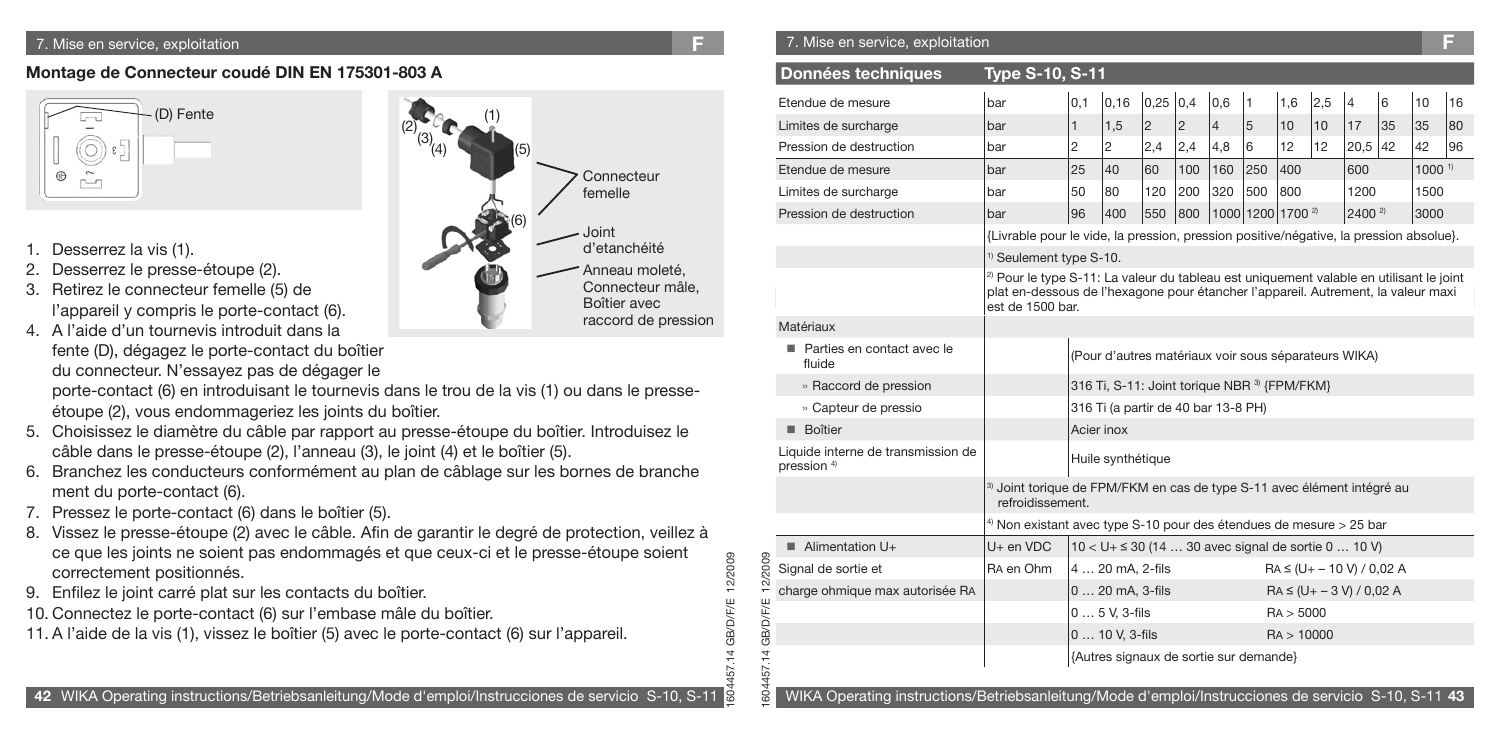| 7. Mise en service, exploitation                  |                                  |               | Е                                                                                                                                           |
|---------------------------------------------------|----------------------------------|---------------|---------------------------------------------------------------------------------------------------------------------------------------------|
| Données techniques                                | <b>Type S-10, S-11</b>           |               |                                                                                                                                             |
| Réglage: point zero, gain                         | %                                |               | $±$ 5 par potentiomètres dans l'instrument                                                                                                  |
| Temps de transmission (10  90 %) ms               |                                  |               | $\leq$ 1 ( $\leq$ 10 ms avec temp. de fluide <-30 °C (-22°F) pour des étendues<br>de mesure à 25 bar ou avec membrane affleurante (S-11).   |
| Tension d'isolement                               | <b>VDC</b>                       | 500 5)        |                                                                                                                                             |
|                                                   | également en situation d'erreur) |               | <sup>5)</sup> Tension d'alimentation selon NEC Class 02 (basse tension et courant maxi 100 VA                                               |
| Précision                                         | % du gain                        |               | $\leq$ 0,25 $\{0,125\}$ <sup>6)</sup><br>(BFSL)                                                                                             |
|                                                   |                                  |               | $\leq 0.5^{7}$ {0.25} <sup>6) 7</sup>                                                                                                       |
|                                                   |                                  |               | <sup>6)</sup> Précision { } étendue de mesure $\geq$ 0,25 bar (100 INWC).                                                                   |
|                                                   |                                  |               | $\eta$ Inclusif non-linéarité, hystérésis, zéro et déviation de l'étendue de mesure<br>(correspond à l'erreur de mesure selon IEC 61298-2). |
|                                                   |                                  |               | Calibré en position verticale, raccord de pression vers le bas.                                                                             |
| Non-linéarité                                     | % du gain                        | $\leq 0.2$    | (BFSL) selon IEC 61298-2                                                                                                                    |
| Non-répétabilité                                  | % du gain                        | $\leq 0.1$    | selon IEC 61298-2                                                                                                                           |
| Stabilité sur un an                               | % du gain                        |               |                                                                                                                                             |
|                                                   |                                  | $\leq 0.2$    | (pour les conditions de référence)                                                                                                          |
| Température autorisée                             |                                  |               |                                                                                                                                             |
| Du fluide                                         | °C                               | $-30+100$     |                                                                                                                                             |
|                                                   |                                  | $\{-40+125\}$ |                                                                                                                                             |
| » S-11 avec élément intégré au<br>refroidissement |                                  | $\{-20+150\}$ |                                                                                                                                             |
| De l'environnement                                | °C                               | $-20+80$      |                                                                                                                                             |
| » S-11 avec élément intégré au<br>refroidissement |                                  | $-20+80$      |                                                                                                                                             |
| ■ Storage                                         | °C                               | $-40+100$     |                                                                                                                                             |
| » S-11 avec élément intégré au<br>refroidissement |                                  | $-20+100$     |                                                                                                                                             |
| Plage de température nominale                     | °C                               | $0+80$        |                                                                                                                                             |

### 7. Mise en service, exploitation **F** 7. Mise en service, exploitation **F**

1604457.14 GB/D/F/E 12/2009

604457.14 GB/D/F/E 12/2009

| Données techniques                               | <b>Type S-10, S-11</b> |                                                                                                   |  |  |  |  |  |
|--------------------------------------------------|------------------------|---------------------------------------------------------------------------------------------------|--|--|--|--|--|
| Coefficient de température sur<br>plage nominale |                        |                                                                                                   |  |  |  |  |  |
| Coef. de temp. moy. du point $0\%$ du gain       |                        | $\leq$ 0,2 / 10 K (< 0,4 pour étendue de mesure $\leq$ 0,25 mbar)                                 |  |  |  |  |  |
| Coef. de temp. moy.                              | % du gain              | $\leq$ 0.2 / 10 K                                                                                 |  |  |  |  |  |
| CE-conformitié                                   |                        |                                                                                                   |  |  |  |  |  |
| Directive Equipements sous<br>٠<br>Pression      |                        | 97/23/EC                                                                                          |  |  |  |  |  |
| <b>CEM Directive</b>                             |                        | 2004/108/EG, Emission de perturbations (group 1, classe B) et rési-<br>stance aux perturbations   |  |  |  |  |  |
| Résistance aux chocs                             | g                      | 1000 selon IEC 60068-2-27 (chock méchanique)                                                      |  |  |  |  |  |
| Résistance aux vibrations                        | g                      | 20 selon IEC 60068-2-6<br>(vibration en cas de résonance)                                         |  |  |  |  |  |
| Protection électrique                            |                        |                                                                                                   |  |  |  |  |  |
| Résistance au court-circuit                      |                        | $S+$ contre $U-$                                                                                  |  |  |  |  |  |
| Protection fausse polarité                       |                        | U+ contre U-                                                                                      |  |  |  |  |  |
| Poids                                            | kg                     | Environ 0,2<br>Environ 0,3 avec l'option d'un erreur de non-linéarité 0,25; boîtier plus<br>grand |  |  |  |  |  |

{ } Les données entre accolades précisent les options disponibles contre supplément de prix.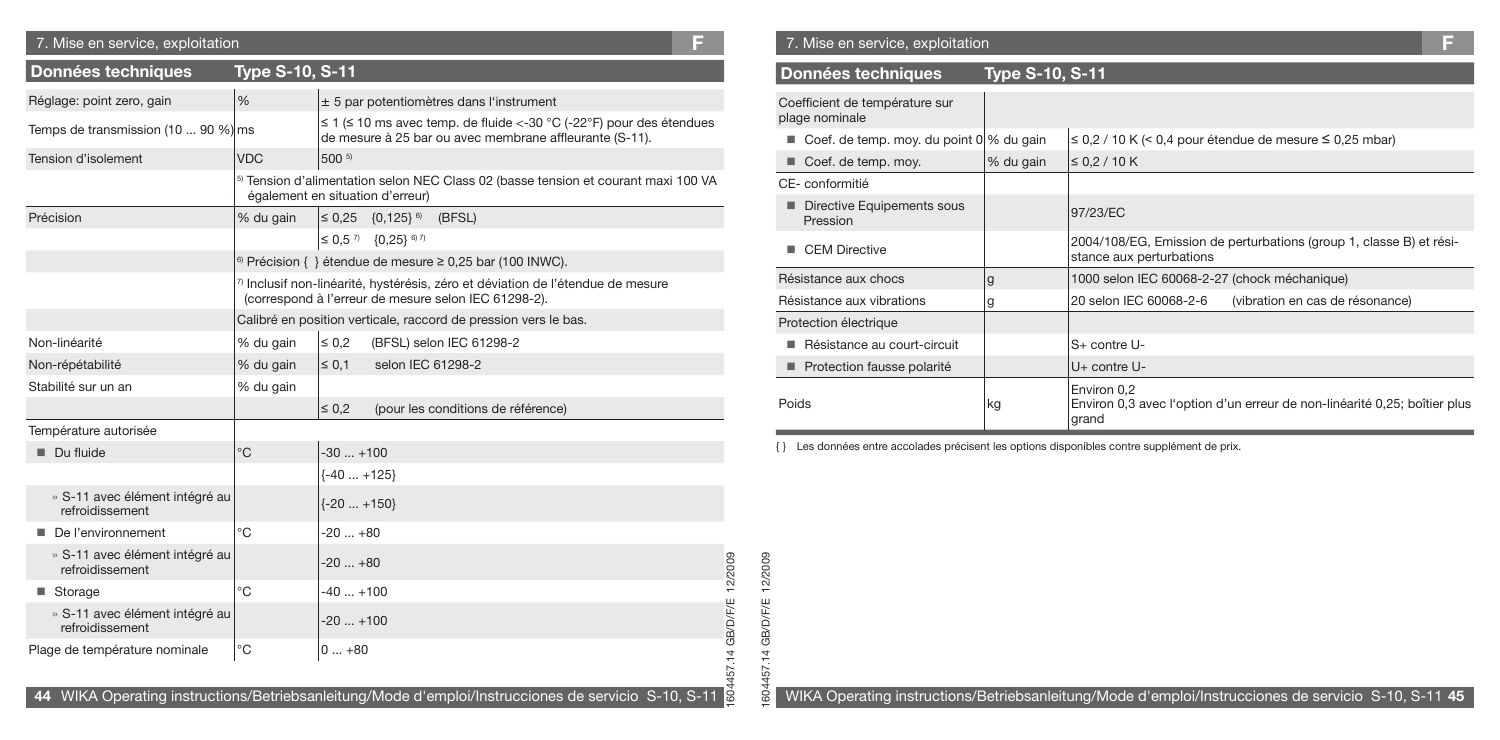| 7. Mise en service, exploitation                             |             |                                                                   | Е |
|--------------------------------------------------------------|-------------|-------------------------------------------------------------------|---|
| Données techniques                                           |             | Exécution oxygène type S-10                                       |   |
| Etendue de mesure                                            | bar         | A partir de 0  0,1                                                |   |
| Type de pression                                             |             | La pression                                                       |   |
| Matériaux                                                    |             |                                                                   |   |
| Parties en contact avec le<br>fluide                         |             | 316 Ti (a partir de 40 bar F 1058)                                |   |
| Liquide interne de transmission de<br>pression <sup>1)</sup> |             | Huile halocarbone                                                 |   |
|                                                              |             | <sup>1)</sup> Non existant pour des étendues de mesure $>$ 25 bar |   |
| Température autorisée                                        |             |                                                                   |   |
| Du fluide                                                    | $^{\circ}C$ | $-20+60$                                                          |   |

Veuillez prendre en considération lors de la conception de votre installation, que les İ valeurs indiquées (par exemple pression d'éclatement, limite de surcharge) dépendent de la matière utilisée, du filetage et du joint utilisé.

### **Vérification du fonctionnement**



Le signal de sortie doit se comporter proportionnellement à la pression présente. Si ce n'est pas le cas, ceci peut être une indication que la membrane est endommagée. Dans ce cas veuillez lire "élimination de perturbations" dans le chapitre 10.



### **N'ouvrez les raccords que hors pression!**

Prenez en considération les paramètres de service selon le chapitre 7 "Caractéristiques techniques".

**Avertissement**<br>N'utilisez le transmetteur de pression qu'à l'intérieur de la zone limite de surcharge!



Considérez que quand vous touchez le transmetteur de pression en fonctionnement, la surface des composants des appareils peut être brûlante.

# **8.Réglage du zéro / gain** (uniquement pour appareils à anneau moleté)

- Nous vous recommandons de ne pas dérégler le potentiomètre de gain. Il sert au réglage d'usine et ne devrait être réajusté de votre part que si vous disposez d'un équipement de calibration suffisant (au minimum 3x plus précis que la précision donnée).
- Veillez lors du montage et démontage du connecteur à ce qu'aucun fil ne soit arraché ou pincé.
- Débranchez le connecteur femelle. Ouvrez l'appareil de mesure de pression (voir image  $(\widehat{A})$ ) en dévissant l'anneau moleté. Retirez le connecteur mâle du boîtier avec précaution.
- Réglez le zéro  $(Z)$  (voir image  $(B)$ ) en appliquant la valeur de pression de départ.
- Réglez le gain (S) en appliquant la valeur de pression finale.
- Contrôlez le zéro.

2/2009 ᠗

- Au cas où le zéro n'est pas correct, répéter la procédure.
- Refermez soigneusement l'appareil de mesure de pression. Faites attention à ce que les joints ne soient pas endommagés et à leur position correcte afin d'assurer l'indice de protection.



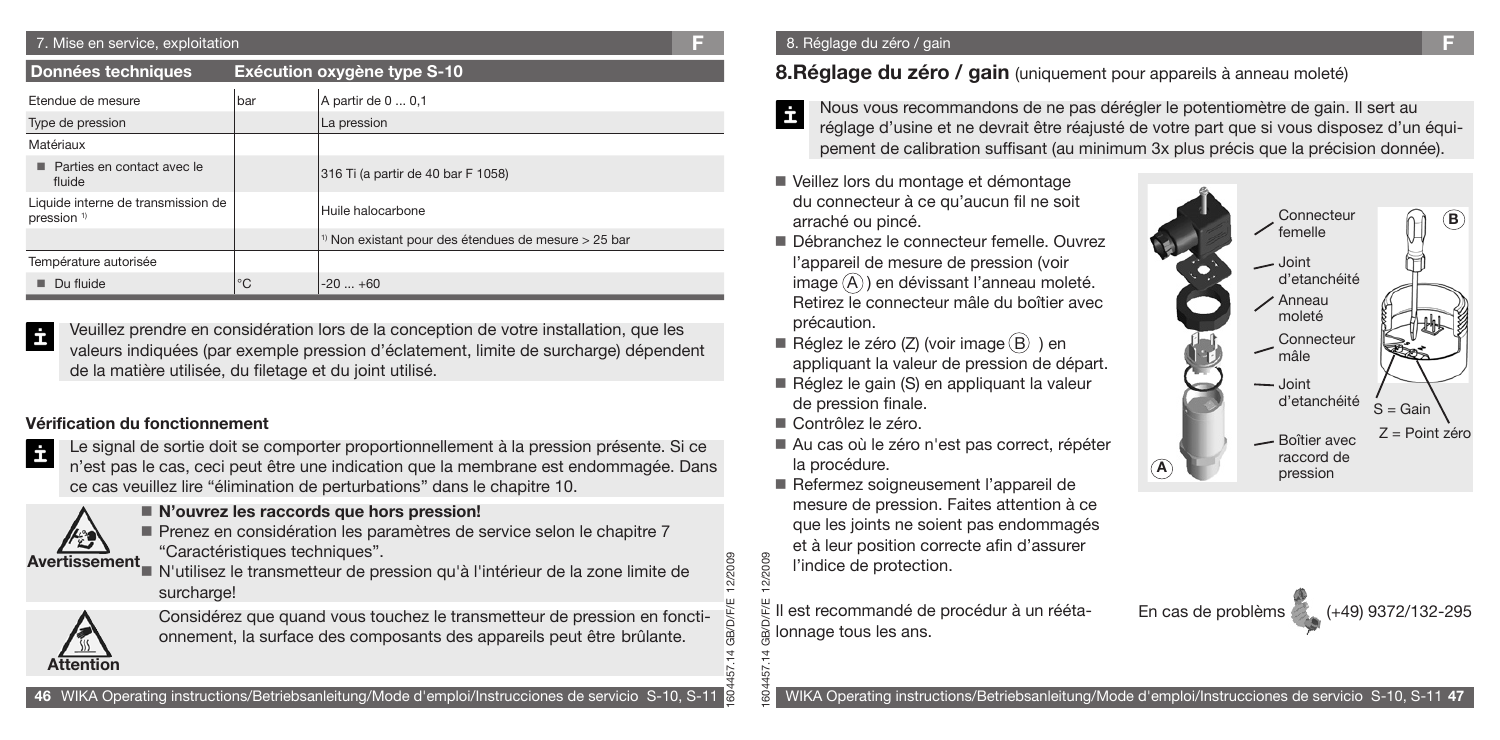#### 9. Entretien, Accessoires / 10. Elimination de perturbations **F**

### **9. Entretien, accessoires**

İ Les transmetteurs WIKA ne demandent aucune maintenance.

Ne faites effectuer les réparations que par le fabricant.

### **Accessoires**

Les renseignements concernant les accessoires (par exemple connecteurs) figurent dans le tarif de stock actuel, le "Product Catalog" en CD-Rom ou veuillez prendre contact avec notre département commercial.

### **10. Elimination de perturbations** N'ouvrez les raccords que hors pression!

**Avertissement**

**! Avertissement**

Prenez des mesures de sécurité pour les restes de fluides se trouvant dans les transmetteurs de pression démontés. Ces restes de fluides peuvent mettrent en danger les personnes, l'environnement ainsi que l'installation !

Si vous ne pouvez pas éliminer des dérangements sur le transmetteur de pression, mettez celui-ci hors service et protégez le contre une remise en service par inadvertance.

Ne faites effectuer les réparations que par le fabricant.

N'utilisez aucun objet pointu ou dur pour le nettoyage, car la membrane du raccord İ pression ne doit en aucun cas être endommagée.

Veuillez contrôler au préalable si la pression est présente (vannes / robinets à boisseau sphérique, etc. ouvert) et si vous avez choisi la tension d'alimentation correcte et le système de câblage correspondant (2 fils / 3 fils).

| 10. Elimination de perturbations |  |
|----------------------------------|--|
|                                  |  |

| <b>Perturbations</b>                                                   | Cause                                                                                                                                                                                                                                       | Mesures à prendre                                                                    |
|------------------------------------------------------------------------|---------------------------------------------------------------------------------------------------------------------------------------------------------------------------------------------------------------------------------------------|--------------------------------------------------------------------------------------|
| Pas de signal de sortie                                                | Rupture de conducteur                                                                                                                                                                                                                       | Contrôler le passage du courant                                                      |
|                                                                        | Tension d'alimentation manquante /<br>fausse ou pointe de surtension                                                                                                                                                                        | Corriger la tension d'alimentation selon<br>le mode d'emploi *)                      |
| Pas de / ou faux signal de sortie                                      | Erreur de câblage (par ex. systeme a<br>deux fils connecté en systeme a trois<br>fils)                                                                                                                                                      | Respecter la position des raccords (voir<br>plaquette signalétique / mode d'emploi)  |
| Lors d'une variation de pression le<br>signal de sortie reste constant | Surcharge mécanique par pression<br>excessive                                                                                                                                                                                               | Remplacer l'appareil; en cas de panne<br>répétitive consulter le fabricant *)        |
| Gain du signal trop faible / tombe                                     | Surcharge mécanique par pression<br>excessive                                                                                                                                                                                               | Remplacer l'appareil; en cas de panne<br>répétitive consulter le fabricant *)        |
|                                                                        | Endommagement de la membrane, par<br>ex. par des coups, des fluides abrasifs<br>/ agressifs; corrosion sur la membrane,<br>sur les raccords de pression; liquide de<br>transmission manque                                                  | Prendre contact avec le fabricant et<br>remplacer l'appareil                         |
|                                                                        | Joint / surface d'étanchéité endom-<br>magé / souillé, le joint n'est pas monté<br>correctement, pas de vis coincé                                                                                                                          | Nettoyer le joint / la surface<br>d'étanchéité, éventuellement remplacer<br>le joint |
| Gain du signal fluctuant/imprécis                                      | Source de compabilité électromagné-<br>tique aux environs, par ex. convertis-<br>seur de fréquence                                                                                                                                          | Blinder l'appareil; blinder les<br>conducteurs; éliminer la source de<br>parasites   |
|                                                                        | Températures de service trop élevées /<br>trop basses                                                                                                                                                                                       | Respecter les températures autorisées<br>selon le mode d'emploi                      |
|                                                                        | Appareil non mis a la terre                                                                                                                                                                                                                 | Mettre l'appareil a la terre                                                         |
|                                                                        | Pression du fluide de processus<br>soumise a de fortes fluctuations                                                                                                                                                                         | Amortissement; conseils par le fabri-<br>cant                                        |
| Zéro du signal diverge                                                 | Températures de service trop élevées /<br>trop basses                                                                                                                                                                                       | Respecter les températures autorisées<br>selon le mode d'emploi                      |
|                                                                        | Position de montage déviée                                                                                                                                                                                                                  | Corriger le zéro a l'aide du potentio-<br>metre ou du clavier ou du logiciel         |
|                                                                        | Limite de surcharge dépassée                                                                                                                                                                                                                | Respecter la limite de surcharge (voir le<br>mode d'emploi) *)                       |
| *)<br>remplacez l'appareil).                                           | En cas de réclamation non justifiée, nous mettrons en facture les coûts de traitement de celle-ci.<br>Contrôlez après le réglage le fonctionnement correct du système. Au cas où l'erreur persiste, renvoyez l'appareil pour réparation (ou |                                                                                      |
|                                                                        | WIKA Operating instructions/Betriebsanleitung/Mode d'emploi/Instrucciones de servicio S-10, S-11 49                                                                                                                                         |                                                                                      |

1604457.14 GB/D/F/E 12/2009

G Я

57  $\overline{5}$  $\tilde{z}$ 

/D/F

2/2009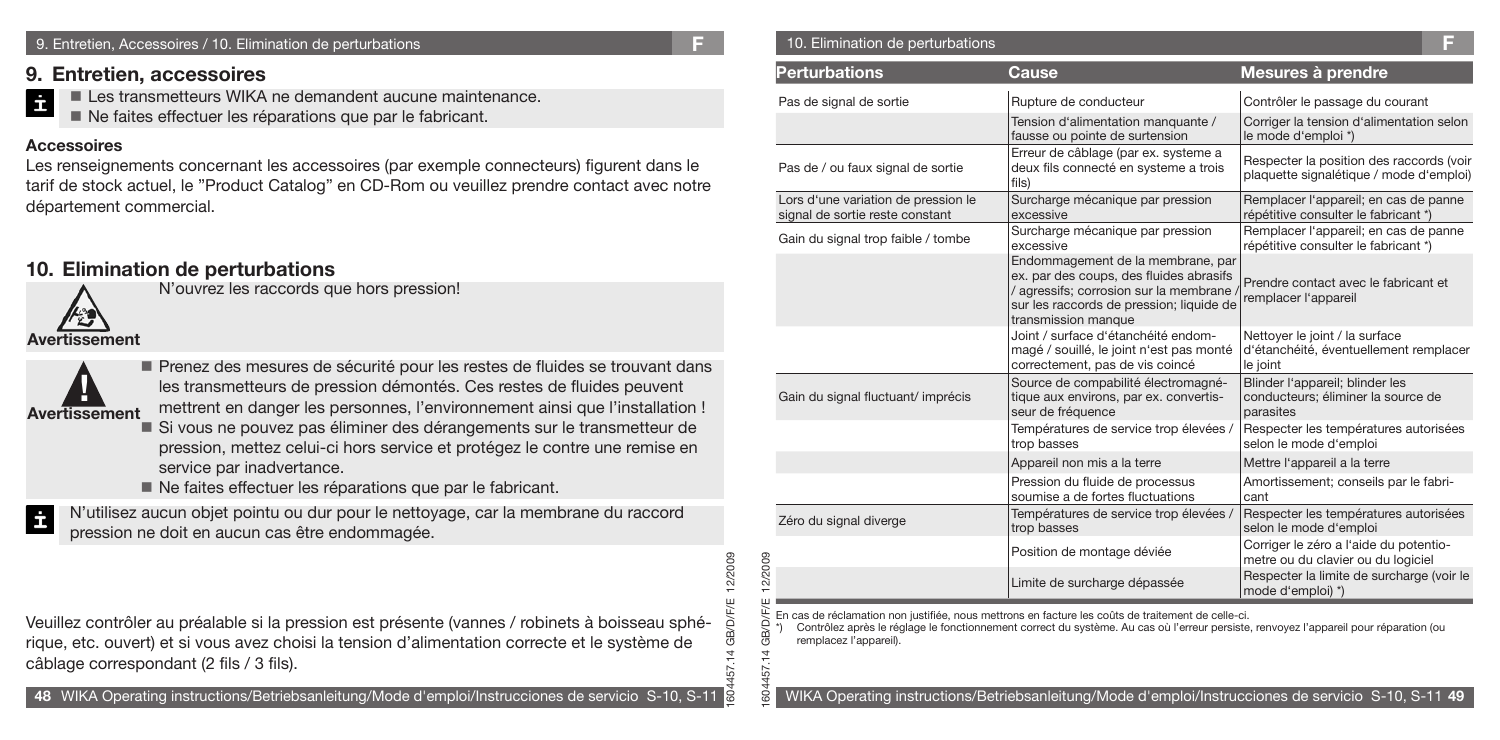#### 11. Stockage, mise au rebut

Si un problème reste présent, veuillez prendre contact avec notre département commercial.

Certificat de matière de processus (déclaration de contamination en cas de réparation) Veuillez laver ou nettoyer les appareils démontés avant de les renvoyer afin de protéger nos employés et l'environnement des risques présentés par les résidus de fluide adhérents. Un contrôle des appareils en panne ne peut être effectué de façon sure que si la déclaration de contamination est complète. Cette déclaration comporte toutes les matières ayant été en contact avec l'appareil, également celles ayant été utilisées lors d'essais, en service ou lors du nettoyage. La "Product Return Form" peut être déchargée de notre adresse Internet (www. wika.de / www.wika.com)

### **11. Stockage, mise au rebut**



Veuillez prendre les précautions de sécurité pour la mise au rebut et pour le stockage des fluides se trouvant dans les transmetteurs de pression démontés. Nous recommandons un nettoyage approprié et méticuleux. Ces restes de fluides peuvent mettrent en danger les personnes, environnement ainsi que l'installation !

### **Stockage**

Remontez le capuchon de protection lors du stockage de l'appareil afin d'éviter que la İ membrane ne soit endommagée (S-11).

### **Mise au rebut**

Mettez les composants des appareils et les emballages au rebut en respectant les İ prescriptions nationales pour le traitement et la mise au rebut des régions de livraison.

WIKA se réserve le droit de modifier les présentes spécifications.

**50** WIKA Operating instructions/Betriebsanleitung/Mode d'emploi/Instrucciones de servicio S-10, S-11

## **1. Detalles importantes para su información**

Lea estas instrucciones de servicio antes del montaje y puesta en servicio del transmisor de presión. Guarde las instrucciones de servicio en un lugar accesible a cualquier usuario en cualquier momento.

Las siguientes instrucciones de montaje y de servicio han sido redactadas cuidadosamente. Pero a pesar de ello no es posible tener en cuenta todos los casos de aplicación. Si echara en falta informaciones para su problemática específica, podrá obtener más información:

- A través de nuestra dirección de Internet www.wika.de / www.wika.com
- La designación de la ficha técnica correspondiente PE 81.01
- Asesores de utilización (+49) 9372/132-295

Para números de modelos especiales, p.ej. S-10000 o S-11000, tenga en cuenta las especificaciones según albarán de entrega. Si el número de serie y/o el código 2D en el hexágono se vuele ilegible (p. ej. por daños mecánicos o sobrepintado) ya no es posible la posibilidad de seguimiento.

Los transmisores de presión WIKA descritos en las instrucciones de servicio son diseñados y fabricados conforme a los conocimientos más recientes. Todos los componentes están sometidos a unos estrictos criterios de calidad y medioambientales durante la fabricación. Nuestro sistema de gestión medioambiental posee la certificación según la norma DIN EN ISO 14001.

### **Utilización del producto según el uso de destinación**

Utilice el transmisor de presión para convertir la presión en una señal eléctrica.

### **Conocimientos requeridos**

1604457.14 GB/D/F/E 12/2009

**DIF/E** 

12/2009

1604457.14 GB/D/F/E 12/2009 Instale y ponga en servicio el transmisor de presión sólo si está familiarizado con las regulaciones y directivas relevantes de su país y si posee la cualificación necesaria. Debe estar familiarizado con las reglas y las regulaciones de la tecnologia de medicíon y control y los circuitos eléctricos, ya que el transmisor de presión es "equipo eléctrico" definido por EN 50178. Según las condiciones de aplicación, debe poseer los conocimientos corres-pondientes de, p.ej. medios agresivos.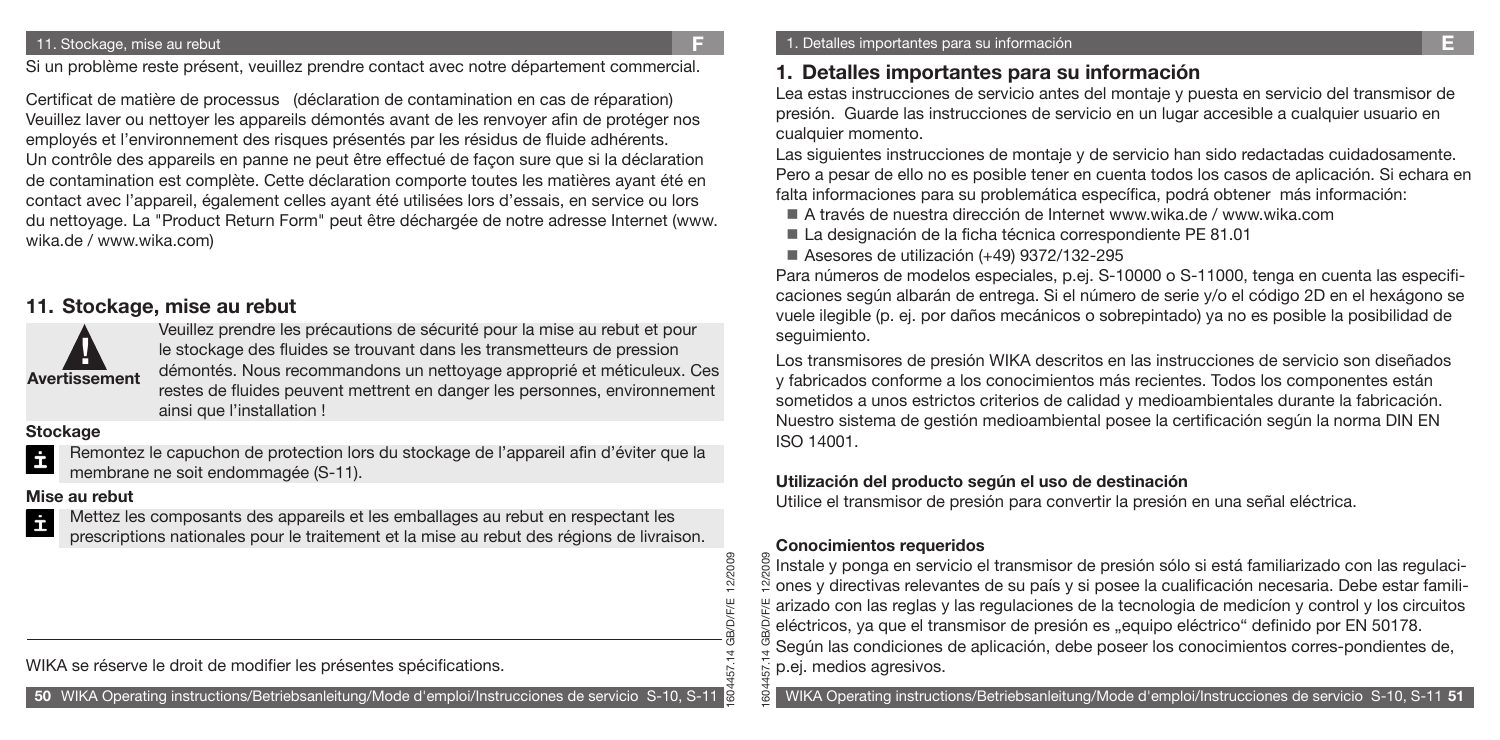# **2. Resumen rápido para usted**

Si quiere un resumen rápido, léase las **secciones 3, 5, 7 y 10**. Allí, encontrará instrucciones para su seguridad y importantes informaciones sobre su producto y la puesta en funcionamiento. **Es imprescindible leerlas.**

# **3. Signos, símbolos y abrevaciones**

Peligro potencial para su vida o lesiones graves.

**! Advertencia**



**Cuidado**

Peligro potencial para su vida o lesiones graves por coponentes proyectados.

Peligro potencial de quemaduras por superficies calientes.

Nota, información importante, falla de funcionamiento.

GP.

CE

Canadian Standard Association El producto ha sido probado y certificado por parte de CSA International. Cumple las normas aplicables de seguridad de Canadá.

El producto cumple con las directivas europeas respec-

tivas. CSA

1604457.14 GB/D/F/E 12/2009

**IDIFIE** 

1604457.14 GB/D/F/E 12/2009

 $504$ 

2/2009 12/2009

- 2 hilos Dos conexiones sirven para la energía auxiliar. El corriente de alimentación es el señal de medición.
- 3 hilos Dos conexiones sirven para la energía auxiliar. Una conexión sirve para la señal de medición.
- U+ Conexión de alimentación positiva
- U- Conexión de alimentación negativa
- S+ Conexión de medición positiva

# **4. Función**

- **S-10:** Conexión de presión with internal diaphragm(versión estándar).
- **S-11:** Conexión de presión con membrana enrasada para medios altamente viscosos o cristalizantes pudiendo embotar el agujero de la conexión de presión.

### 5. Para su securidad

**Función:** Mediante un elemento sensor y el suministro de energía auxiliar, la presión existente en su aplicación se convertirá en una señal eléctrica reforzada, estandarizada , a través de la deformación de una membrana. Esta señal eléctrica cambia de forma proporcional respecto de la presión y puede ser evaluada respectivamente.

# **5. Para su securidad**



Seleccione el transmisor de presión adecuado con respecto al rango de medición, versión, condiciones de medición específicas antes de instalar o poner en servicio el instrumento.

- Observe el reglamento nacional relevante (p.ej. EN 50178) y, para aplicaciones especiales, tenga en cuenta las normas y directivas vigentes (p.ej. en medios de medición peligrosos tales, materias inflamables o tóxicas así como en instalaciones de refrigeración y compresores). **Si no se observan las prescripciones de seguridad, ¡eso puede tener consecuencias graves como lesiones físicas graves y daños materiales!**
- ¡Abrir las conexiones de presión sólo en estado sin presión!
- Hay que respetar los límites de sobrecarga del rango de medición correspondiente.
- Observe los parámetros de servicio según sección 7 "Datos técnicos".
- Asegurése de que se utilizen los instrumentos de acuerdo con su destinación, comode scrito en las siguientes instrucciones.
- Abstenerse de intervenciones y modificaciones en el transmisor de presión no descritas en estas instrucciones de servicio.
- Ponga fuera de servicio el instrumento y protejalo contra la puesta en servicio por error, si no puede eliminar las perturbaciones.
- **¡Tome medidas de precaución en cuanto a residuos de medios de medición en transmisores de presión desmontados. Medios residuales pueden causar daños en personas, medio ambiente y equipo!**
- Sólo el fabricante puede efectuar reparaciones.
- Abra el circuito eléctrico antes de retirar el enchufe / la tapa.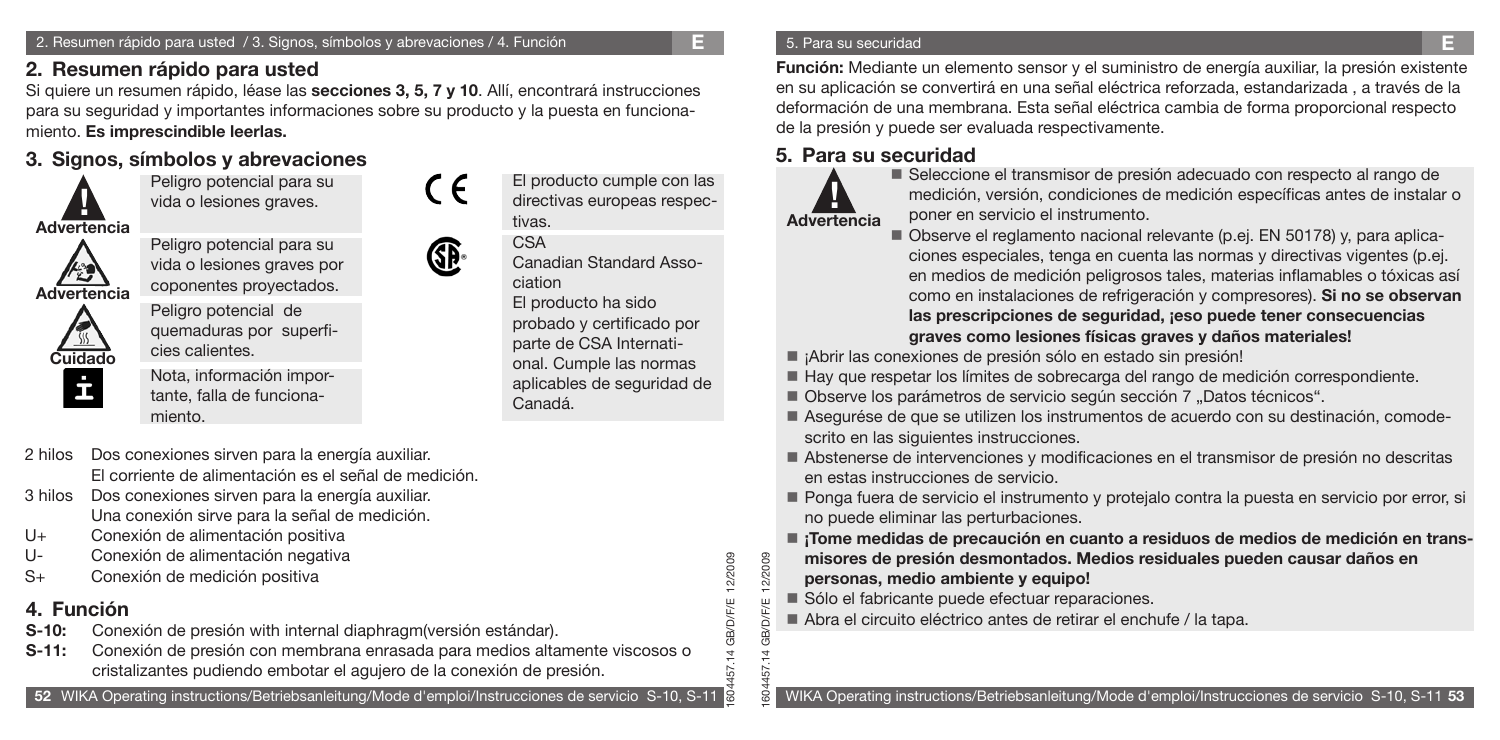### 6. Embalaje / 7. Puesta en servicio, funcionamiento **E**

# **6. Embalaje**

### **¿Se entregó todo?**

- Verifique el volumen del suministro: İ
	- Transmisores de presión completos.
	- En versión frontalemente enrasada (S-11) con juntas premontadas y capuchón de protección.
	- Rogamos revisen los equipos por eventuales daños que se hayan producido durante el transporte. Si detectara daños visibles, debe comunicarlo inmediatamente al tranportista y a WIKA.
	- Guárdese el embalaje ya que éste ofrece una protección ideal durante el transporte (p.ej. lugar de instalación cambiante, envío para revisión).
	- Procure que la rosca de conexión de presión y los contactos de unión no resulten dañados.

Para proteger la membrana, hemos provisto la conexión de presión del instrumento S-11 de un capuchón protector especial.

- Saque este capuchón manualmente solamente justo antes de la instalación para evitar una avería de la membrana.
	- Guárdese la tapa de protección de la rosca y del diafragma para almacenaje o trans porte posterior.
	- Reinstale el capuchón protector al desmontaje y transporte del instrumento.

# **7. Puesta en servicio, funcionamiento**

Herramienta necesaria: llave de boca SW 27, destornillador İ

# **Control de la membrana para su seguridad**

Es necesario que controle visual la membrana antes de la puesta en servicio del transmisor

# de presión, puesto que **es un componente relevante de seguridad**.



İ

- Asegúrese de que no se escape líquido siendo eso un indicio de un defecto de la membrana.
- Haga un control visual de la membrana para deterioro (S-11).
	- Utilice el transmisor de presión sólo si la membrana es indemne.
	- Utilice el transmisor de presión sólo si está en un estado impecable en razón de la seguridad.

**54** WIKA Operating instructions/Betriebsanleitung/Mode d'emploi/Instrucciones de servicio S-10, S-11

### 7. Puesta en servicio, funcionamiento **E**

## **Montaje de la conexión mecánica Placa de identificación (ejemplo)**

1604457.14 GB/D/F/E 12/2009

1604457.14 GB/D/F/E 12/2009

14 GB/D/F/E

ŠЯ

12/2009

İ



En principio es válido el número de identificación en la placa indicadora de tipo. Si no se encuentra ningún número de serie en la placa de identificación, se tomará el número del hexágono.

- Saque este capuchón manualmente solamente justo antes de la instalación para evitar una avería de la membrana tambien durante de la instalación (S-11).
- Para el tipo S-10 hay que prever una junta; a excepción de instrumentos con filete autosellador (p. ej. filete NPT). Para el modelo S-11 la junta anular esta incluido en la entrega.
- Indicaciones para juntas encontrarán en nuestra hoja de datos "Accesorios para juntas AC 09.08" en nuestro catálogo general Técnica de medición de presión y de temperatura o en nuestra página web www.wika.de.
- Asegúrese, al montaje, de que las superficies de estanqueidad del instrumento y de los puntos de medición queden limpias y intactas.
- Atornille o destornille el instrumento sólo a través de las superficies de llave utilizando una herramienta apropiada y el momento de torsión prescrito. El momento de torsión prescrito depende de la dimensión de la conexión de presión y de la junta utilizada (forma/material). No utilize la caja del instrumento para atornillar o destornillarlo.
- Al atornillar, asegúrese de que las vueltas de rosca no resulten ladeadas.
- Orificios de roscado y racor de soldar, ver hoja de informacion tecnica IN 00.14 bajo www.wika.de - Download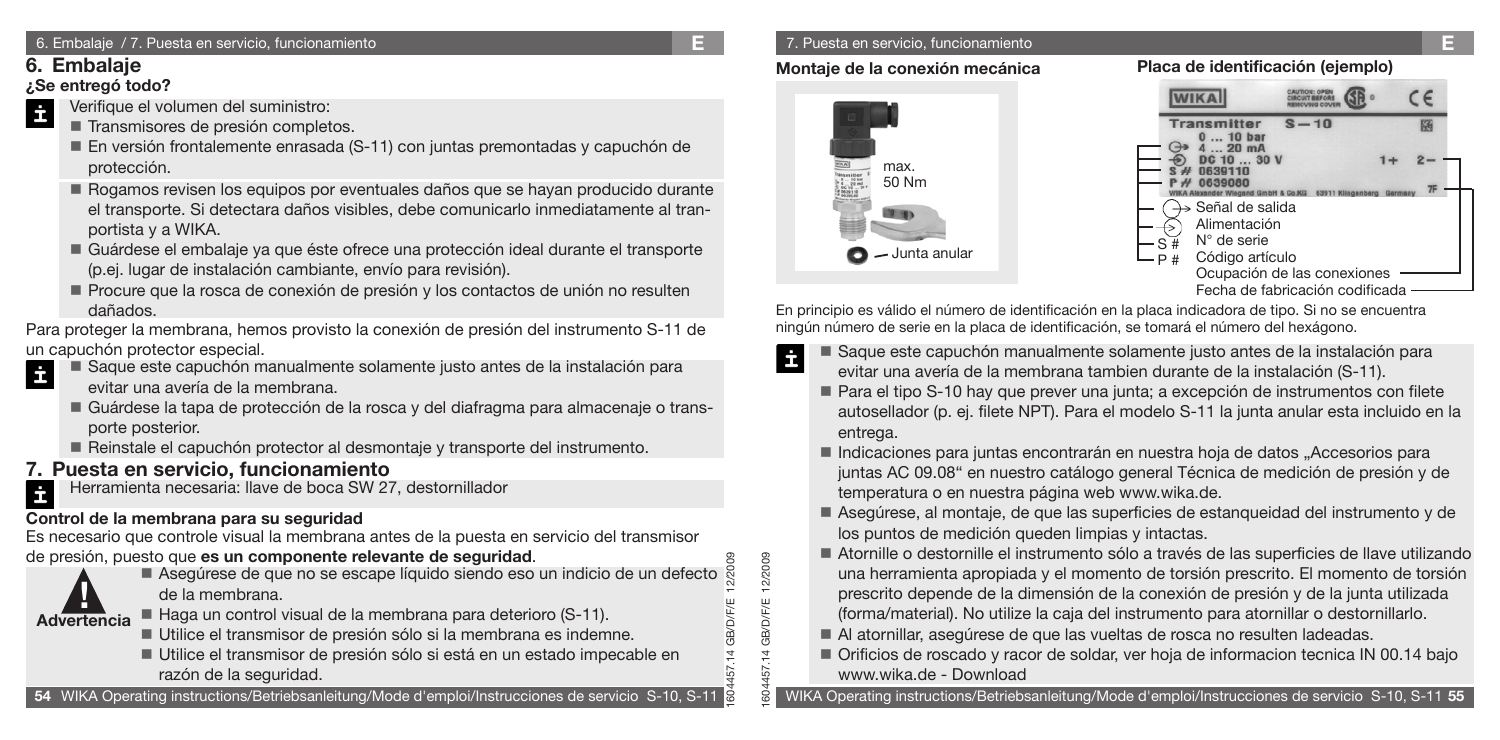### **Montaje de la conexión eléctrica**

- İ Conecte a tierra el instrumento a través de la conexión de presión.
	- Transmisor con salida de tensión: Utilice el transmisor de presión con un cable blindado y ponga a tierra el blindaje, como mínimo en un lado del cable, cuando los cables tengan una longitud superior a 30 m o salgan al exterior del edificio.
	- Para América del Norte: La conexión efectuarse en "Class 2 Circuits" o "Class 2 Power Units" según CEC (Canadian Electrical Code) o NEC (National Electrical Code).
	- Modo de protección IP según IEC 60 529 (las clases de protección indicadas se aplican sólo cuando el transmisor de presión esté conectado a unas hembrillas procurando el modo de protección correspondiente).
	- Escoje el diámetro de cable de forma que sea apropiado para la boquilla de paso de la clavija. Asegúrese de que el racor de cable de la clavija ensamblada sea posicionado correctamente y que existan juntas no deterioradas. Aprete el racordaje y verifique la posición correcta de las juntas para asegurar el modo de protección.
	- Asegúrese de que en las salidas de cables no entre ninguna humedad a la extre midad del cable.

#### **Conexión eléctrica**

1604457.14 GB/D/F/E 12/2009

5d

12/2009 12/2009

 $14$  GB/D/F/E **GB/D/F/E** 

57

|                                        | Conector<br>DIN 175301-803 A                |         | Conector circular<br>M12x1 |  |                                                                                                                                                                          | Salida de cable con una longitud de 1,5 m |
|----------------------------------------|---------------------------------------------|---------|----------------------------|--|--------------------------------------------------------------------------------------------------------------------------------------------------------------------------|-------------------------------------------|
|                                        |                                             | [3 (©)  |                            |  |                                                                                                                                                                          |                                           |
| Sistema 2 hilos                        | $U + = 1$                                   | $U - 2$ | $U_+ = 1$ $ U_- = 3$       |  | $U_+$ = marrón $U_-$ = verde                                                                                                                                             |                                           |
| Sistema 3 hilos                        |                                             |         |                            |  | $U_+ = 1$ $U_- = 2$ $S_+ = 3$ $U_+ = 1$ $U_- = 3$ $S_+ = 4$ $U_+ =$ marrón $U_- =$ verde                                                                                 | $S_+$ = blanco                            |
| Cable apantallado                      |                                             |         |                            |  | gris                                                                                                                                                                     |                                           |
| Para sección de conduc-<br>tores       | bis max. $1,5$ mm <sup>2</sup>              |         |                            |  | 0,5 mm <sup>2</sup> (AWG 20)                                                                                                                                             |                                           |
| Diámetro exterior del<br>conductor     | $6-8$ mm<br>(homologación:<br>10 bis 14 mm) |         |                            |  | 6,8 mm                                                                                                                                                                   |                                           |
| Modo de protección<br>según IEC 60 529 | IP 65                                       |         | IP 67                      |  | IP 67 o IP 68                                                                                                                                                            |                                           |
|                                        |                                             |         |                            |  | Las clases de protección indicadas se aplican sólo cuando el transmisor de presión esté<br>conectado a unas hembrillas procurando el modo de protección correspondiente. |                                           |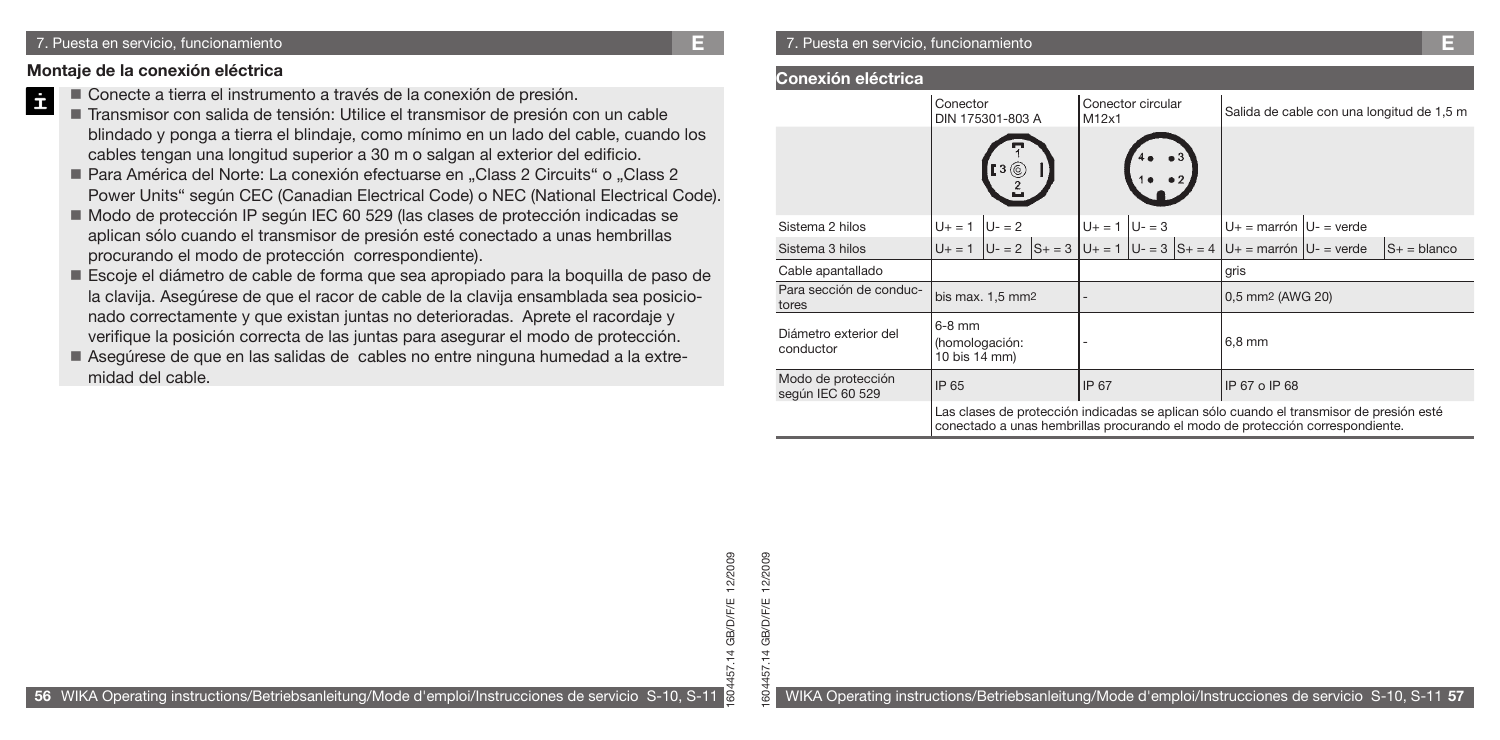### **Conexión eléctrica DIN EN 175301-803 A**



- 1. Destornille el tornillo central (1).
- 2. Abre el prensaestopas (2).
- 3. Estire el conector angular (5) con el bloque de terminales (6) en su interior, del instrumento.
- 4. Saque el bloque de terminales (6) del conector angular (5), usando un destornillador pequeño como palanca en la ranura de montaje (D). Para no dañar la junta del conector angular, por favor no trate de expulsar el bloque de terminales (6) a través del prensaes topas (2) o del tornillo central (1).
- 5. Asegúrese que el diametro exterior del cable usado es adecuado para el prensaestopas del conector angular. Pase el cable a través de la rosca (2), de la junta metalica (3), de la junta de goma (4) y del conector angular (5).
- 6. Conecte los conductores a los terminales del bloque (6) según el dibujo de asignación.
- 7. Monte el bloque de terminales (6) a presión adentro del conector angular (5).
- 8. Cierre el prensaestopas (2). Asegúrese que la junta de goma no este dañada y que todas las juntas estén montadas de forma correcta para asegurar la protección IP.
- 9. Ponga la junta plana cuadrada por encima de los conectores en el tope de la caja del instrumento.
- 10. Enchufe el bloque de terminales (6) a los conectores.
- 11. Monte el conector angular (5) y el bloque de conectores (6) al instrumento atornillando el tornillo central (1).



1604457.14 GB/D/F/E 12/2009

12/2009 12/2009

1604457.14 GB/D/F/E 12/2009

4 GB/D/F/E GB/D/F/E

 $\overline{5}$ 57

SO<sub>4</sub>

### 7. Puesta en servicio, funcionamiento **E** 7. Puesta en servicio, funcionamiento **E**

| Datos técnicos                             | <b>Tipo S-10, S-11</b>                                                                                                                                                                             |              |                                                                  |                |                |     |                   |           |     |                                |    |                   |    |
|--------------------------------------------|----------------------------------------------------------------------------------------------------------------------------------------------------------------------------------------------------|--------------|------------------------------------------------------------------|----------------|----------------|-----|-------------------|-----------|-----|--------------------------------|----|-------------------|----|
| Rango de medición                          | bar                                                                                                                                                                                                | 0,1          | 0,16                                                             | 0,25           | 0,4            | 0,6 | 11                | 1,6       | 2,5 | $\overline{4}$                 | 6  | 10                | 16 |
| Límite de sobrecarga                       | bar                                                                                                                                                                                                | $\mathbf{1}$ | 1,5                                                              | $\overline{2}$ | $\overline{c}$ | 4   | 5                 | 10        | 10  | 17                             | 35 | 35                | 80 |
| Presión de rotura                          | bar                                                                                                                                                                                                | 2            | 2                                                                | 2,4            | 2,4            | 4,8 | 6                 | 12        | 12  | 20,5                           | 42 | 42                | 96 |
| Rango de medición                          | bar                                                                                                                                                                                                | 25           | 40                                                               | 60             | 100            | 160 | 250               | 400       |     | 600                            |    | 1000 <sup>1</sup> |    |
| Límite de sobrecarga                       | bar                                                                                                                                                                                                | 50           | 80                                                               | 120            | 200            | 320 | 500               | 800       |     | 1200                           |    | 1500              |    |
| Presión de rotura                          | bar                                                                                                                                                                                                | 96           | 400                                                              | 550            | 800            |     | 1000 1200 1700 2) |           |     | $2400^{2}$                     |    | 3000              |    |
|                                            | {Vacío, presiones positivas, escalas compuestas, presión absoluta disponibles}.                                                                                                                    |              |                                                                  |                |                |     |                   |           |     |                                |    |                   |    |
|                                            | <sup>1)</sup> Solamente en el modelo S-10.                                                                                                                                                         |              |                                                                  |                |                |     |                   |           |     |                                |    |                   |    |
|                                            | <sup>2)</sup> Para el modelo S-11: el valor especificado en la tabla solo se aplica cuando<br>la estanqueidad se realiza con la junta anular debajo de la hexagonal. Si no aplica<br>max 1500 bar. |              |                                                                  |                |                |     |                   |           |     |                                |    |                   |    |
| Material                                   |                                                                                                                                                                                                    |              |                                                                  |                |                |     |                   |           |     |                                |    |                   |    |
| Piezas en contacto con el<br>medio         |                                                                                                                                                                                                    |              | (Otros materiales ver programa de convertidores de presión WIKA) |                |                |     |                   |           |     |                                |    |                   |    |
| » Conexion de presión                      |                                                                                                                                                                                                    |              | 316 Ti, S-11: Junta tórica NBR 3 {FPM/FKM}                       |                |                |     |                   |           |     |                                |    |                   |    |
| » Sensor de presión                        |                                                                                                                                                                                                    |              | 316 Ti (desde 40 bar 13-8 PH)                                    |                |                |     |                   |           |     |                                |    |                   |    |
| Carcasa                                    |                                                                                                                                                                                                    |              | Acero CrNi                                                       |                |                |     |                   |           |     |                                |    |                   |    |
| Líquido interno de transmisión 4)          |                                                                                                                                                                                                    |              | Aceite sintético                                                 |                |                |     |                   |           |     |                                |    |                   |    |
|                                            | <sup>3)</sup> Junta tórica de FPM/FKM en el tipo S-11 con tramo de refrigeración integrado.                                                                                                        |              |                                                                  |                |                |     |                   |           |     |                                |    |                   |    |
|                                            | <sup>4)</sup> No existe en el tipo S-10 para rangos de medición > 25 bar.                                                                                                                          |              |                                                                  |                |                |     |                   |           |     |                                |    |                   |    |
| $\blacksquare$ Energía auxiliar U+         | UB en VDC                                                                                                                                                                                          |              | $10 < U + \leq 30$ (14  30 con salida 0  10 V)                   |                |                |     |                   |           |     |                                |    |                   |    |
| Señal de salida y                          | RA en Ohm                                                                                                                                                                                          |              | 4  20 mA, 2-hilos                                                |                |                |     |                   |           |     | $RA \leq (U + -10 V) / 0.02 A$ |    |                   |    |
| carga óhmica máx. admisible RA             |                                                                                                                                                                                                    |              | 0  20 mA, 3-hilos                                                |                |                |     |                   |           |     | $RA \leq (U + -3 V) / 0.02 A$  |    |                   |    |
|                                            |                                                                                                                                                                                                    |              | 0  5 V, 3-hilos                                                  |                |                |     |                   | RA > 5000 |     |                                |    |                   |    |
|                                            |                                                                                                                                                                                                    |              | 0  10 V, 3-hilos                                                 |                |                |     |                   | RA >10000 |     |                                |    |                   |    |
|                                            |                                                                                                                                                                                                    |              | {Otras señales de salida a petición}                             |                |                |     |                   |           |     |                                |    |                   |    |
| Posibilidad de ajuste punto cero/<br>rango | %                                                                                                                                                                                                  |              | $\pm$ 5 mediante potenciómetro dentro del equipo                 |                |                |     |                   |           |     |                                |    |                   |    |

WIKA Operating instructions/Betriebsanleitung/Mode d'emploi/Instrucciones de servicio S-10, S-11 **59**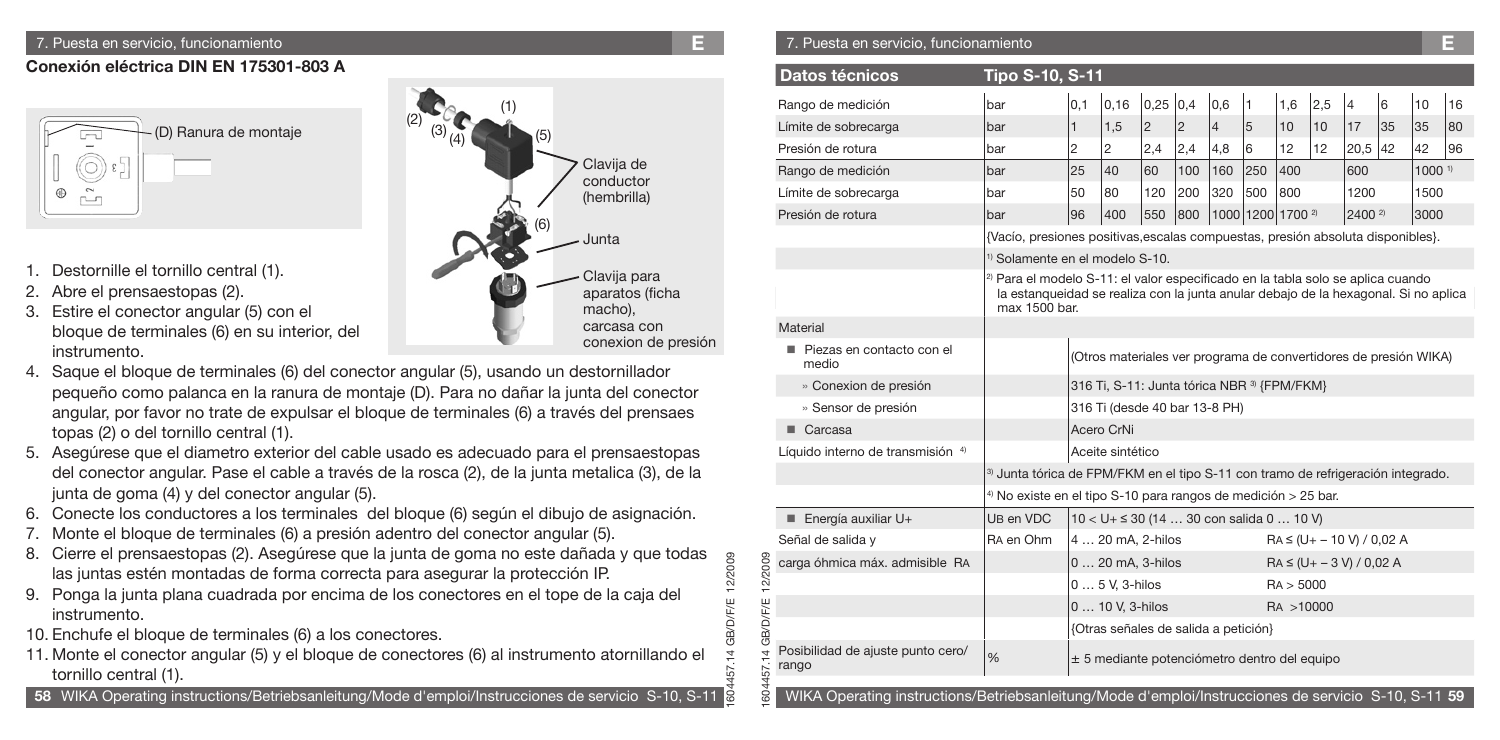| 7. Puesta en servicio, funcionamiento                             |                        |               | Е                                                                                                                                                                    |
|-------------------------------------------------------------------|------------------------|---------------|----------------------------------------------------------------------------------------------------------------------------------------------------------------------|
| Datos técnicos                                                    | <b>Tipo S-10, S-11</b> |               |                                                                                                                                                                      |
| Tiempo de respuesta (10  90 %)                                    | ms                     |               | $\leq$ 1 ( $\leq$ 10 ms con temperaturas del material de medición <-30 °C para<br>rangos de medición de hasta 25 bar o con membrana frontalmente<br>enrasada (S-11). |
| Tensión de aislamiento                                            | <b>VDC</b>             | 500 5)        |                                                                                                                                                                      |
|                                                                   | condició de error)     |               | <sup>5</sup> NEC Class 02 energia auxilair (límite de potencia máx. 100 VA también en                                                                                |
| Precisión                                                         | % del rango            | $\leq 0.25$   | ${0,125}$ <sup>6)</sup><br>(BFSL)                                                                                                                                    |
|                                                                   |                        |               | $\leq$ 0.5 $\frac{7}{10}$ {0.25} $\frac{6}{10}$                                                                                                                      |
|                                                                   |                        |               | <sup>6)</sup> Deviación de característica { } para rangos de medición $\geq$ 0,25 bar.                                                                               |
|                                                                   |                        |               | 7) No-Linealidad, histéresis y error de punto cero y span incluidas (correspondiente<br>al error de medición según IEC 61298-2).                                     |
|                                                                   |                        |               | Ajuste con posición vertical de instalación, conexión de presión hacia abajo.                                                                                        |
| No-Linealidad                                                     | % del rango            | $\leq 0.2$    | (BFSL) conforme a IEC 61298-2                                                                                                                                        |
| No-repetibilidad                                                  | % del rango            | $\leq 0.1$    | conforme a IEC 61298-2                                                                                                                                               |
| Estabilidad al año                                                | % del rango            | $\leq 0.2$    | (con condiciones de referencia)                                                                                                                                      |
| Rangos de temperatura admisibles                                  |                        |               |                                                                                                                                                                      |
| ■ Medio                                                           | $^{\circ}$ C           | $-30+100$     |                                                                                                                                                                      |
|                                                                   |                        | $\{-40+125\}$ |                                                                                                                                                                      |
| » S-11 con tramo de refrigera<br>ción integrado                   |                        | $\{-20+150\}$ |                                                                                                                                                                      |
| Entorno                                                           | $^{\circ}$ C           | $-20+80$      |                                                                                                                                                                      |
| » S-11 con tramo de refrigera<br>ción integrado                   |                        | $-20+80$      |                                                                                                                                                                      |
| Almacenamiento                                                    | $^{\circ}$ C           | $-40+100$     |                                                                                                                                                                      |
| » S-11 con tramo de refrigera<br>ción integrado                   |                        | $-20+100$     |                                                                                                                                                                      |
| Rango de temperatura nominal                                      |                        | $0+80 °C$     |                                                                                                                                                                      |
| Coeficientes de temperatura en el<br>rango de temperatura nominal |                        |               |                                                                                                                                                                      |
| CT medio del punto cero                                           | % del rango            |               | $\leq$ 0,2 / 10 K (< 0,4 para rangos de medición $\leq$ 250 mbar)                                                                                                    |

| 7. Puesta en servicio, funcionamiento  |                        |                                                                                                                              |  |
|----------------------------------------|------------------------|------------------------------------------------------------------------------------------------------------------------------|--|
| <b>Datos técnicos</b>                  | <b>Tipo S-10, S-11</b> |                                                                                                                              |  |
| CT medio del rango                     | % del rango            | $\leq 0.2 / 10 K$                                                                                                            |  |
| CE-Indicativo                          |                        |                                                                                                                              |  |
| Directiva para aparatos de<br>presión  |                        | 97/23/EC                                                                                                                     |  |
| CEM-Directiva                          |                        | 2004/108/EG, EN 61326 Emisión (grupo 1, clase B) y resistencia<br>(sector industrial)                                        |  |
| Resistencia a choques                  | g                      | 1000 conforme a IEC 60068-2-27 (impacto mecánico)                                                                            |  |
| Resistencia a vibraciones              | g                      | 20 conforme a IEC 60068-2-6<br>(vibración con resonancia)                                                                    |  |
| Tipos de protección eléctrica          |                        |                                                                                                                              |  |
| Resistencia a cortocircuitos           |                        | $S+$ con U-                                                                                                                  |  |
| Protección contra polaridad<br>inversa |                        | $U+$ con $U-$                                                                                                                |  |
| Peso                                   | kg                     | Aprox. 0,2<br>Aprox. 0,3 con la opción de la desviación de la línea característica del<br>0,25% del rango; carcasa más alta. |  |

{ } Datos entre corchetes describen las especialidades que se pueden suministrar por un precio adicional.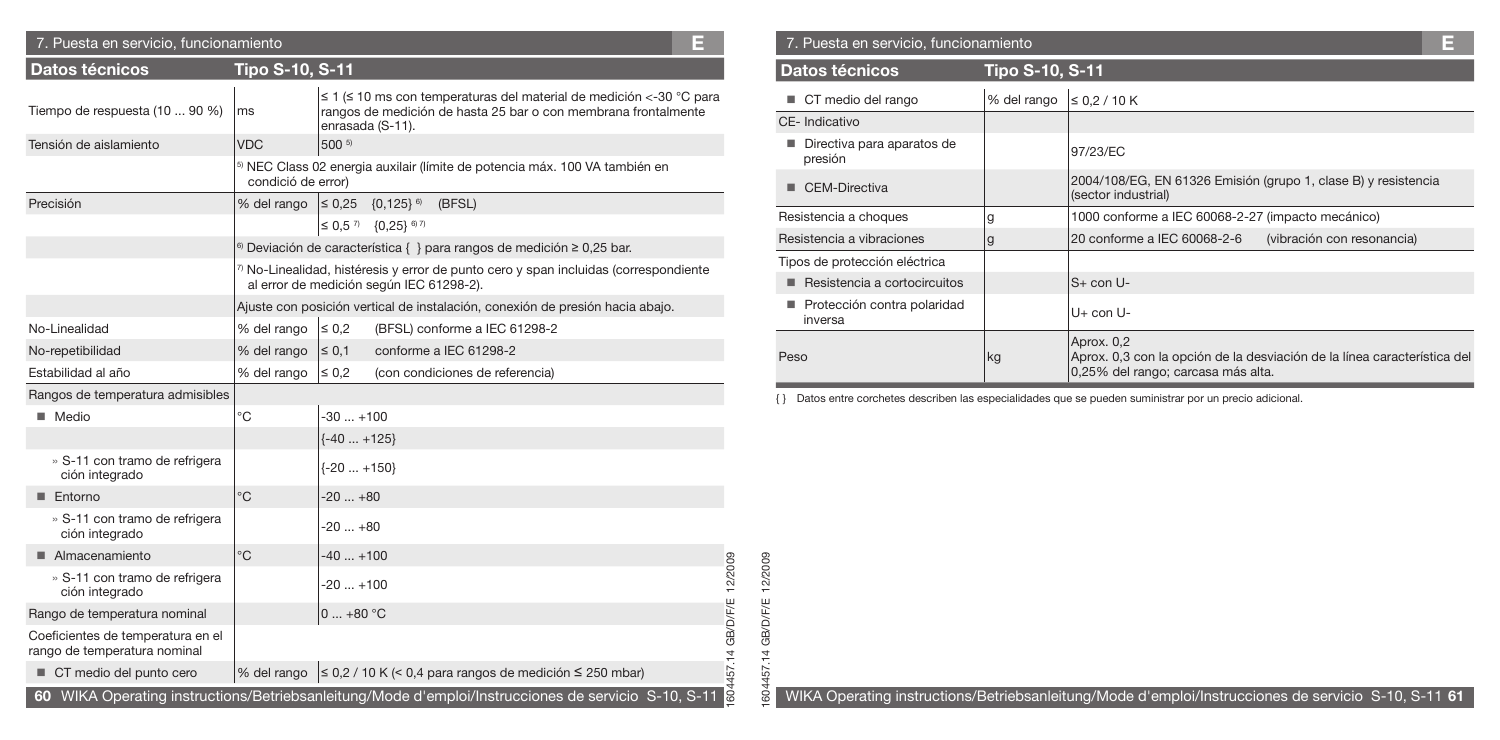| 7. Puesta en servicio, funcionamiento        |                                  |                                                          |  |  |
|----------------------------------------------|----------------------------------|----------------------------------------------------------|--|--|
| Datos técnicos                               | La versión oxígeno del tipo S-10 |                                                          |  |  |
| Rango de medición                            | bar                              | Desde 0  0,1                                             |  |  |
| Tipo de presión                              |                                  | Presiones positivas                                      |  |  |
| Material                                     |                                  |                                                          |  |  |
| Piezas en contacto con el<br>medio           |                                  | 316 Ti (desde 40 bar F 1058)                             |  |  |
| Líquido interno de transmisión <sup>1)</sup> |                                  | Aceite carbónico halogenado                              |  |  |
|                                              |                                  | <sup>1)</sup> No existe para rangos de medición > 25 bar |  |  |
| Rangos de temperatura admisibles             |                                  |                                                          |  |  |
| Medio                                        | °C                               | $-20+60$                                                 |  |  |

En el momento de diseñar su instalación, por favor tome en cuenta que los valores indicados (por ej. presión de rotura, seguridad de sobrepresión) dependen del material, de la rosca y de la junta usado.

### **Prueba de funcionamiento**



La señal de salida debe ser proporcional a la presión. Si no lo es, eso podría ser un indicio de un deterioro de la membrana. Léase en este caso en la sección 10 .. Eliminación de perturbaciones".



■ ¡Abra las conexiónes sólo en estado sin presión!



■ ¡Respete el límite de sobrecarga del rango de medición respectivo!



Al tocar el transmisor de presión, tenga en cuenta de que las superficies de los compontes del instrumento puedan calentarse durante el funcionamiento.

#### 8. Ajuste de cero / margen **E**

# **8. Ajuste de cero / margen** (sólo para instrumentos con anillo roscado)

- No recomendamos que ajuste el potentiometro del span. Se usa para ajustes en fábrica y no debería ser ajustado si no dispone de los equipos de calibración adecuados (precisión por lo menos 3-veces superior al del instrumento).
- Asegúrese al desmontaje / montaje de la clavija de que no se rompan o compriman ningún conductor.
- Desmonta el conector hembrilla. Abrir transmisor de presión, desmontando el anillo roscado (ver  $(A)$ ). Desmonta el conector macho del la carcasa con cuidado.
- Ajustar el cero  $(Z)$  (ver  $(B)$ ), generando el límite inferior del rango de presión.
- Ajuste el margen (S) y generando el límite superior del rango de presión
- Controle el cero.

1604457.14 GB/D/F/E 12/2009

 $\rightarrow$ 

৯

1604457.14 GB/D/F/E 12/2009

ăč

2/2009

- Si el cero es erróneo, repetir el procedimiento.
- Cierre el transmisor de presión cuidado samente. Asegúrese de que las juntas no estén deterioradas y verifique su posició correcta para asegurar el modo de protección.

Recomendamos realizar una recalibración cada año.



Para más información (+49) 9372/132-295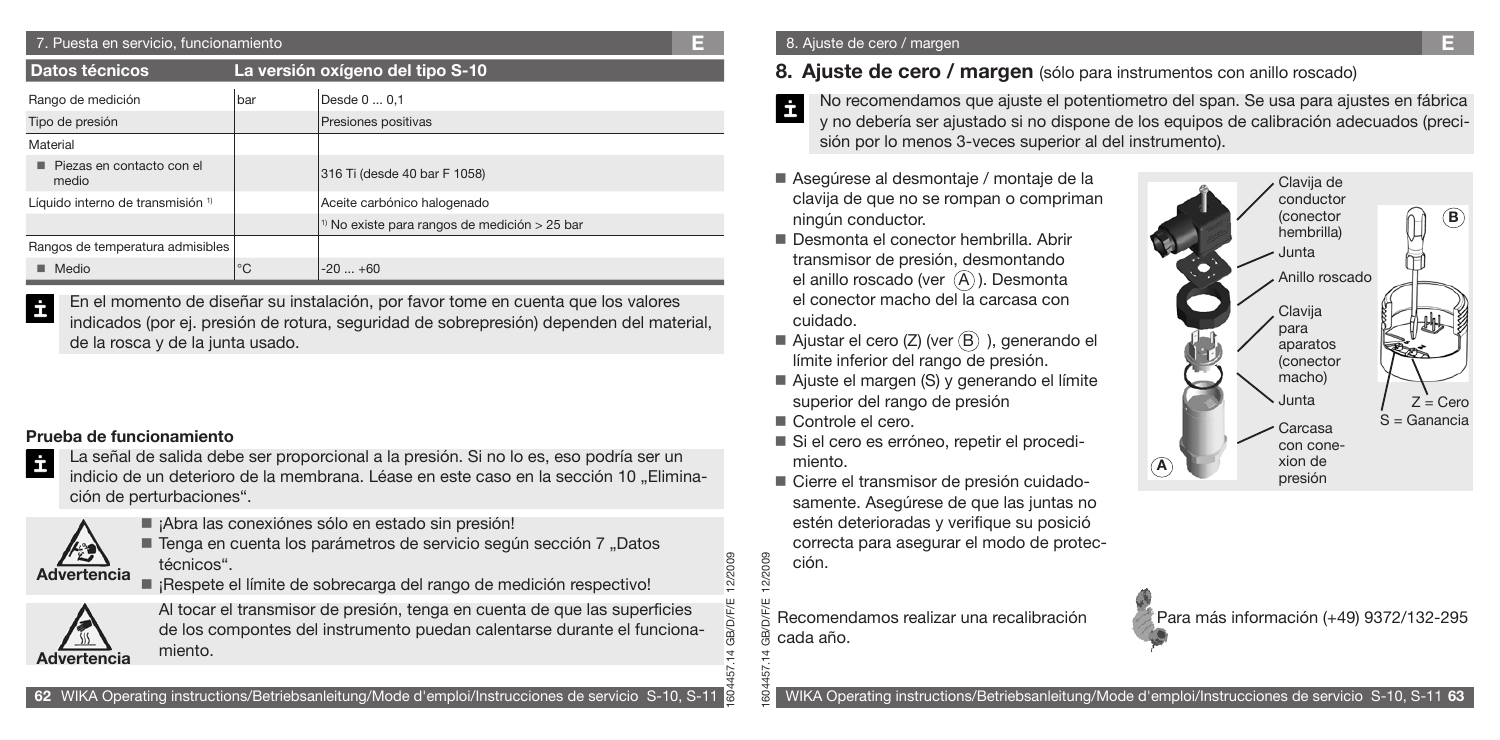#### 9. Mantenimiento, accessorios / 10. Eliminación de perturbaciones **E**

### **9. Mantenimiento, accessorios**

■ ¡Los transmisores WIKA estan libres de mantenimiento!

Sólo el fabricante puede efectuar reparaciones.

### **Accesorios**

İ

Detalles para los accesorios (p. ej. conectores) encontrará en la lista de precios WIKA, catálogo de productos WIKA sobre CD-Rom o póngase en contacto con nuestro departamento de venta.

# **10. Eliminación de perturbaciones**



¡Abrir las conexiones de presión sólo en estado sin presión!



- ¡Tome medidas de precaución en cuanto a residuos de medios de medición en transmisores de presión desmontados. Medios residuales pueden causar
- daños en personas, medio ambiente y equipo!
- Ponga fuera de servicio el instrumento y protejalo contra la puesta en servicio por error, si no puede eliminar perturbaciones.
- Sólo el fabricante es autorizado para efectuar reparaciones.

Para no dañar las membranas de la conexión de presión, no utilizar para la limpieza İ objetos puntiagudos ni duros.

## Compruebe previamente si hay presión (válvulas/llave esférica, etc. abiertas), y si ha elegido la  $\frac{3}{2}$ fuente de tensión correcta y el tipo de cableado correspondiente (2 hilos/3 hilos).

#### 10. Eliminación de perturbaciones

1604457.14 GB/D/F/E 12/2009

**DIF/E** 

12/2009 2/2009

1604457.14 GB/D/F/E 12/2009

Œ

 $\tilde{z}$ 

| <b>Avería</b>                                             | <b>Posible causa</b>                                                                                                                              | <b>Medida</b>                                                                                  |
|-----------------------------------------------------------|---------------------------------------------------------------------------------------------------------------------------------------------------|------------------------------------------------------------------------------------------------|
| Sin señal de salida                                       | Ruptura de línea                                                                                                                                  | Comprobar continuidad                                                                          |
|                                                           | Sin o falsa tensión de alimentación o<br>golpe de corriente                                                                                       | Corregir tensión de alimentación según<br>instrucciones de servicio *)                         |
| Sin o falsa señal de salida                               | Error de cableado (p. ej. sistema a 2<br>hilos cableado en 3 hilos)                                                                               | Observar empleo de los conductores<br>(ver placa indicad. de tipo / instruc-<br>ciones de uso) |
| Señal de salida constante en caso de<br>cambio de presión | Sobrecarga mecánica por presión<br>excesiva                                                                                                       | Cambiar el instrumento; en caso de<br>fallo repetido, consultar con el fabri-<br>cante *)      |
| Alcance de la señal demasiado<br>pequeño / dropping off   | Sobrecarga mecánica por sobrepresión                                                                                                              | Cambiar el instrumento; en caso de<br>fallo repetido, consultar con el fabri-<br>cante *)      |
|                                                           | Deterioro de membrana, p. ej. por<br>golpes, medio abrasivo/agresivo;<br>corrosión en membrana/racor de<br>presión; falta el medio de transmisión | Contactar con el fabricante y cambiar<br>el instrumento                                        |
|                                                           | Junta/superficie de obturación deterio-<br>rada/ensuciada, posición incorrecta de<br>la junta, espiras bloqueadas                                 | Limpiar junta/superficie de junta, even-<br>tualmente cambiar junta                            |
| Alcance de la señal inconstante /<br>inexacto             | Fuentes de interferencias perturbaci-<br>ones electromagnéticas en la proxi-<br>midad, p. ej. convertidor de frecuencias                          | Blindar aparato; blindaje de línea;<br>eliminar fuente de interferencias                       |
|                                                           | Temperaturas de aplicación altas/bajas                                                                                                            | Ensure permissible temperatures as per<br>the Operating Instructions                           |
|                                                           | Instrumento no puesto a tierra                                                                                                                    | Poner instrumento a tierra                                                                     |
|                                                           | Presión del medio de proceso muy<br>inestable                                                                                                     | Atenuación; consultar con el fabricante                                                        |
| Desviación de la señal del cero                           | Temperaturas de aplicación altas/bajas                                                                                                            | Observar temperaturas admisibles<br>según instrucciones de uso                                 |
|                                                           | Posición de montaje divergente                                                                                                                    | Corregir cero por potenciómetro o<br>panel de control o software                               |
|                                                           | Límite de sobrecarga sobrepasado                                                                                                                  | Observar límite de sobrecarga (ver in-<br>strucciones de uso *)                                |

En caso de reclamación sin justificación alguna, tendrá que abonar los costes de tramitación de la reclamación.

\*) Tras el ajuste, compruebe el funcionamiento correcto del sistema. Si el error persiste, envíe el aparato a reparar (o reemplácelo).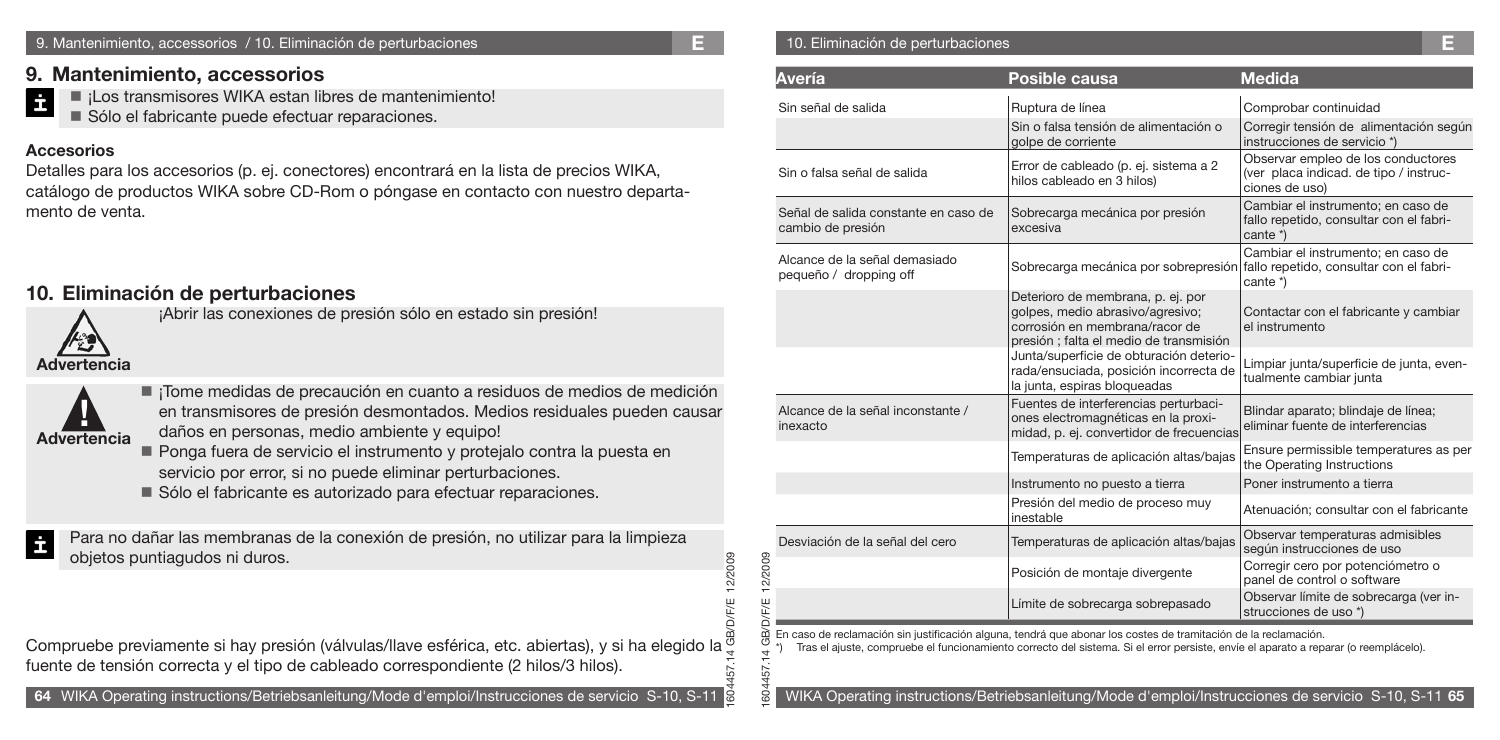1604457.14 GB/D/F/E 12/2009

SO<sub>4</sub>

**GB/D/F/E** 'D/F/ G  $\rightarrow$  $\overline{5}$ 

12/2009

Si el problema perdura, póngase en contacto con nuestro departamento de venta.

**Certificado de process material** (declaración de contaminación en caso de asistencia técnica)

Fregue / limpie los instrumentos desmontados antes de la devolución a la fábrica, con el fin de proteger a nuestros empleados y al medio ambiente de los peligros ocasionado por los residuos de medios de medición adheridos. Una revisión de instrumentos con avería sólo se puede efectuar seguramente, si se ha presentado una declaración de contaminación completamente llenada. Tal declaración contiene informaciones sobre todos materiales en contacto con el instrumento hasta los que se utilizaban por fines de prueba, funcionamiento o limpieza. La declaración de contaminación es disponible a través de nuestra página web (www.wika.de / www.wika.com).

## **11. Almacenaje, eliminación de desechos**



Al almacenar los instrumentos o eliminar los desechos tome medidas de precaución en cuanto a residuos de medios de medición en transmisors de presión desmontados. Recomendamos que la limpieza se realice de forma adecuada y cuidadosa.

Medios residuales pueden causar daños en personas, medio ambiente y equipo.

#### **Almacenaje**

- İ
- Al almacenaje del transmisor de presión hay que montar el capuchón de protección para no deteriorar la membrana (S-11).

### **Eliminación de los desechos**

Ė Elimine los desechos de componentes de instrumentos y materiales de embalaje según el reglamento respectivo del tratamiento de residuos y eliminación de desechos de la región o del país donde el instrumento se ha suministrado.

WIKA se reserva el derecho de modificar las especificaciones detalladas.

1604457.14 GB/D/F/E 12/2009 **66** WIKA Operating instructions/Betriebsanleitung/Mode d'emploi/Instrucciones de servicio S-10, S-11